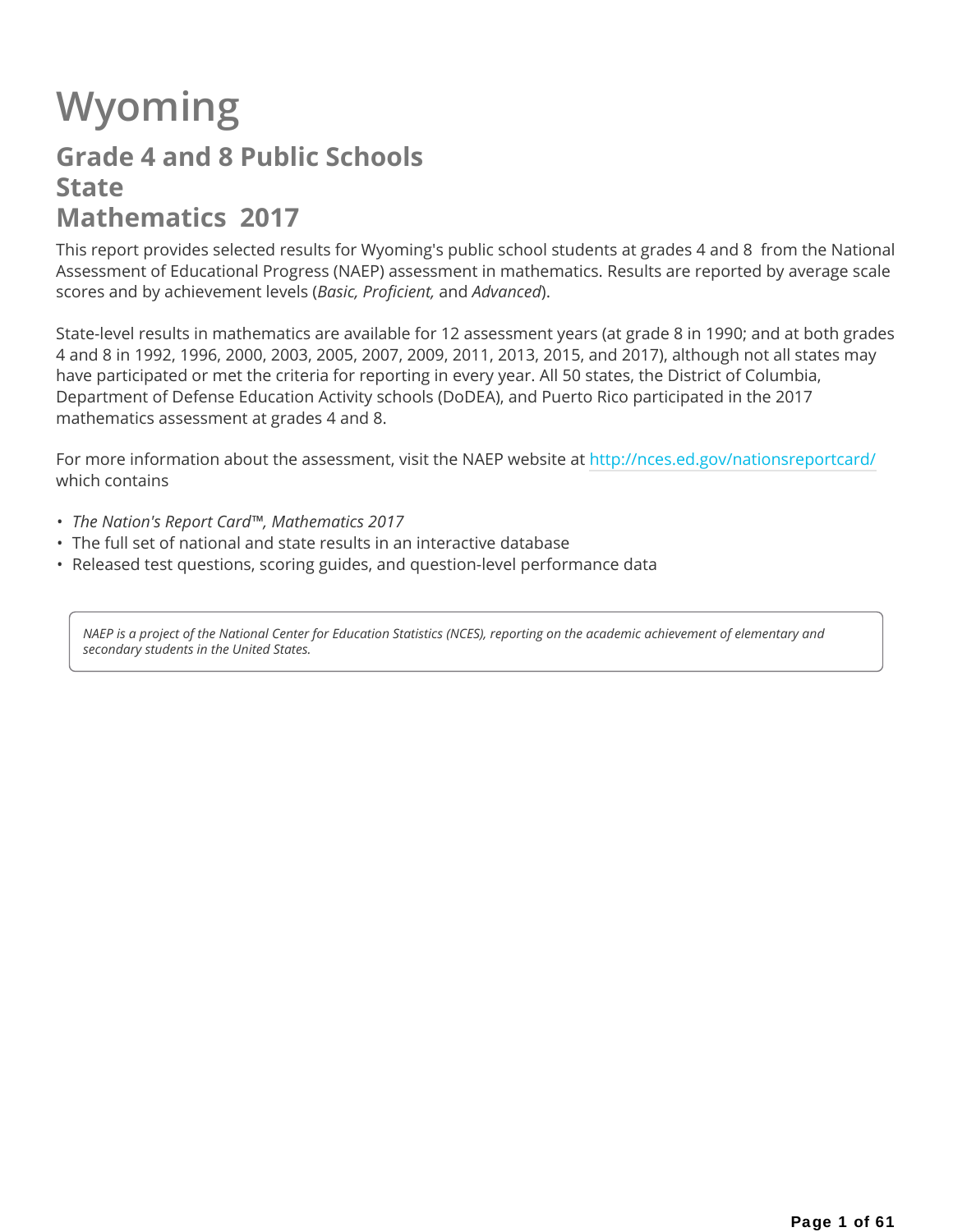### **KEY FINDINGS FOR 2017**

#### *Grade 4:*

- In 2017, the average mathematics score for fourth-grade students in Wyoming was 248. This was higher than that for the nation's public schools (239).
- The average score for students in Wyoming in 2017 (248) was higher than that in 1992 (225) and was not significantly different from that in 2015 (247).
- In 2017, the percentage of students in Wyoming who performed at or above *Proficient* was 51 percent. This was greater than that for the nation's public schools (40 percent).
- The percentage of students in Wyoming who performed at or above *Proficient* in 2017 (51 percent) was greater than that in 1992 (19 percent) and was not significantly different from that in 2015 (48 percent).
- In 2017, the percentage of students in Wyoming who performed at or above *Basic* was 89 percent. This was greater than that for the nation's public schools (79 percent).
- The percentage of students in Wyoming who performed at or above *Basic* in 2017 (89 percent) was greater than that in 1992 (69 percent) and was not significantly different from that in 2015 (88 percent).

#### *Grade 8:*

- In 2017, the average mathematics score for eighth-grade students in Wyoming was 289. This was higher than that for the nation's public schools (282).
- The average score for students in Wyoming in 2017 (289) was higher than that in 1990 (272) and was not significantly different from that in 2015 (287).
- In 2017, the percentage of students in Wyoming who performed at or above *Proficient* was 38 percent. This was greater than that for the nation's public schools (33 percent).
- The percentage of students in Wyoming who performed at or above *Proficient* in 2017 (38 percent) was greater than that in 1990 (19 percent) and was not significantly different from that in 2015 (35 percent).
- In 2017, the percentage of students in Wyoming who performed at or above *Basic* was 79 percent. This was greater than that for the nation's public schools (69 percent).
- The percentage of students in Wyoming who performed at or above *Basic* in 2017 (79 percent) was greater than that in 1990 (64 percent) and was not significantly different from that in 2015 (78 percent).

The U.S. Department of Education, Institute of Education Sciences, National Center for Education Statistics, and National Assessment of *Educational Progress (NAEP) have provided software that generated user-selectable data, statistical significance test result statements, and technical descriptions of the NAEP assessments for this report. Content may be added or edited by states or other jurisdictions. This document, therefore, is not an official publication of the National Center for Education Statistics.*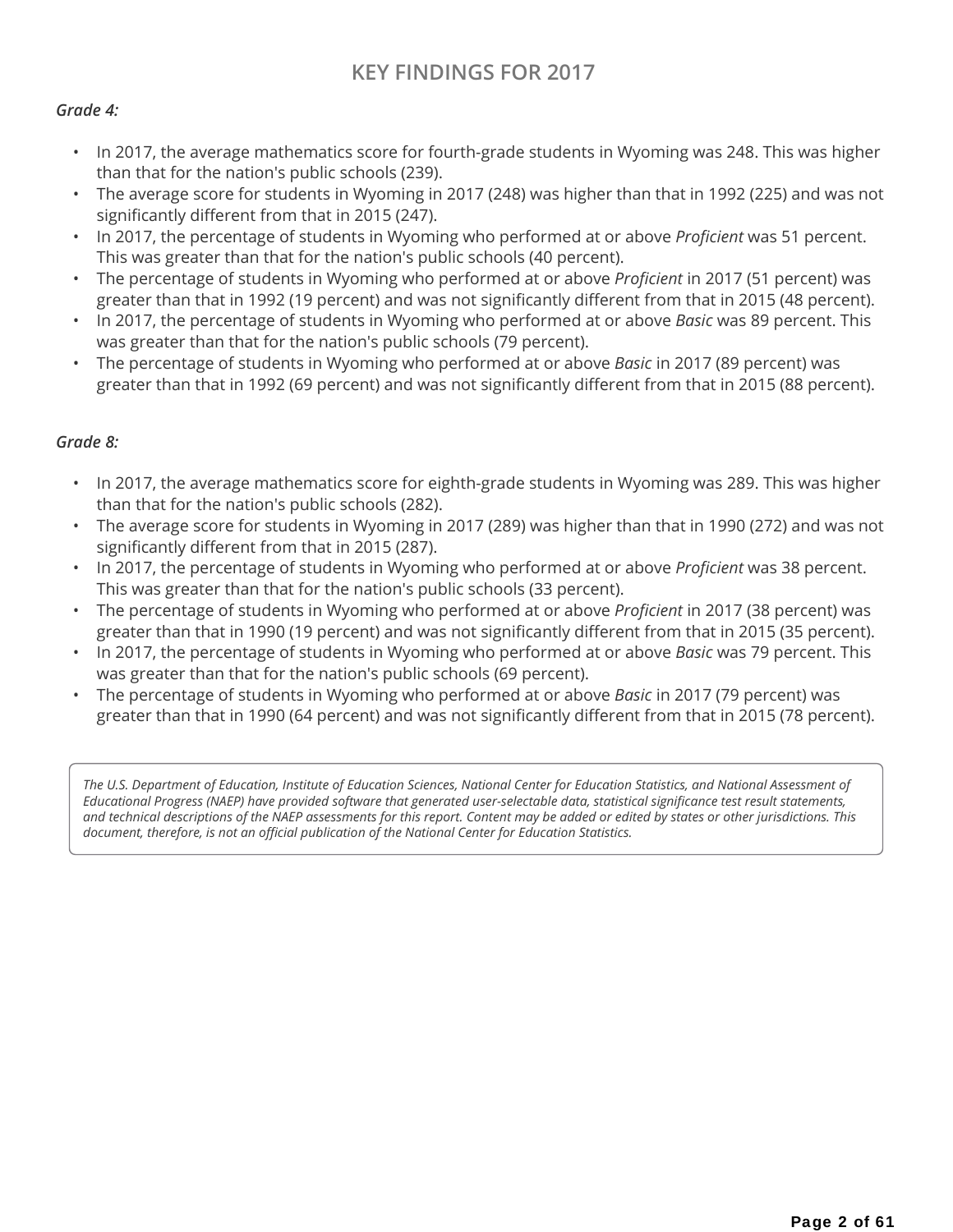## **Introduction**

### **What Was Assessed?**

The content for each NAEP assessment is determined by the National Assessment Governing Board. The framework for each assessment documents the content and process areas to be measured and sets guidelines for the types of questions to be used. The mathematics frameworks were developed with the guidance of the Council of Chief State School Officers (CCSSO) and under the direction of the Governing Board. The current framework is available at the Governing Board's website

https://www.nagb.org/content/nagb/assets/documents/publications/frameworks/mathematics/2017 mathematics-framework.pdf.

For grades 4 and 8, the mathematics framework for the 2017 assessment is similar to earlier versions that guided the 1990, 1992, 1996, 2000, 2003, 2005, 2007, 2009, 2011, 2013, and 2015 mathematics assessments. Although the frameworks are updated periodically, the mathematics content objectives for grades 4 and 8 have not changed substantially, allowing students' performance in 2017 to be compared with previous years.

### **Content Areas and Mathematical Complexity**

The 2017 mathematics framework classifies assessment questions in two dimensions, *content area* and *mathematical complexity*, that are used to guide the assessment. Each question is designed to measure one of the five content areas. However, certain aspects of mathematics, such as computation, occur in all content areas. Although the names of the content areas have changed from one framework to the next, a consistent focus has remained on measuring student performance in all five content areas. The distribution of questions among each content area differs by grade to reflect the knowledge and skills appropriate for each grade level.

- **Number properties and operations** measures students' understanding of ways to represent, calculate, and estimate with numbers.
- **Measurement** assesses students' knowledge of measurement for such attributes as capacity, length, area, volume, time, angles, and rates.
- **Geometry** measures students' knowledge and understanding of shapes in two and three dimensions and relationships between shapes such as symmetry and transformations.
- **Data analysis, statistics, and probability** measures students' understanding of data representation, characteristics of data sets, experiments and samples, and probability.
- **Algebra** measures students' understanding of patterns, using variables, algebraic representation, and functions.

The mathematical complexity of a question refers to the level of cognitive demand it places on students. Each level of complexity includes aspects of knowing and doing mathematics, such as performing procedures, understanding concepts, or solving problems.

- **Low complexity** questions typically specify what a student is to do, which is often to carry out a routine mathematical procedure.
- **Moderate complexity** questions involve more flexibility of thinking and often require a response with multiple steps.
- **High complexity** questions make heavier demands and often require abstract reasoning or analysis in a novel situation.

**Assessment Design**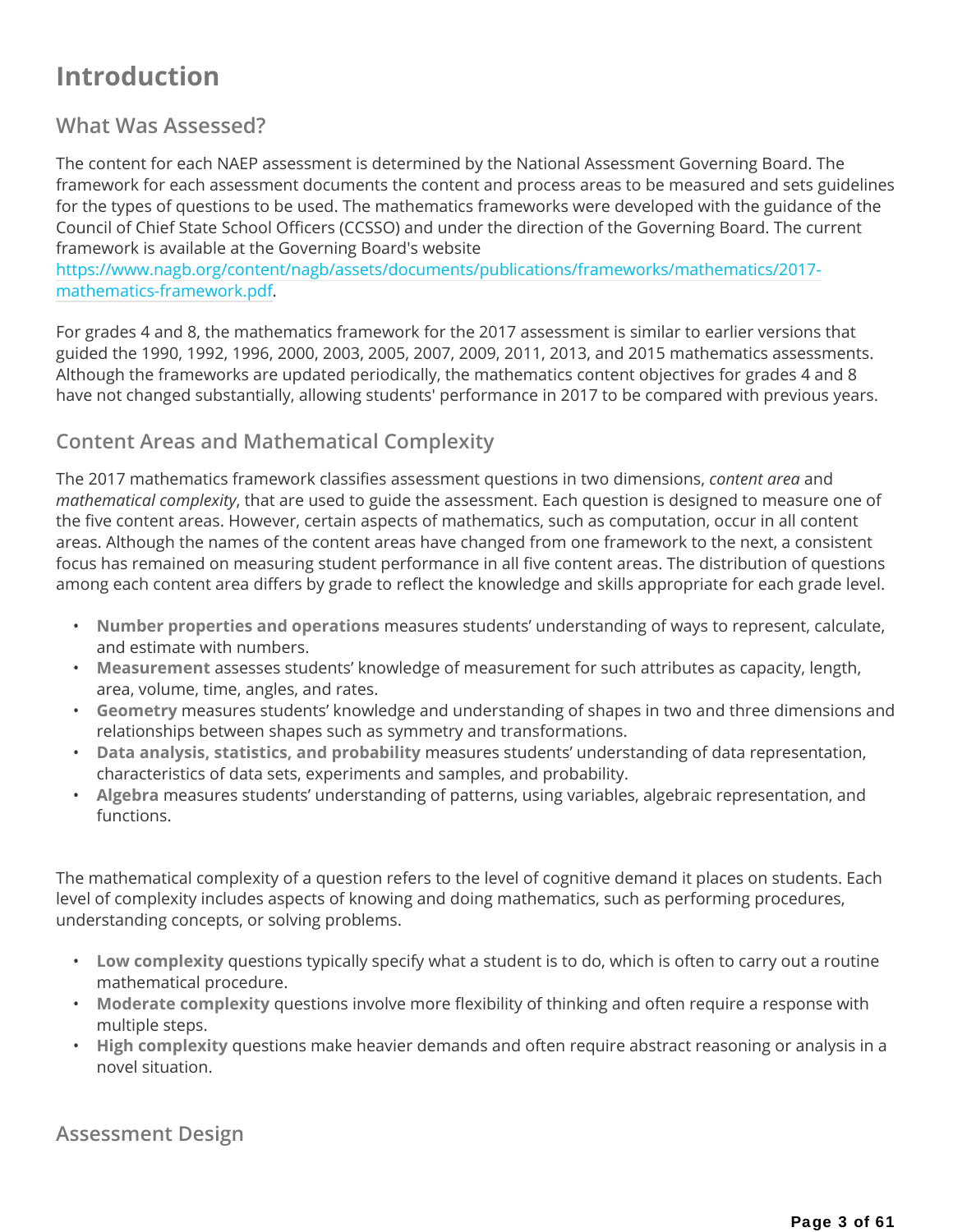Because of the breadth of the content covered in the NAEP mathematics assessment, each student took just a portion of the test, consisting of two 25-minute sections. Most students' testing time was divided evenly between multiple-choice and constructed-response questions. Short constructed-response questions asked students to provide the answer for a numerical problem or to briefly describe the solution to a problem. Longer constructed-response questions required students to write both a solution and its justification, explanation, or interpretation. Released test questions, along with student performance data by state, are available on the NAEP website at http://nces.ed.gov/nationsreportcard/itmrlsx/.

Some questions in the 2017 assessment incorporated the use of calculators (four-function calculators at grade 4 and scientific or graphing calculators at grade 8), rulers, protractors (at grade 8), or manipulatives such as spinners and geometric shapes. Calculator use at all grades was permitted on approximately one-third of the assessment.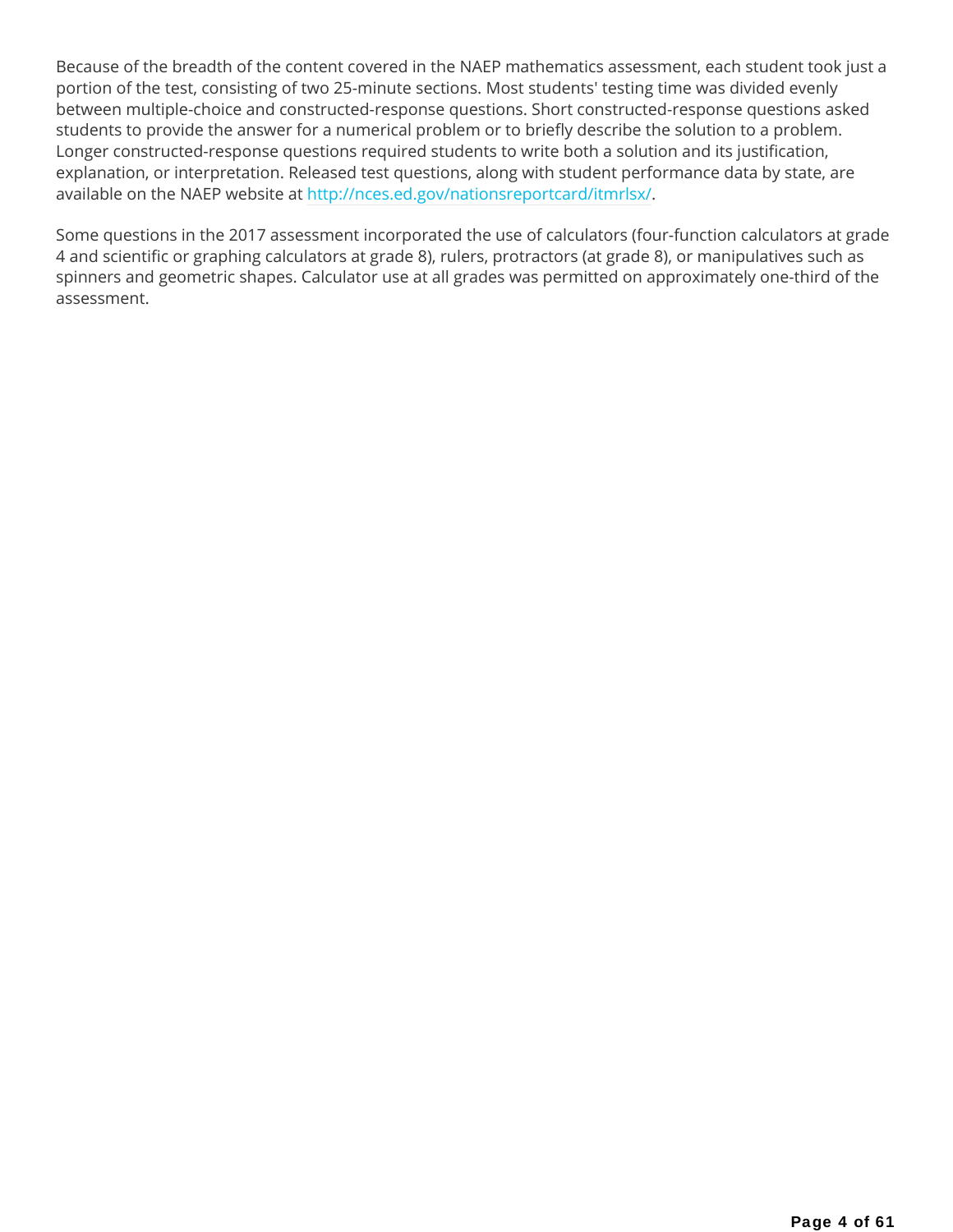### **Who Was Assessed?**

All 50 states, the District of Columbia, Department of Defense Education Activity schools (DoDEA), and Puerto Rico participated in the 2017 mathematics assessment at grades 4 and 8. The overall participation rates for schools and students must meet guidelines established by the National Center for Education Statistics (NCES) and the National Assessment Governing Board for assessment results to be reported to the public. A minimum of 85 percent participation is required for schools in each subject and grade combination. Participation rates for the 2017 mathematics assessment are available on the NAEP website at http://www.nationsreportcard.gov/reading\_math\_2017/#mathematics/about#participation.

The schools and students participating in NAEP assessments are selected to be representative both nationally and for public schools at the state level. The comparisons between national and state results in this report present the performance of public school students only. In NAEP reports, the category "nation (public)" does not include DoDEA or Bureau of Indian Education schools.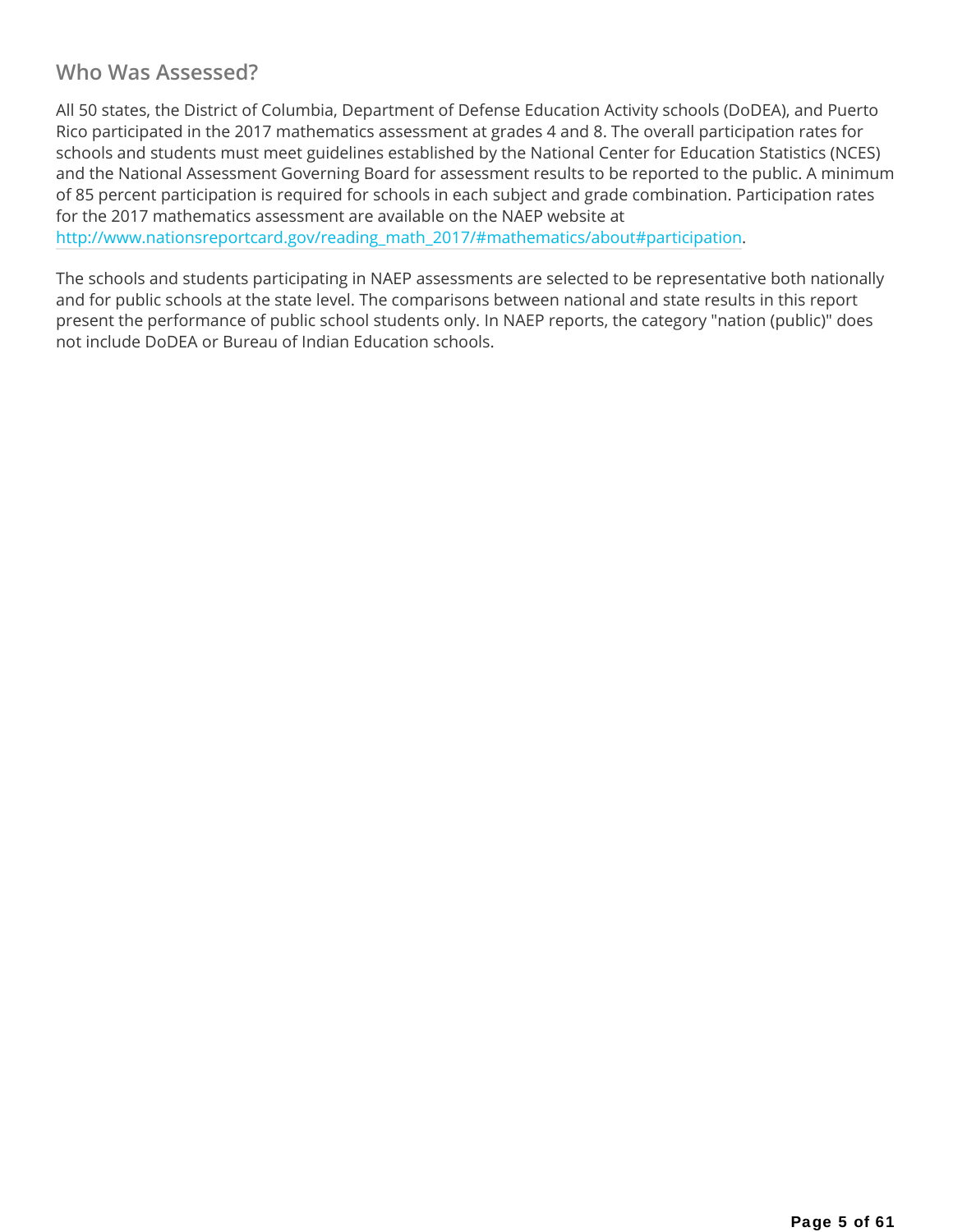## **How Is Student Mathematics Performance Reported?**

The 2017 state results are compared to results from 10 earlier assessments at grade 4 and from 11 earlier assessments at grade 8.

**Scale Scores**: Student performance is reported as an average score based on the NAEP mathematics scale, which ranges from 0 to 500 for grades 4 and 8. Because NAEP scales are developed independently for each subject and for each content area within a subject, the scores cannot be compared across subjects or across content areas within the same subject. Results are also reported at five percentiles (10th, 25th, 50th, 75th, and 90th) to show trends in performance for lower-, middle-, and higher-performing students.

**Achievement Levels**: Achievement levels are performance standards that describe what students should know and be able to do. Results are reported as percentages of students performing at or above three achievement levels (Basic, Proficient, and Advanced). Students performing at or above the Proficient level on NAEP assessments demonstrate solid academic performance and competency over challenging subject matter. It should be noted that the NAEP Proficient achievement level does not represent grade level proficiency as determined by other assessment standards (e.g., state or district assessments).

### **INTERPRETING THE RESULTS**

NAEP achievement-level setting is based on the collective judgments of a broadly representative panel of teachers, education specialists, and members of the general public. NAEP achievement levels, however, should continue to be used on a trial basis and be interpreted with caution. It should be noted that, in accordance with NAEP legislation, the National Assessment Governing Board (NAGB) sets the achievement levels, and the National Center for Education Statistics (NCES) determines the technical feasibility for their use. The NCES Commissioner has used various independent reviews commissioned by the Department of Education in making decisions about the trial status of the achievement levels. The decision to maintain the trial status is primarily due to the necessity indicated from those reviews for further research to document the validity of the NAEP achievement levels. Read more about NAEP achievement levels and how they are set.

The three achievement levels are defined as follows:

- *Basic* denotes partial mastery of prerequisite knowledge and skills that are fundamental for proficient work at each grade.
- *Proficient* represents solid academic performance for each grade assessed. Students reaching this level have demonstrated competency over challenging subject matter, including subject-matter knowledge, application of such knowledge to real-world situations, and analytic skills appropriate to the subject matter.
- *Advanced* represents superior performance.

The achievement levels are cumulative; therefore, students performing at the *Proficient* level also display the competencies associated with the *Basic* level, and students at the *Advanced* level also demonstrate the competencies associated with both the *Basic* and the *Proficient* levels.

As provided by law, NCES, upon review of congressionally mandated evaluations of NAEP, has determined that achievement levels are to be used on a trial basis and should be interpreted with caution. The NAEP achievement levels have been widely used by national and state officials. The mathematics achievement-level descriptions are summarized in Figures 1-A and 1-B .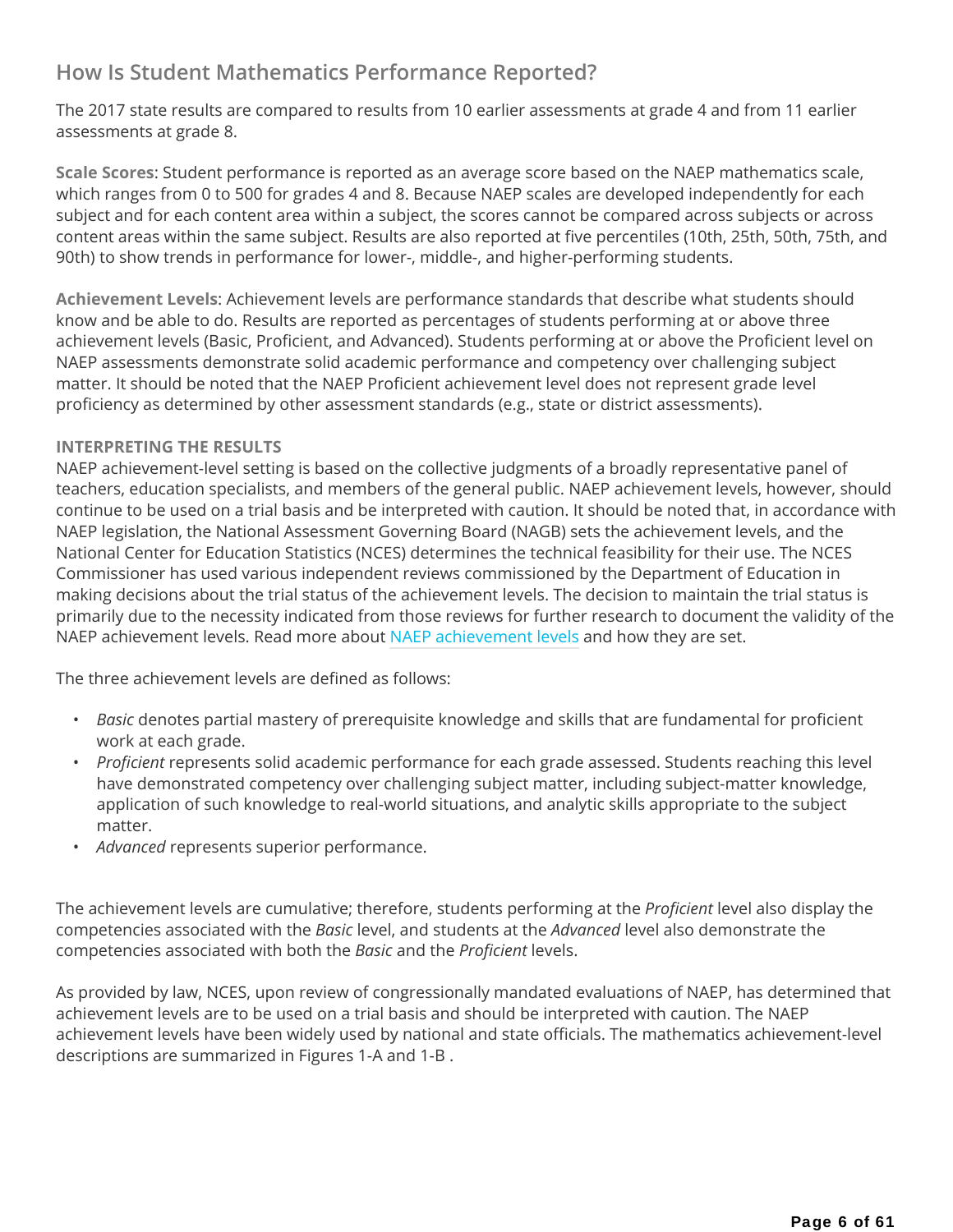**Figure 1-A** 

Descriptions of fourth-grade achievement levels for 2017 NAEP mathematics assessment

**Basic Level (214)** Fourth-grade students performing at the *Basic* level should show some evidence of understanding the mathematical concepts and procedures in the five NAEP content areas.

Fourth-graders performing at the *Basic* level should be able to estimate and use basic facts to perform simple computations with whole numbers; show some understanding of fractions and decimals; and solve some simple real-world problems in NAEP content areas. Students at this level should be able to use—although not always accurately—four-function calculators, rulers, and geometric shapes. Their written responses are often minimal and presented without supporting information.

**Proficient** Fourth-grade students performing at the *Proficient* level should consistently apply integrated procedural **Level (249)** knowledge and conceptual understanding to problem solving in the five NAEP content areas.

Fourth-graders performing at the *Proficient* level should be able to use whole numbers to estimate, compute, and determine whether results are reasonable. They should have a conceptual understanding of fractions and decimals; be able to solve real-world problems in NAEP content areas; and use four-function calculators, rulers, and geometric shapes appropriately. Students performing at the *Proficient* level should employ problemsolving strategies such as identifying and using appropriate information. Their written solutions should be organized and presented both with supporting information and explanations of how they were achieved.

**Advanced** Fourth-grade students performing at the *Advanced* level should apply integrated procedural knowledge and **Level (282)** conceptual understanding to complex and nonroutine real-world problem solving in the five NAEP content areas.

Fourth-graders performing at the *Advanced* level should be able to solve complex and nonroutine real-world problems in all NAEP content areas. They should display mastery in the use of four-function calculators, rulers, and geometric shapes. These students are expected to draw logical conclusions and justify answers and solution processes by explaining why, as well as how, they were achieved. They should go beyond the obvious in their interpretations and be able to communicate their thoughts clearly and concisely.

NOTE: The scores in parentheses in the shaded boxes indicate the lowest point on the 0-500 scale at which the achievement-level range begins. SOURCE: National Assessment Governing Board. (2016). *Mathematics Framework for the 2017 National Assessment of Educational Progress*. Washington, DC.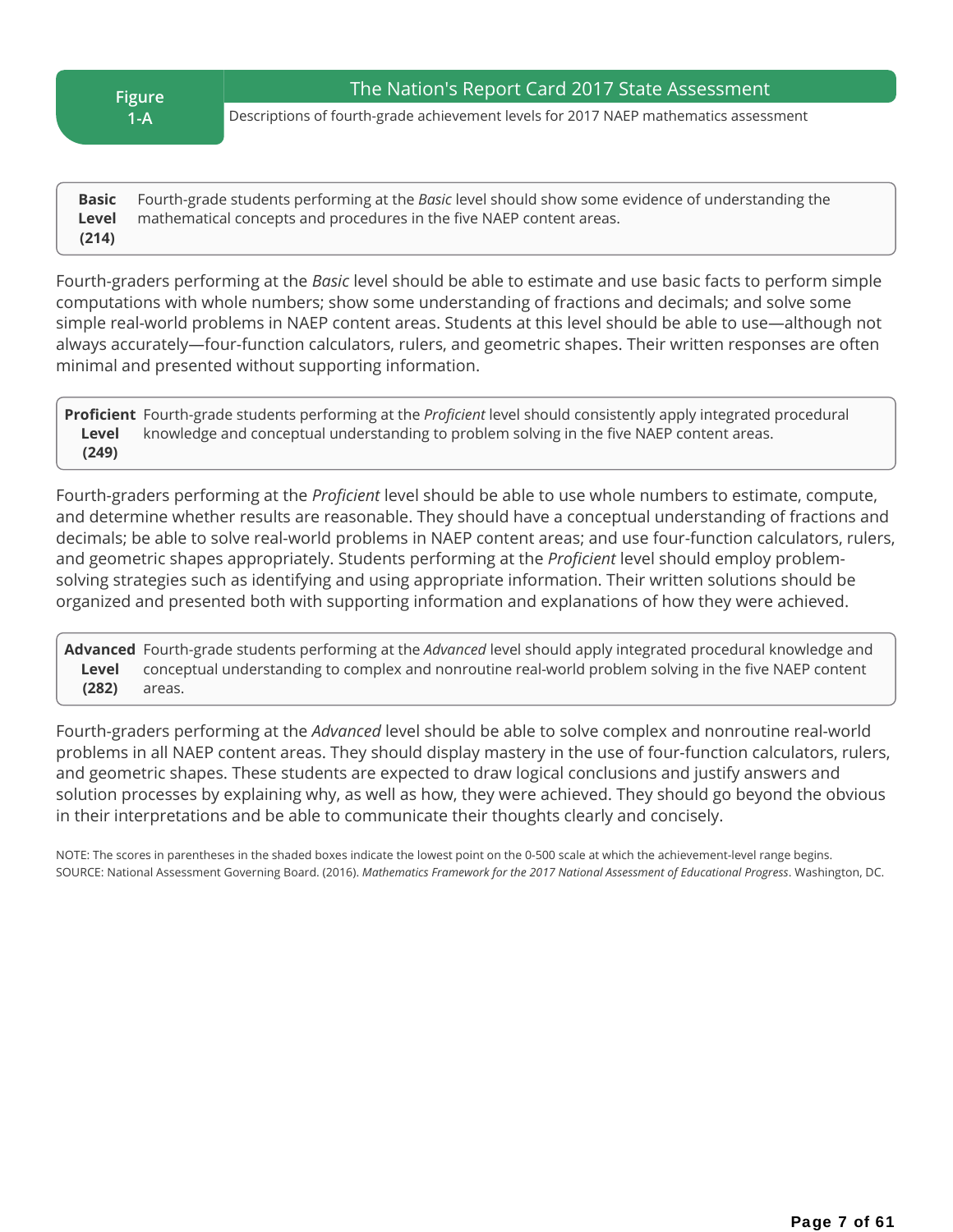**Figure 1-B** 

The Nation's Report Card 2017 State Assessment

Descriptions of eighth-grade achievement levels for 2017 NAEP mathematics assessment

**Basic Level (262)** Eighth-grade students performing at the *Basic* level should exhibit evidence of conceptual and procedural understanding in the five NAEP content areas. This level of performance signifies an understanding of arithmetic operations—including estimation—on whole numbers, decimals, fractions, and percents.

Eighth-graders performing at the *Basic* level should complete problems correctly with the help of structural prompts such as diagrams, charts, and graphs. They should be able to solve problems in NAEP content areas through the appropriate selection and use of strategies and technological tools—including calculators, computers, and geometric shapes. Students at this level also should be able to use fundamental algebraic and informal geometric concepts in problem solving.

As they approach the *Proficient* level, students at the *Basic* level should be able to determine which of the available data are necessary and sufficient for correct solutions and use them in problem solving. However, these eighth-graders show limited skill in communicating mathematically.

**Proficient** Eighth-grade students performing at the *Proficient* level should apply mathematical concepts and procedures **Level (299)** consistently to complex problems in the five NAEP content areas.

Eighth-graders performing at the *Proficient* level should be able to conjecture, defend their ideas, and give supporting examples. They should understand the connections among fractions, percents, decimals, and other mathematical topics such as algebra and functions. Students at this level are expected to have a thorough understanding of *Basic* level arithmetic operations—an understanding sufficient for problem solving in practical situations.

Quantity and spatial relationships in problem solving and reasoning should be familiar to them, and they should be able to convey underlying reasoning skills beyond the level of arithmetic. They should be able to compare and contrast mathematical ideas and generate their own examples. These students should make inferences from data and graphs, apply properties of informal geometry, and accurately use the tools of technology. Students at this level should understand the process of gathering and organizing data and be able to calculate, evaluate, and communicate results within the domain of statistics and probability.

**Advanced** Eighth-grade students performing at the *Advanced* level should be able to reach beyond the recognition, **Level (333)** identification, and application of mathematical rules in order to generalize and synthesize concepts and principles in the five NAEP content areas.

Eighth-graders performing at the *Advanced* level should be able to probe examples and counterexamples in order to shape generalizations from which they can develop models. Eighth-graders performing at the *Advanced* level should use number sense and geometric awareness to consider the reasonableness of an answer. They are expected to use abstract thinking to create unique problem-solving techniques and explain the reasoning processes underlying their conclusions.

NOTE: The scores in parentheses in the shaded boxes indicate the lowest point on the 0-500 scale at which the achievement-level range begins. SOURCE: National Assessment Governing Board. (2016). *Mathematics Framework for the 2017 National Assessment of Educational Progress*. Washington, DC.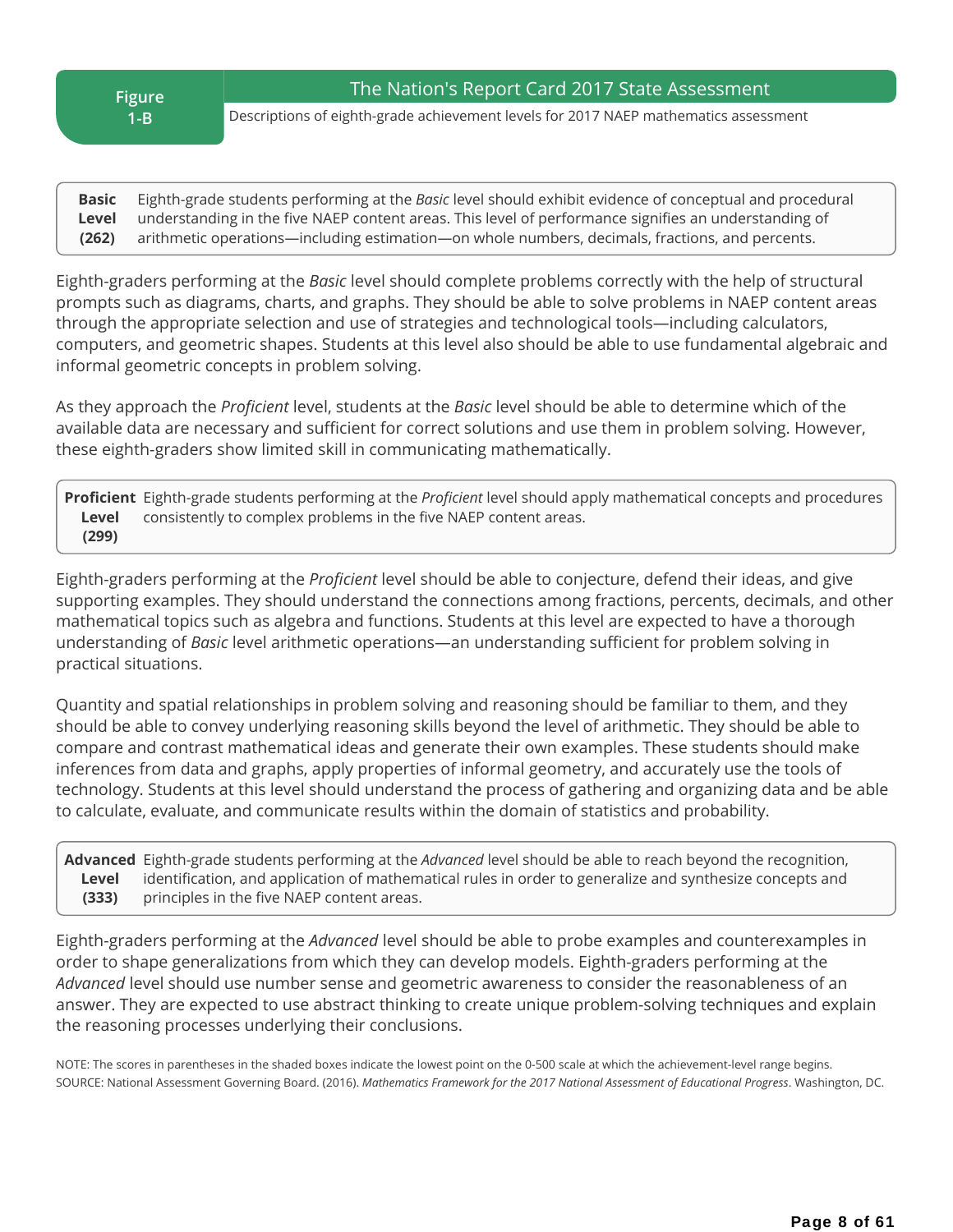## **Assessing Students With Disabilities and/or English Language Learners**

Testing accommodations, such as extra testing time or individual (rather than group) administration, are provided for students with disabilities (SD) and/or English language learners (ELL) who could not fairly and accurately demonstrate their abilities without modified test administration procedures. In 1996, administration procedures were introduced at the national level allowing certain accommodations for students requiring such accommodations to participate.

In state NAEP mathematics assessments prior to 2000, no testing accommodations or adaptations were permitted for SD and/or ELL students. In 2000, NAEP was administered using a split sample of schools—one sample in which accommodations were permitted for SD and/or ELL students who normally received them and another sample in which accommodations were not permitted. Therefore, there were two different sets of results available for 2000, and both are shown in the tables in this report. Please note that bullet statements only reference the results from the 2000 assessment where accommodations were permitted. Results for the assessment years when accommodations were not permitted in state NAEP assessments (1990, 1992, 1996) are reported in the same tables as the results when accommodations were permitted (2000, 2003, 2005, 2007, 2009, 2011, 2013, 2015, and 2017).

### **NAEP 2017 Digitally Based Mathematics Assessment**

While 2017 marked the first year a mathematics DBA was administered, a small portion of the students sampled took a mathematics PBA. NAEP administered the assessment in both modes—DBA and PBA—to investigate potential differences in performance between students taking the assessment on a tablet and students taking the paper‐based assessment. Each participating student, however, took the assessment in only one mode.

It is important for NAEP to assess as many students selected to participate as possible. Assessing representative samples of students, including students with disabilities (SD) and English language learners (ELL), helps to ensure that NAEP results accurately reflect the educational performance of all students in the target population, and can continue to serve as a meaningful measure of U.S. students' academic achievement over time. To ensure that all selected students from the population can be assessed, many of the same accommodations that SD and ELL students use on other tests are provided for those students participating in NAEP. Read more about accommodations available in NAEP. Accommodations were first made available for the mathematics assessment in 1996. In the 2017 NAEP mathematics assessment, accommodations were provided for both DBA and PBA. In DBA, some accommodations were provided by the test delivery system (e.g., extended time) while others were available outside of the test delivery system (e.g., breaks during test). DBA also included a set of accessibility features, referred to as universal design elements that were available to all students.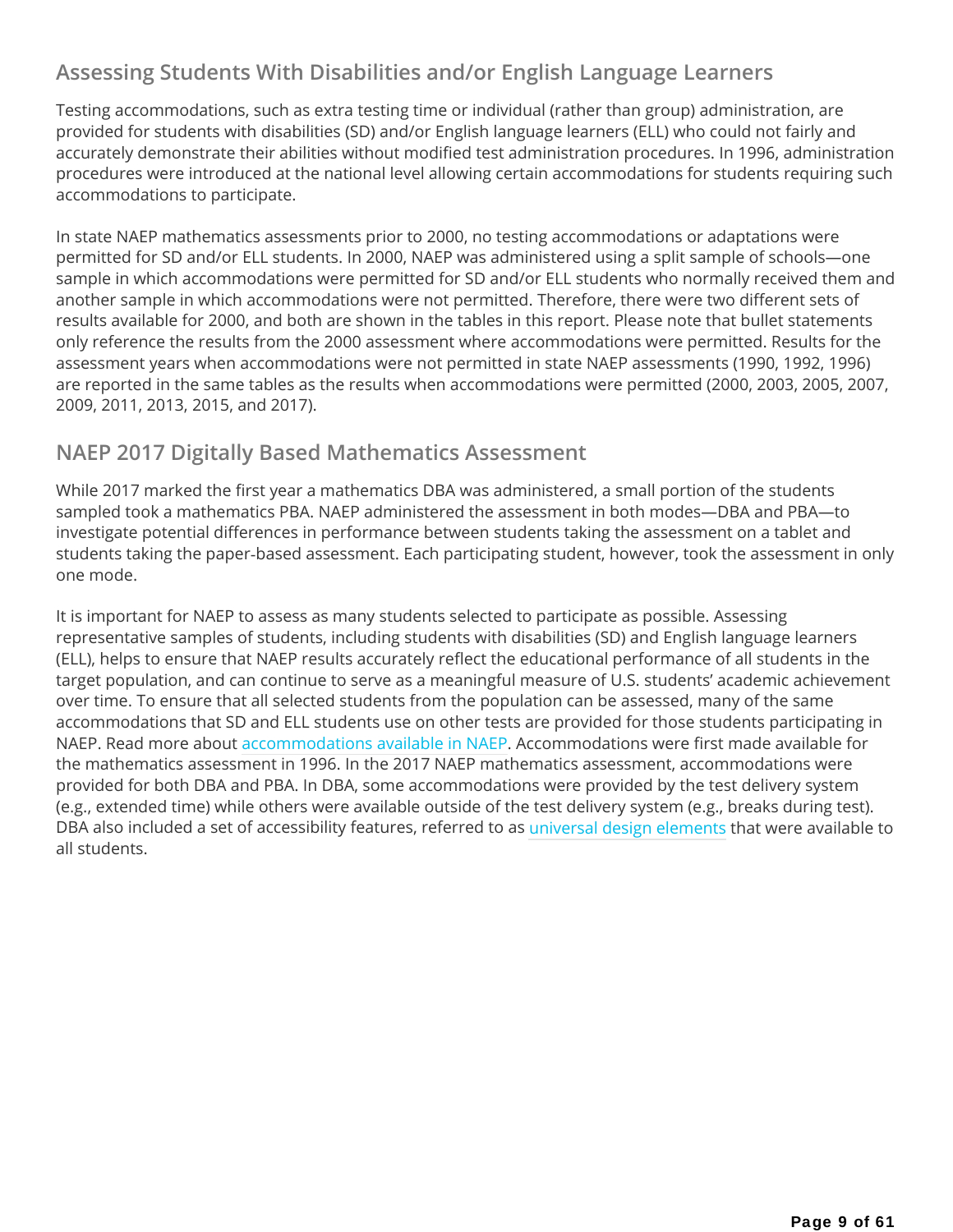## **Interpreting Results**

The scores and percentages in this report are estimates based on samples of students rather than on entire populations. In addition, the collection of questions used at each grade level is only a sample of the many questions that could have been asked to assess the skills and abilities described in the NAEP framework. Comparisons over time or between groups are based on statistical tests that consider both the size of the differences and the standard errors of the two statistics being compared. Standard errors are margins of error, and estimates based on smaller groups are likely to have larger margins of error. The size of the standard errors may also be influenced by other factors such as how representative the assessed students are of the entire population. Statistical tests that factor in these standard errors are used to determine whether the differences between average scores or percentages are significant. All differences were tested for statistical significance at the .05 level using unrounded numbers.

NAEP sample sizes have increased since 2002 compared to previous years, resulting in smaller standard errors. As a consequence, smaller differences are detected as statistically significant than were detected in previous assessments. In addition, estimates based on smaller groups are likely to have relatively large standard errors. Thus, some seemingly large differences may not be statistically significant. That is, it cannot be determined whether these differences are due to sampling error, or to true differences in the population of interest.

Differences between scores or percentages are discussed in this report only when they are significant from a statistical perspective. Significant differences between 2017 and prior assessments are marked with a notation (\*) in the tables. Any differences in scores within a year or across years that are mentioned in the text as "higher," "lower," "greater," or "smaller" are statistically significant.

Score or percentage differences or gaps cited in this report are calculated based on differences between unrounded numbers. Therefore, the reader may find that the score or percentage difference cited in the text or tables may not be identical to the difference obtained from subtracting the rounded values shown in the accompanying tables or figures.

The reader is cautioned against making simple causal inferences between student performance and the other variables (e.g., race/ethnicity, gender, and type of school location) discussed in this report. A statistically significant relationship between a variable and measures of student performance does not imply that the variable causes differences in how well students perform. The relationship may be influenced by a number of other variables not accounted for in this report, such as family income, parental involvement, or student attitudes.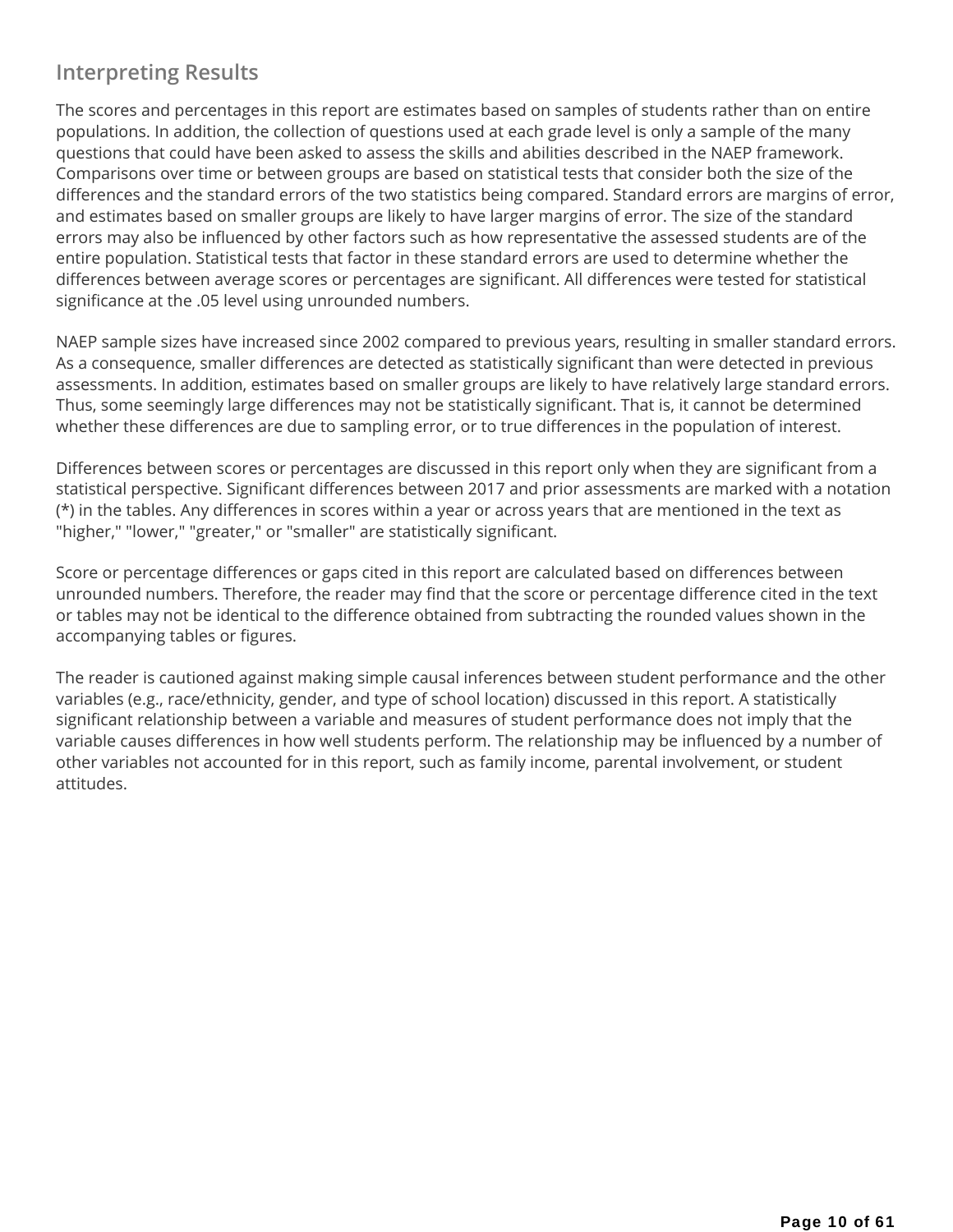## **NAEP 2017 Mathematics Overall Average Score and Achievement-Level Results for Public School Students**

Overall mathematics results for public school students from Wyoming are reported in this section, as well as regional and national results. The regions defined by the U.S. Census Bureau are Northeast, South, Midwest, and West (http://nces.ed.gov/nationsreportcard/hsts/tabulations/regions.asp). Trend data by region are not provided for assessment years prior to 2003.

Prior to 2000, testing accommodations were not provided for SD and/or ELL students in NAEP state mathematics assessments. For 2000, results are displayed for both the sample in which accommodations were permitted and the sample in which they were not permitted. Subsequent assessment results were based on the more inclusive samples. In the text of this report, comparisons to 2000 results refer only to the sample in which accommodations were permitted.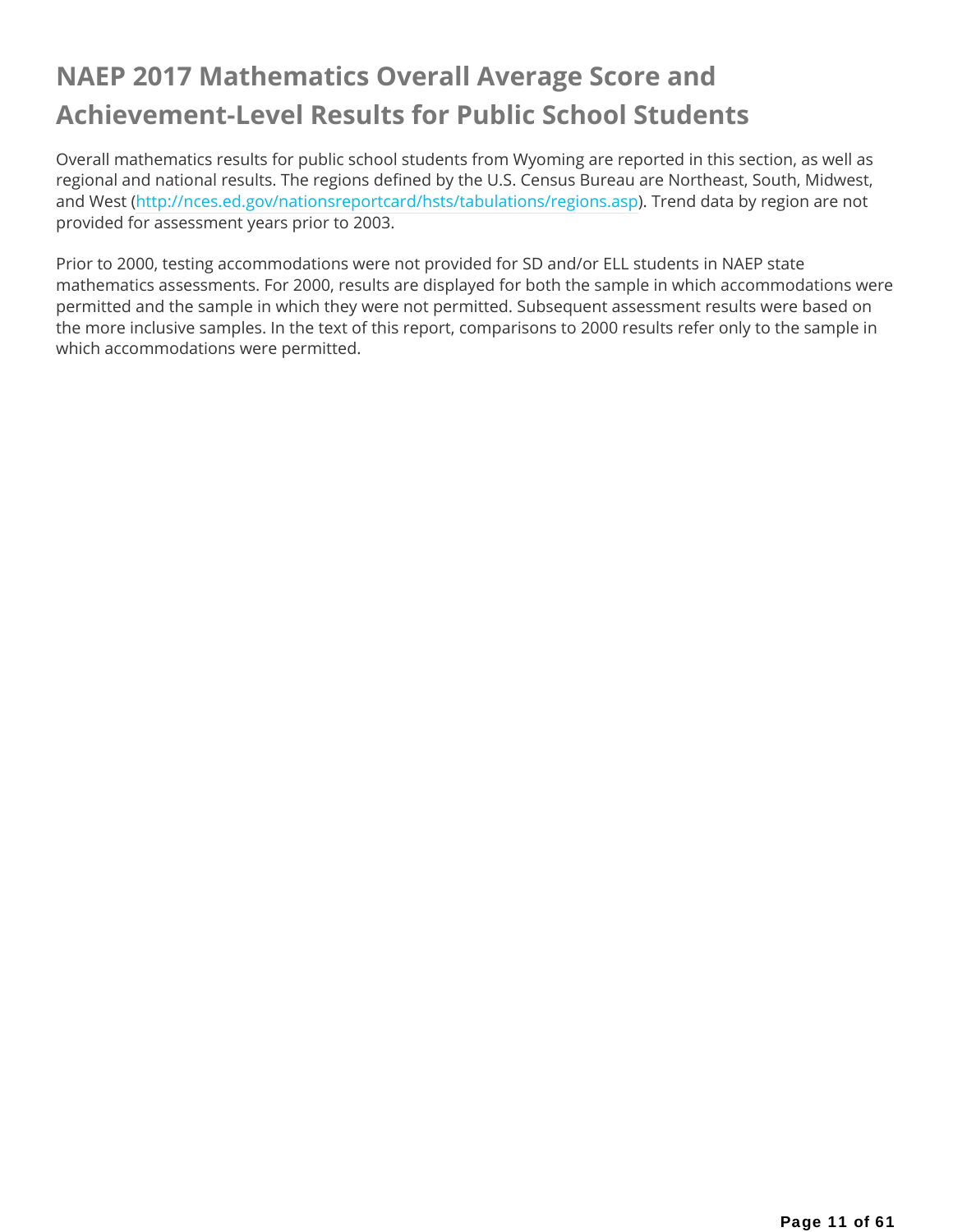## **Overall Scale Score Results**

Student performance is reported as an average score based on the NAEP mathematics scale, which ranges from 0 to 500 for grades 4 and 8.

Tables 1-A and 1-B show the overall performance results of grades 4 and 8 public school students in Wyoming, the nation, and the region. Prior to 2003, the list of states that comprise a given region for NAEP differed from the list used by the U.S. Census Bureau, which has been used in NAEP from 2003 onward. Therefore, the data for the state's region are given only for 2003, 2005, 2007, 2009, 2011, 2013, 2015, and 2017. The first column of results presents the average score on the NAEP mathematics scale. The remaining columns show the scores at selected percentiles. Percentiles indicate the percentages of students whose scores fell at or below a particular score. For example, the 25th percentile defines the cut point for the lowest 25 percent of students within the distribution of scale scores.

### *Grade 4 Scale Score Results*

- In 2017, the average scale score for students in Wyoming was 248. This was higher than that for students across the nation (239).
- In Wyoming, the average scale score for students in 2017 was not significantly different from that in 2015 (247). Similarly, the average scale score for students in public schools across the nation in 2017 was not significantly different from that in 2015 (240).
- In Wyoming, the average scale score for students in 2017 was higher than the scores in 1992, 1996, 2000, 2003, 2005, 2007, 2009, and 2011. However, it was not significantly different from the scores in 2013 and 2015.

### *Grade 8 Scale Score Results*

- In 2017, the average scale score for students in Wyoming was 289. This was higher than that for students across the nation (282).
- In Wyoming, the average scale score for students in 2017 was not significantly different from that in 2015 (287). Similarly, the average scale score for students in public schools across the nation in 2017 was not significantly different from that in 2015 (281).
- In Wyoming, the average scale score for students in 2017 was higher than the scores in 1990, 1992, 1996, 2000, 2003, 2005, and 2009. However, it was not significantly different from the scores in 2007, 2011, 2013, and 2015.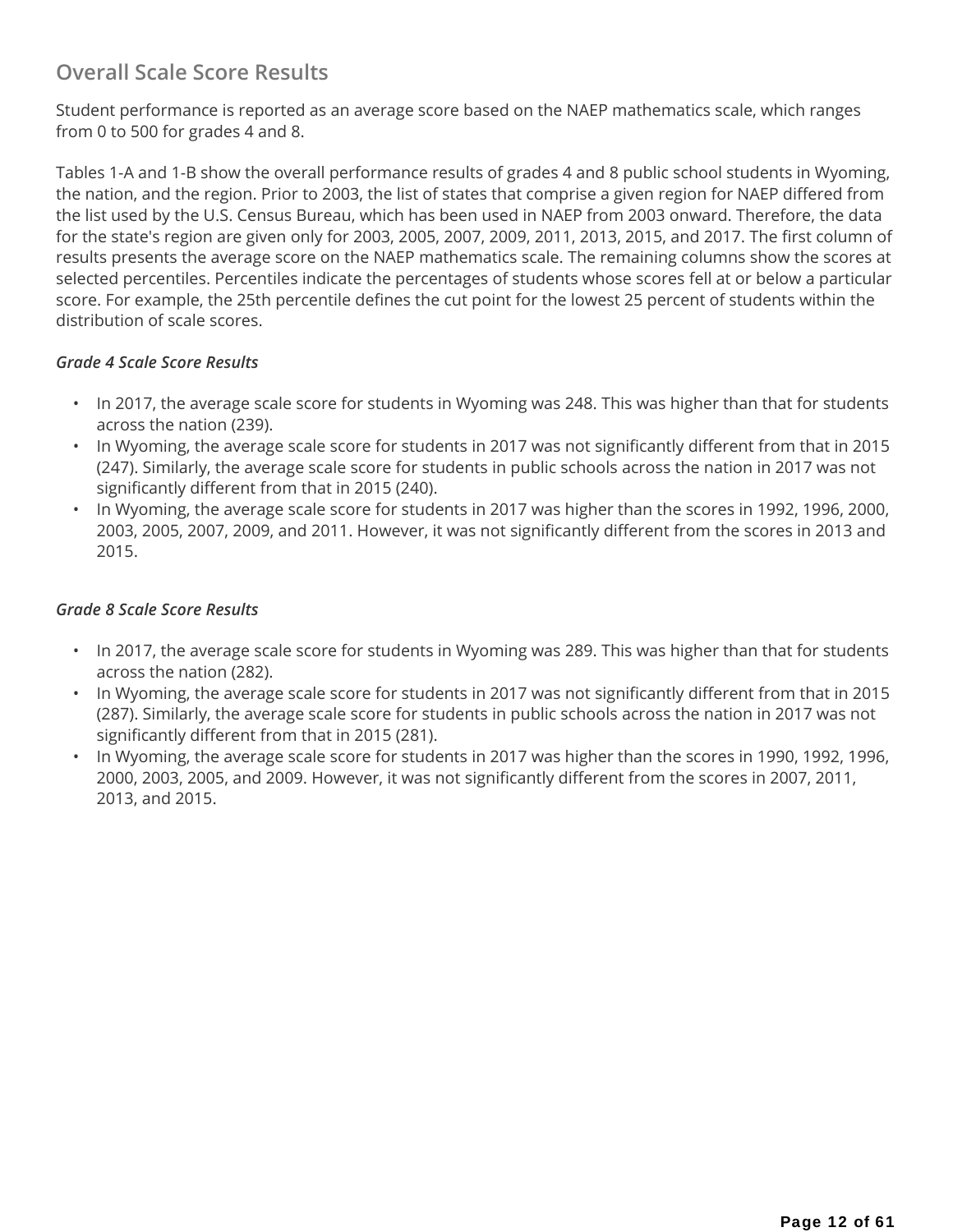**Table 1-B**

### The Nation's Report Card 2017 State Assessment

Average scale scores and selected percentile scores in NAEP mathematics for eighth-grade public school students, by year and jurisdiction: Various years, 1990–2017

| Year and jurisdiction |                   | Average<br>scale score | 10th<br>percentile | 25th<br>percentile | 50th<br>percentile | 75th<br>percentile | 90th<br>percentile |
|-----------------------|-------------------|------------------------|--------------------|--------------------|--------------------|--------------------|--------------------|
| 1990 <sup>1</sup>     | Nation (public)   | $262*$                 | $214*$             | $237*$             | $263*$             | 288*               | $307*$             |
|                       | Wyoming           | $272*$                 | $235*$             | $253*$             | $272*$             | $293*$             | 309*               |
| $1992$ <sup>1</sup>   | Nation (public)   | $267*$                 | $219*$             | $242*$             | $268*$             | 293*               | $314*$             |
|                       | Wyoming           | $275*$                 | $238*$             | $255*$             | $276*$             | 295*               | $312*$             |
| 1996 <sup>1</sup>     | Nation (public)   | $271*$                 | $222*$             | $247*$             | $272*$             | 296*               | $316*$             |
|                       | Wyoming           | $275*$                 | $234*$             | $256*$             | $276*$             | $296*$             | $313*$             |
| 2000 <sup>1</sup>     | Nation (public)   | $274*$                 | $225*$             | $250*$             | $276*$             | $300*$             | $321*$             |
|                       | Wyoming           | $277*$                 | $235*$             | $257*$             | $279*$             | 299*               | $317*$             |
| 2000                  | Nation (public)   | $272*$                 | $221*$             | $247*$             | $274*$             | 299*               | 320*               |
|                       | Wyoming           | $276*$                 | $232*$             | $255*$             | $278*$             | $297*$             | $316*$             |
| 2003                  | Nation (public)   | $276*$                 | 228*               | $253*$             | $278*$             | $301*$             | $321*$             |
|                       | West <sup>2</sup> | $272*$                 | $222*$             | $247*$             | $273*$             | 299*               | 320*               |
|                       | Wyoming           | 284*                   | $243*$             | $264*$             | 285*               | $305*$             | $322*$             |
| 2005                  | Nation (public)   | $278*$                 | $230*$             | 254                | $279*$             | $303*$             | $323*$             |
|                       | West <sup>2</sup> | $273*$                 | $224*$             | $248*$             | $274*$             | 299*               | $321*$             |
|                       | Wyoming           | 282*                   | 243                | $263*$             | $283*$             | $303*$             | $319*$             |
| 2007                  | Nation (public)   | 280*                   | 234                | $257*$             | 281                | $305*$             | $325*$             |
|                       | West <sup>2</sup> | $275*$                 | $226*$             | $250*$             | $276*$             | $302*$             | $323*$             |
|                       | Wyoming           | 287                    | 246                | 267                | 288                | $309*$             | $326*$             |
| 2009                  | Nation (public)   | 282                    | $235*$             | $258*$             | 283                | $307*$             | 328*               |
|                       | West <sup>2</sup> | $276*$                 | 226                | 251                | $277*$             | $303*$             | $325*$             |
|                       | Wyoming           | 286*                   | 245                | 266                | 287                | 308*               | $326*$             |
| 2011                  | Nation (public)   | 283                    | $236*$             | $259*$             | $284*$             | 308                | 329*               |
|                       | West <sup>2</sup> | 278                    | 228                | 253                | 279                | $304*$             | $327*$             |
|                       | Wyoming           | 288                    | 246                | 268                | 289                | 309*               | 328                |
| 2013                  | Nation (public)   | 284*                   | $236*$             | $260*$             | 285*               | 309                | 330*               |
|                       | West <sup>2</sup> | 280                    | 231                | $255*$             | 281                | 306                | $327*$             |
|                       | Wyoming           | 288                    | 249                | 268                | 289                | 310                | $327*$             |
| 2015                  | Nation (public)   | 281                    | 234                | $257*$             | 282                | $307*$             | 328*               |
|                       | West <sup>2</sup> | 279                    | 230                | 254                | 280                | 305                | $327*$             |
|                       | Wyoming           | 287                    | 245                | 266                | 287                | $308*$             | 328                |
| 2017                  | Nation (public)   | 282                    | 232                | 255                | 282                | 309                | 332                |
|                       | West <sup>2</sup> | 280                    | 228                | 252                | 280                | 308                | 332                |
|                       | Wyoming           | 289                    | 246                | 267                | 289                | 312                | 332                |

\* Value is significantly different (*p* < .05) from the value for the same jurisdiction in 2017.

 $1$  Accommodations were not permitted for this assessment.

 $^2$  Region in which jurisdiction is located. Regional data are not provided for years prior to 2003 to be consistent with the U.S. Census Bureau defined regions.

NOTE: The NAEP grade 8 mathematics scale ranges from 0 to 500. All differences were calculated and tested using unrounded numbers.

SOURCE: U.S. Department of Education, Institute of Education Sciences, National Center for Education Statistics, National Assessment of Educational Progress (NAEP), various years, 1990–2017 Mathematics Assessments.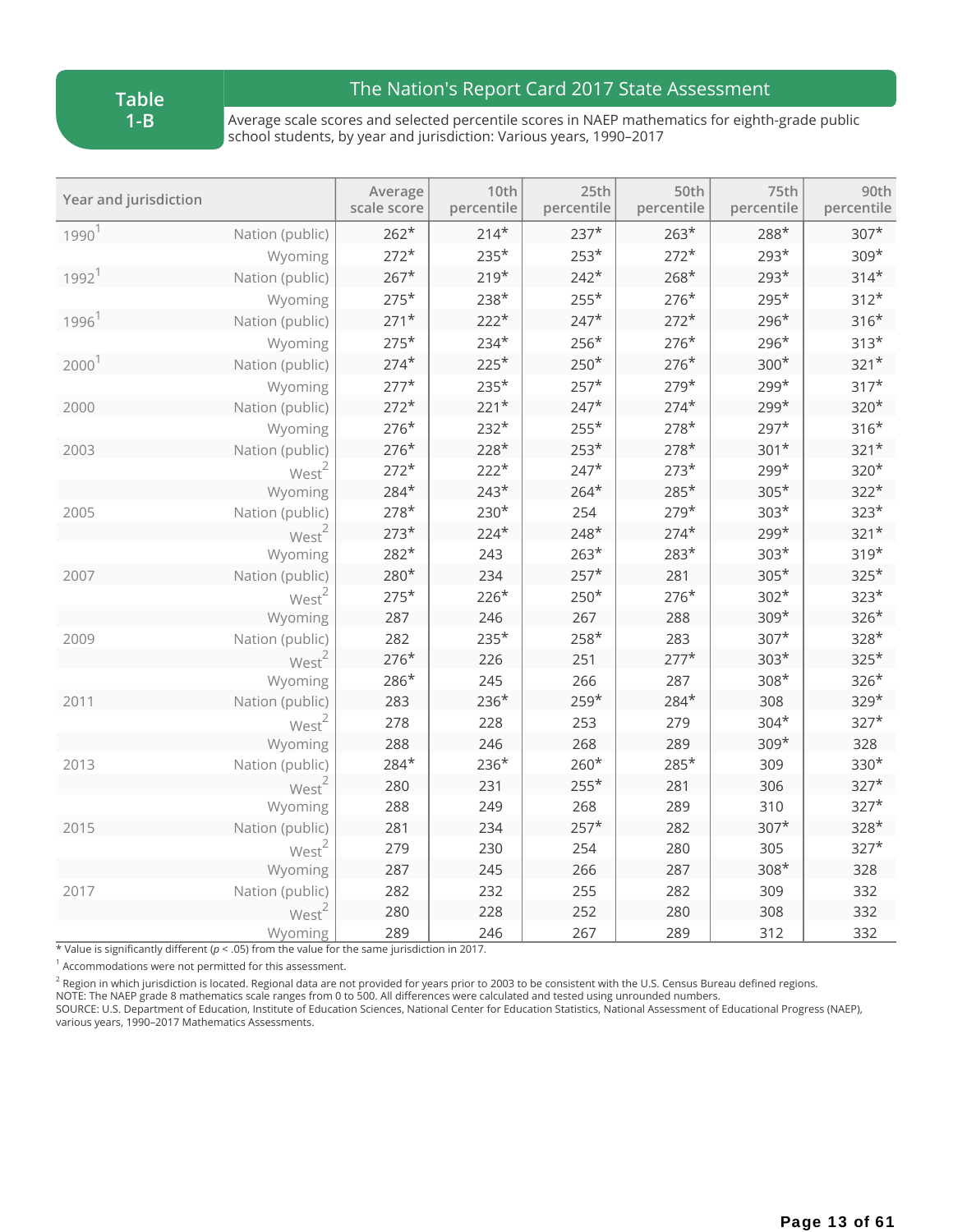### **Overall Achievement-Level Results**

Student results are reported as the percentages of students performing relative to performance standards set by the National Assessment Governing Board. These performance standards for what students should know and be able to do were based on the recommendations of broadly representative panels of educators and members of the public.

Tables 2-A and 2-B show the percentage of students at grades 4 and 8 who performed below *Basic*, at or above *Basic*, at or above *Proficient*, and at *Advanced*. Because the percentages are cumulative from *Basic* to *Proficient* to *Advanced*, they may sum to more than 100 percent. Only the percentage of students performing at or above *Basic* (which includes the students at *Proficient* and *Advanced)* plus the students below *Basic* will sum to 100 percent.

### *Grade 4 Achievement-Level Results*

- In 2017, the percentage of Wyoming's students who performed at or above *Proficient* was 51 percent. This was greater than the percentage of the nation's public school students who performed at or above *Proficient* (40 percent).
- In Wyoming, the percentage of students who performed at or above *Proficient* in 2017 was greater than the percentages in 1992, 1996, 2000, 2003, 2005, 2007, 2009, 2011, and 2013, but was not significantly different from the percentage in 2015.
- In 2017, the percentage of Wyoming's students who performed at or above *Basic* was 89 percent. This was greater than the percentage of the nation's public school students who performed at or above *Basic* (79 percent).
- In Wyoming, the percentage of students who performed at or above *Basic* in 2017 was greater than the percentages in 1992, 1996, and 2000, but was not significantly different from the percentages in 2003, 2005, 2007, 2009, 2011, 2013, and 2015.

### *Grade 8 Achievement-Level Results*

- In 2017, the percentage of Wyoming's students who performed at or above *Proficient* was 38 percent. This was greater than the percentage of the nation's public school students who performed at or above *Proficient* (33 percent).
- In Wyoming, the percentage of students who performed at or above *Proficient* in 2017 was greater than the percentages in 1990, 1992, 1996, 2000, 2003, 2005, and 2009, but was not significantly different from the percentages in 2007, 2011, 2013, and 2015.
- In 2017, the percentage of Wyoming's students who performed at or above *Basic* was 79 percent. This was greater than the percentage of the nation's public school students who performed at or above *Basic* (69 percent).
- In Wyoming, the percentage of students who performed at or above *Basic* in 2017 was greater than the percentages in 1990, 1992, 1996, and 2000, but was not significantly different from the percentages in 2003, 2005, 2007, 2009, 2011, 2013, and 2015.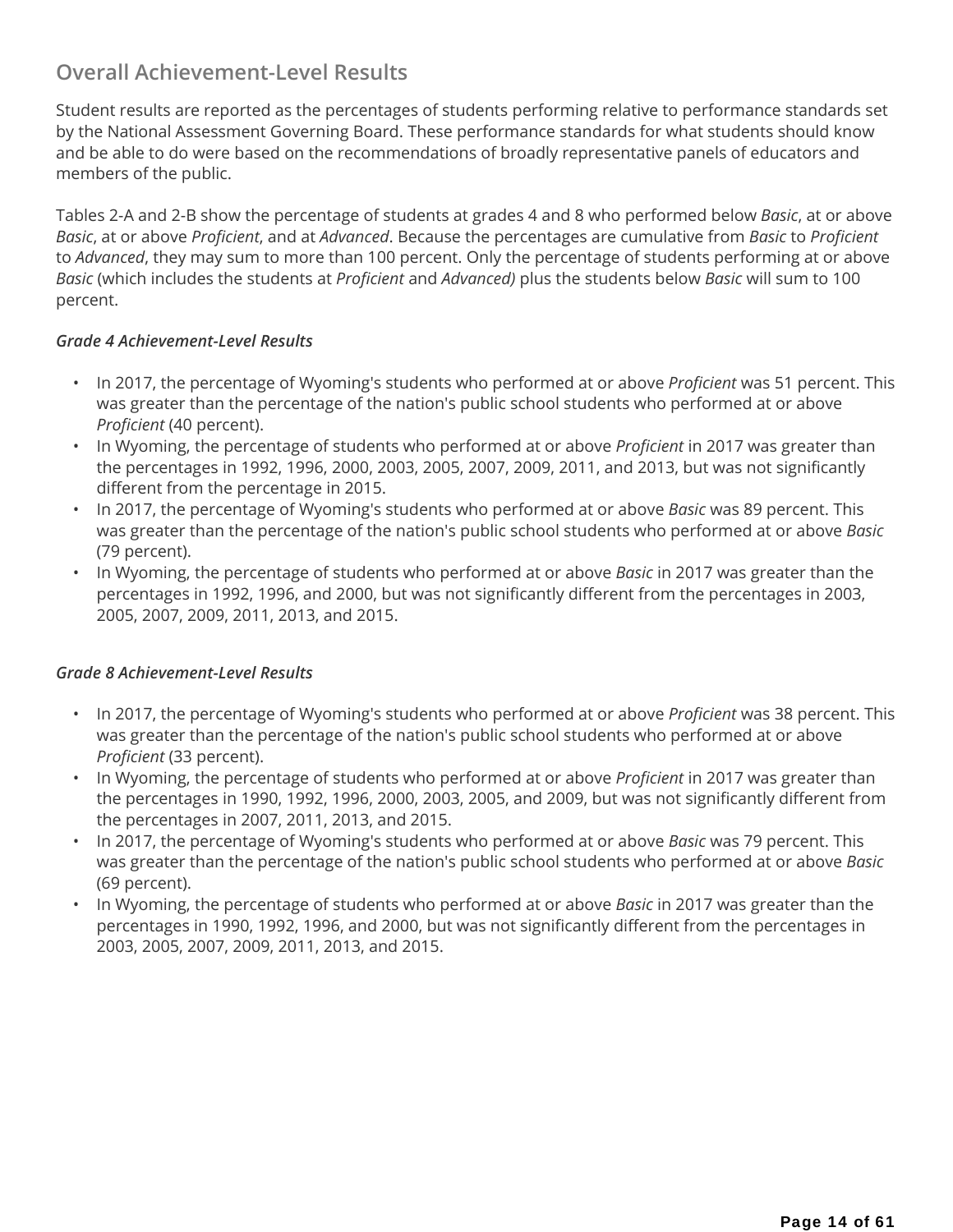**Table 2-B**

## The Nation's Report Card 2017 State Assessment

Percentage of eighth-grade public school students at or above NAEP mathematics achievement levels, by year and jurisdiction: Various years, 1990–2017

| Year and jurisdiction |                   | <b>Below</b><br><b>Basic</b> | At or above<br><b>Basic</b> | At or above<br>Proficient | At<br>Advanced |
|-----------------------|-------------------|------------------------------|-----------------------------|---------------------------|----------------|
| 1990 <sup>1</sup>     | Nation (public)   | 49*                          | $51*$                       | $15*$                     | $2^*$          |
|                       | Wyoming           | $36*$                        | $64*$                       | $19*$                     | $2^{\star}$    |
| 1992 <sup>1</sup>     | Nation (public)   | $44*$                        | $56*$                       | $20*$                     | $3*$           |
|                       | Wyoming           | $33*$                        | $67*$                       | $21*$                     | $2^*$          |
| 1996 <sup>1</sup>     | Nation (public)   | $39*$                        | $61*$                       | $23*$                     | $4^*$          |
|                       | Wyoming           | $32*$                        | $68*$                       | $22*$                     | $2^*$          |
| 2000 <sup>1</sup>     | Nation (public)   | $35*$                        | $65*$                       | $26*$                     | $5*$           |
|                       | Wyoming           | $30*$                        | $70*$                       | $25*$                     | $4^{\star}$    |
| 2000                  | Nation (public)   | $38*$                        | $62*$                       | $25*$                     | $5*$           |
|                       | Wyoming           | $31*$                        | $69*$                       | $23*$                     | $3*$           |
| 2003                  | Nation (public)   | $33*$                        | $67*$                       | $27*$                     | $5*$           |
|                       | West <sup>2</sup> | $39*$                        | $61*$                       | $25*$                     | $5*$           |
|                       | Wyoming           | 23                           | $77 \,$                     | $32*$                     | $4^*$          |
| 2005                  | Nation (public)   | 32                           | 68                          | $28*$                     | $6*$           |
|                       | West <sup>2</sup> | $38*$                        | $62*$                       | $25*$                     | $5*$           |
|                       | Wyoming           | 24                           | 76                          | $29*$                     | $3*$           |
| 2007                  | Nation (public)   | 30                           | 70                          | $31*$                     | $7^*$          |
|                       | West <sup>2</sup> | $36*$                        | $64*$                       | $27*$                     | $6*$           |
|                       | Wyoming           | 20                           | 80                          | 36                        | $7^*$          |
| 2009                  | Nation (public)   | $29*$                        | $71^{\star}$                | 33                        | $7^*$          |
|                       | West <sup>2</sup> | 35                           | 65                          | $28*$                     | $6*$           |
|                       | Wyoming           | 22                           | 78                          | $35*$                     | $7^*$          |
| 2011                  | Nation (public)   | $28*$                        | $72*$                       | 34                        | $8*$           |
|                       | West <sup>2</sup> | 33                           | 67                          | 30                        | $7^*$          |
|                       | Wyoming           | 20                           | 80                          | 37                        | $7^*$          |
| 2013                  | Nation (public)   | $27*$                        | $73*$                       | 34                        | $8*$           |
|                       | West <sup>2</sup> | 31                           | 69                          | 31                        | $7^*$          |
|                       | Wyoming           | 19                           | 81                          | 38                        | $7^*$          |
| 2015                  | Nation (public)   | $30*$                        | $70*$                       | $32*$                     | $8*$           |
|                       | $West^2$          | 32                           | 68                          | 31                        | $7^*$          |
|                       | Wyoming           | 22                           | 78                          | 35                        | $7^*$          |
| 2017                  | Nation (public)   | 31                           | 69                          | 33                        | 10             |
|                       | West <sup>2</sup> | 33                           | 67                          | 32                        | 10             |
|                       | Wyoming           | 21                           | 79                          | 38                        | 9              |

\* Value is significantly different (*p* < .05) from the value for the same jurisdiction in 2017.

 $1$  Accommodations were not permitted for this assessment.

 $^2$  Region in which jurisdiction is located. Regional data are not provided for years prior to 2003 to be consistent with the U.S. Census Bureau defined regions.

NOTE: The NAEP grade 8 mathematics scale ranges from 0 to 500. Achievement levels correspond to the following points on the NAEP mathematics scales: below *Basic*, 261 or lower; Basic, 262-298; Proficient, 299-332; and Advanced, 333 or above. At or above Basic includes Basic, Proficient, and Advanced. At or above Proficient includes Proficient and *Advanced*. Detail may not sum to totals because of rounding. All differences were calculated and tested using unrounded numbers.

SOURCE: U.S. Department of Education, Institute of Education Sciences, National Center for Education Statistics, National Assessment of Educational Progress (NAEP), various years, 1990–2017 Mathematics Assessments.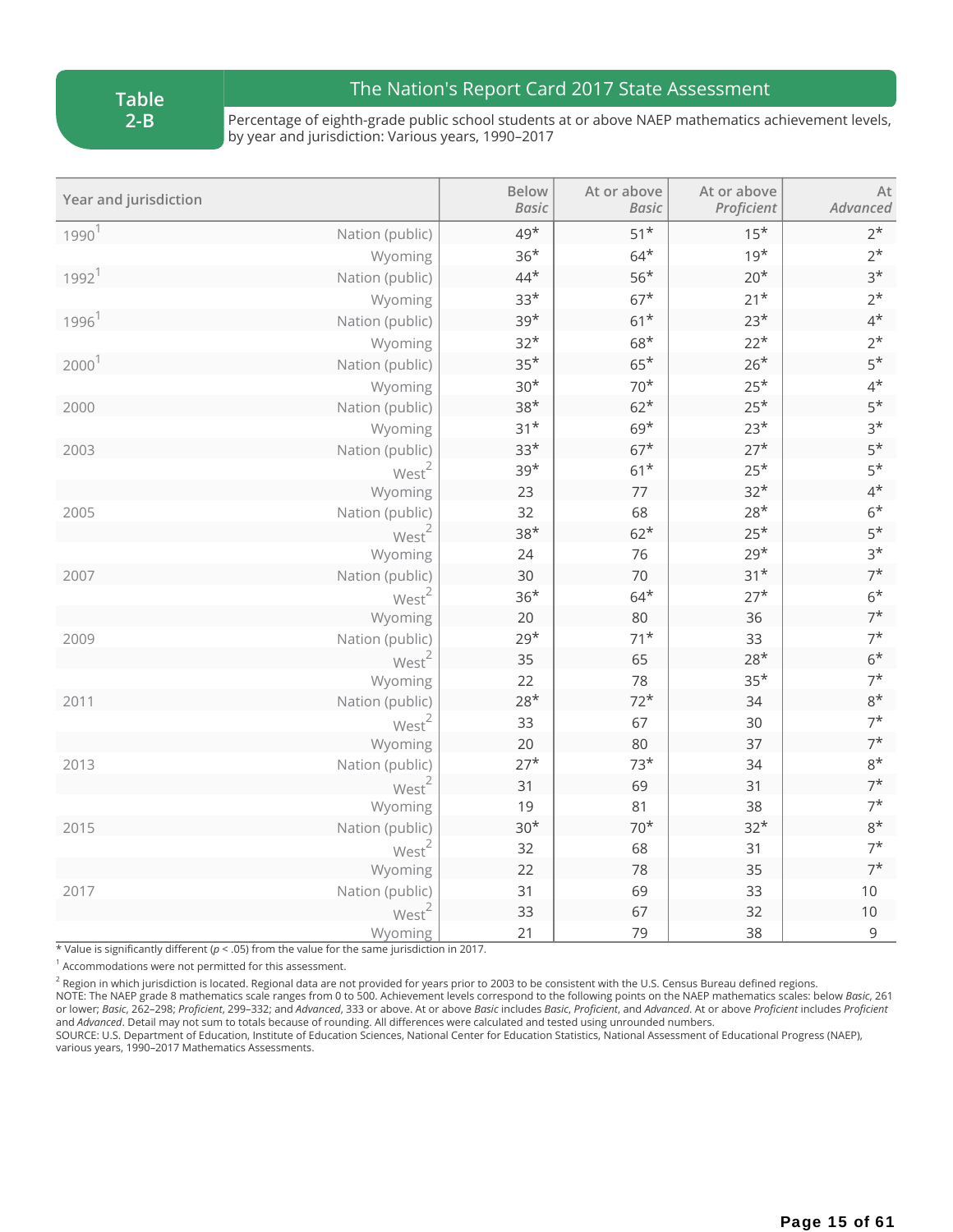## **Comparisons Between Wyoming, the Nation, and Participating States and Jurisdictions**

All 50 states, the District of Columbia, Department of Defense Education Activity schools (DoDEA), and Puerto Rico participated in the 2017 mathematics assessment at grades 4 and 8. References to "jurisdictions" in the results statements may include states, the District of Columbia, and DoDEA schools.

## **Comparisons by Scale Scores**

Figures 2-A and 2-B compare Wyoming's 2017 overall mathematics scale scores at grades 4 and 8 with those of public schools in the nation and all other participating states and jurisdictions. The different shadings indicate whether the average score of the nation (public), a state, or a jurisdiction was found to be higher than, lower than, or not significantly different from that of Wyoming in the NAEP 2017 mathematics assessment.

### *Grade 4 Scale Score Comparison Results*

• The average score for students in Wyoming was higher than 44 jurisdictions, and not significantly different from 8 jurisdictions.

### *Grade 8 Scale Score Comparison Results*

• The average score for students in Wyoming was higher than 36 jurisdictions, not significantly different from 11 jurisdictions, and lower than 5 jurisdictions.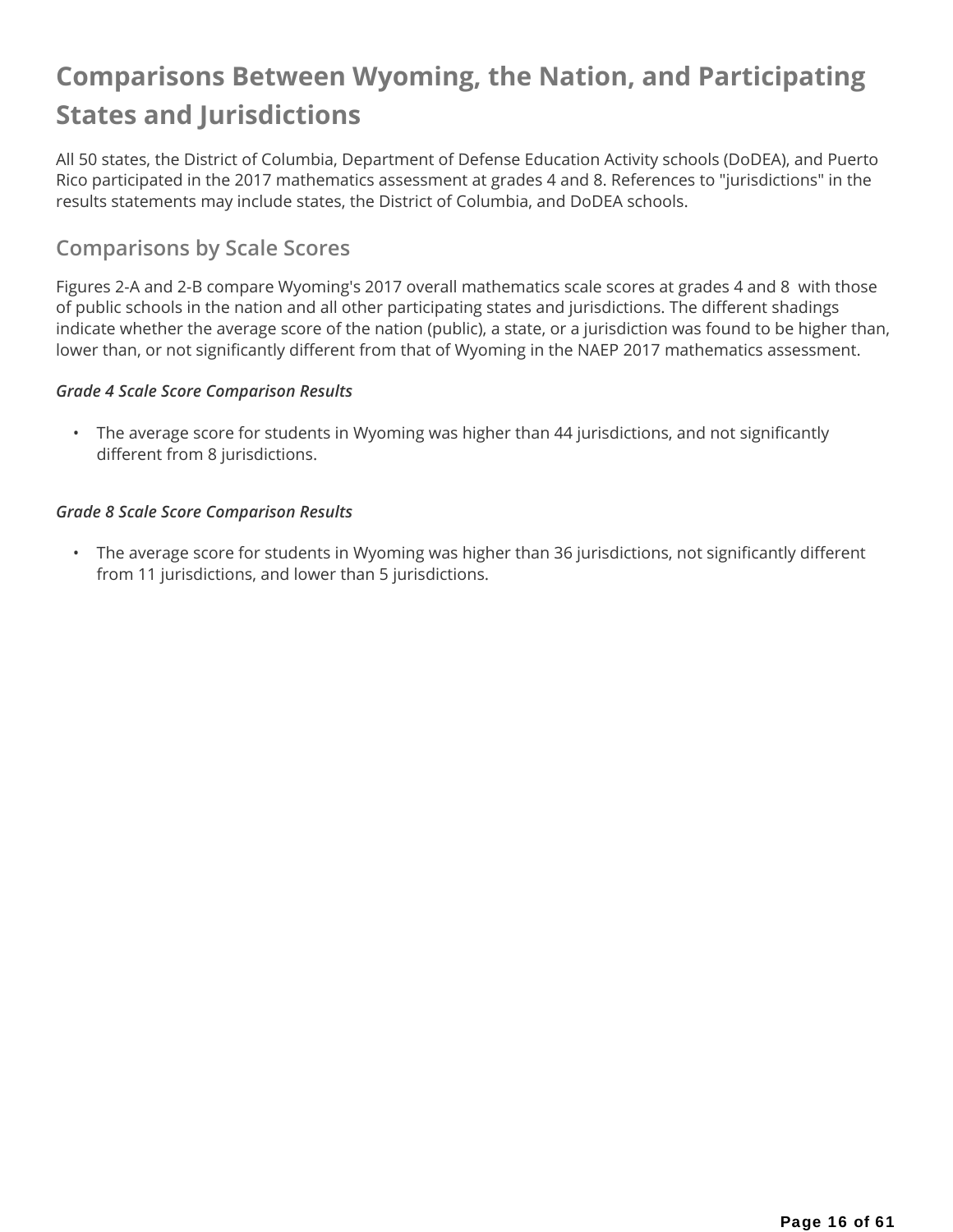**Figure 2-A**

1

#### The Nation's Report Card 2017 State Assessment

Wyoming's average scale score in NAEP mathematics for fourth-grade public school students compared with scores for the nation and other participating jurisdictions: 2017



☆ Focal state/jurisdiction (Wyoming)

Higher average scale score than Wyoming (0 jurisdictions)

Not significantly different from Wyoming (8 jurisdictions)

Lower average scale score than Wyoming (nation and 44 jurisdictions)

Department of Defense Education Activity (overseas and domestic schools).

NOTE: Significance tests used a multiple-comparison procedure based on all jurisdictions that participated.

SOURCE: U.S. Department of Education, Institute of Education Sciences, National Center for Education Statistics, National Assessment of Educational Progress (NAEP), 2017 Mathematics Assessment.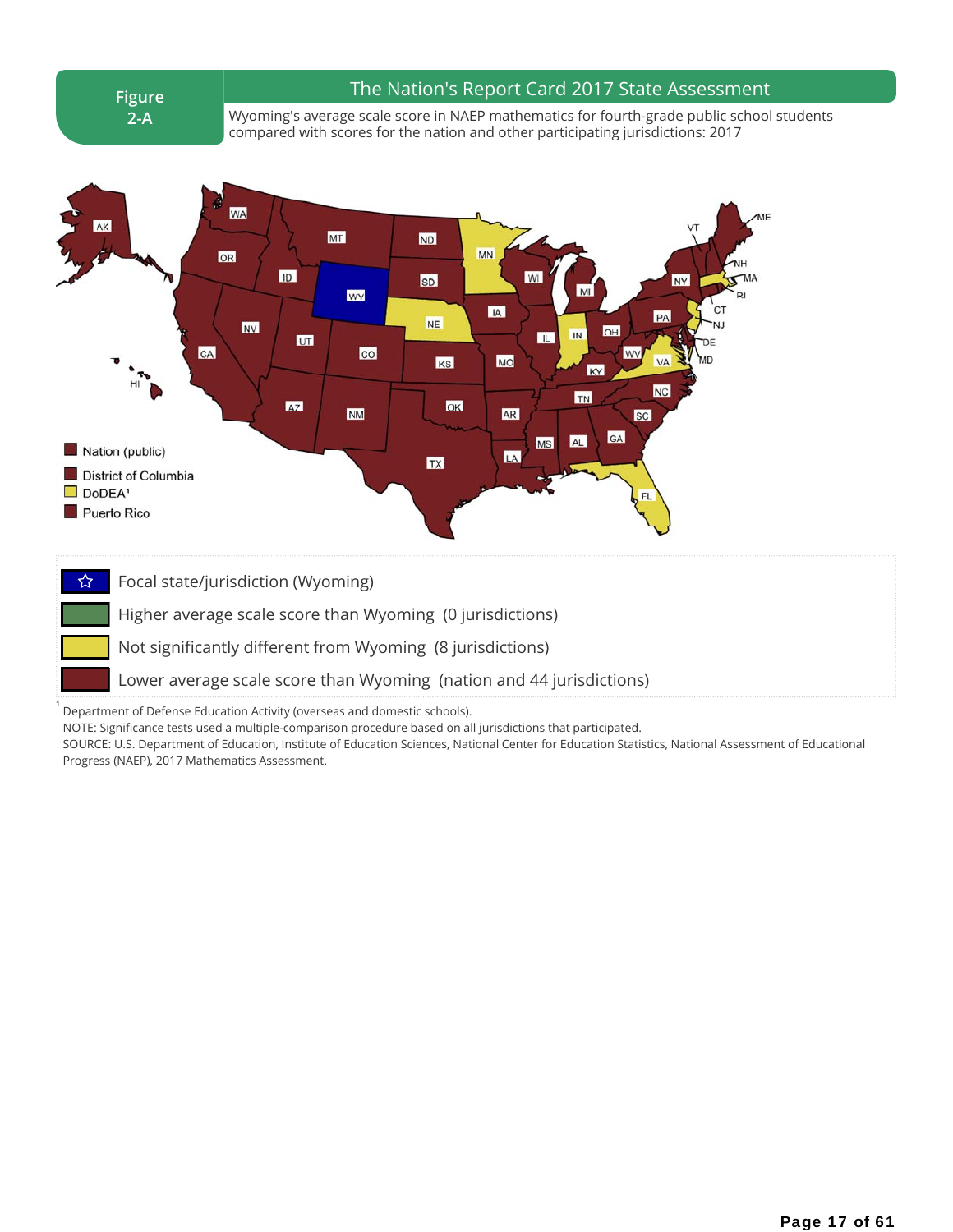**Figure 2-B**

1

#### The Nation's Report Card 2017 State Assessment

Wyoming's average scale score in NAEP mathematics for eighth-grade public school students compared with scores for the nation and other participating jurisdictions: 2017



☆ Focal state/jurisdiction (Wyoming)

Higher average scale score than Wyoming (5 jurisdictions)

Not significantly different from Wyoming (11 jurisdictions)

Lower average scale score than Wyoming (nation and 36 jurisdictions)

Department of Defense Education Activity (overseas and domestic schools).

NOTE: Significance tests used a multiple-comparison procedure based on all jurisdictions that participated.

SOURCE: U.S. Department of Education, Institute of Education Sciences, National Center for Education Statistics, National Assessment of Educational Progress (NAEP), 2017 Mathematics Assessment.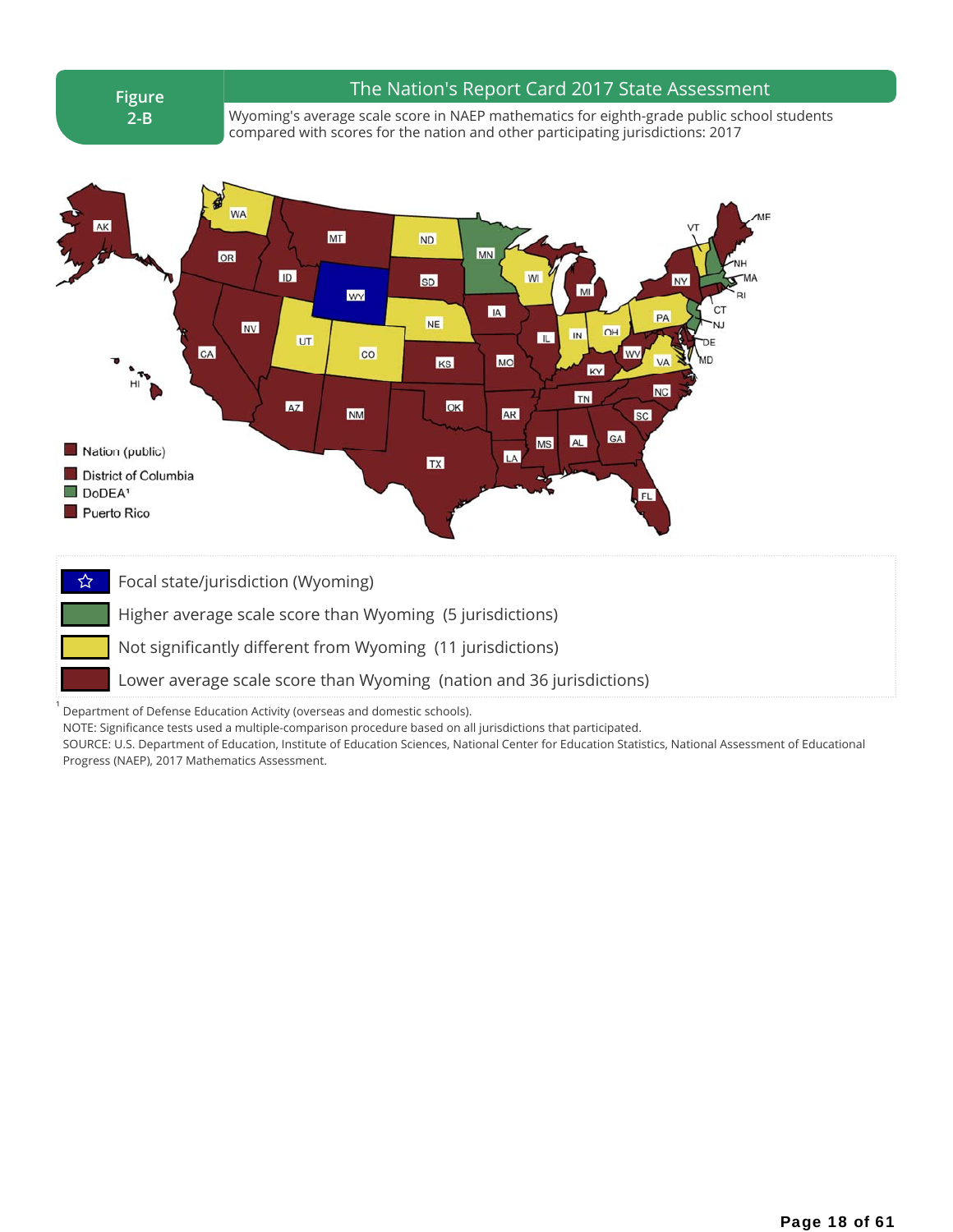## **Comparisons by Achievement Levels**

Figures 3-A and 3-B permit comparisons of all jurisdictions (and the nation) participating in the NAEP 2017 mathematics assessment in terms of percentages of grades 4 and 8 students performing at or above *Proficient*. The participating states and jurisdictions are grouped into categories that reflect whether the percentage of their students performing at or above *Proficient* (including *Advanced*) was found to be higher than, not significantly different from, or lower than the percentage in Wyoming.

Note that the selected state is listed first in its category, and the other states and jurisdictions within each category are listed alphabetically; statistical comparisons among jurisdictions in each of the three categories are not included in this report. However, statistical comparisons among states by achievement level can be conducted online by using the NAEP Data Explorer at http://nces.ed.gov/nationsreportcard/naepdata/.

#### *Grade 4 Achievement-Level Comparison Results*

- The percentage of students performing at or above the *Proficient* level in Wyoming was greater than the percentage in 43 jurisdictions, and not significantly different from those in 9 jurisdictions.
- The percentage of students performing at or above the *Basic* level in Wyoming was greater than the percentage in 45 jurisdictions, not significantly different from those in 6 jurisdictions, and smaller than those in 1 jurisdiction (data not shown).

#### *Grade 8 Achievement-Level Comparison Results*

- The percentage of students performing at or above the *Proficient* level in Wyoming was greater than the percentage in 28 jurisdictions, not significantly different from those in 20 jurisdictions, and smaller than those in 4 jurisdictions.
- The percentage of students performing at or above the *Basic* level in Wyoming was greater than the percentage in 45 jurisdictions, not significantly different from those in 6 jurisdictions, and smaller than those in 1 jurisdiction (data not shown).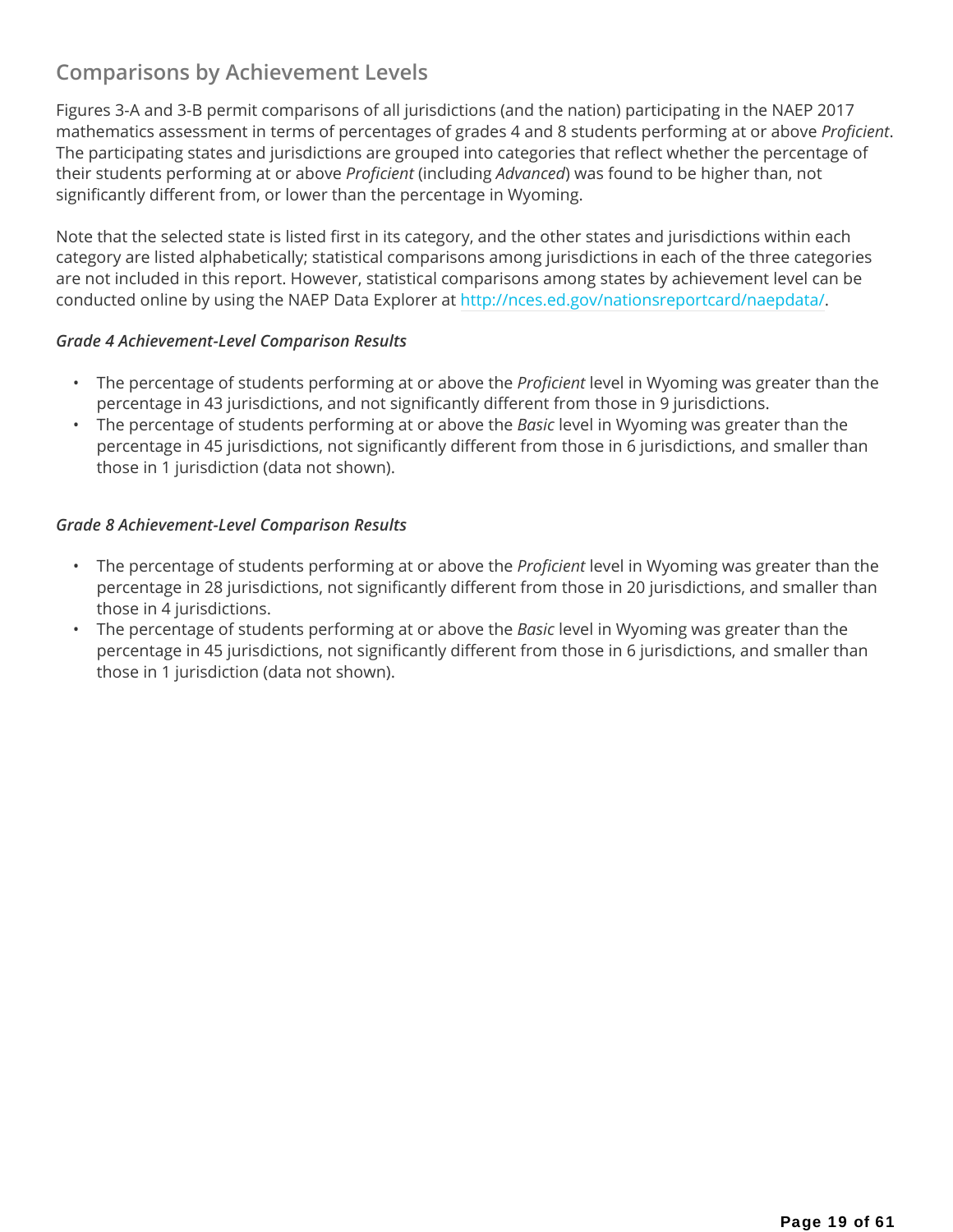**Figure 3-A**

### The Nation's Report Card 2017 State Assessment

Average scale scores in NAEP mathematics for fourth-grade public school students, percentage within each achievement level, and Wyoming's percentage at or above *Proficient* compared with the nation and other participating jurisdictions: 2017

| State/jurisdiction Avg.            |            | Legend: Below Basic                                                           | <b>Basic</b> | Proficient                 | Advanced                          | State/jurisdiction                 |
|------------------------------------|------------|-------------------------------------------------------------------------------|--------------|----------------------------|-----------------------------------|------------------------------------|
|                                    | score      | Percentage at or above Proficient is not significantly different from Wyoming |              |                            |                                   |                                    |
| <b>WYOMING</b>                     | 248        | 11                                                                            | 38           | 41                         | 10                                | <b>WYOMING</b>                     |
| DoDEA <sup>1</sup>                 | 249        | 9                                                                             | 41           | 42                         | 9                                 | DoDEA <sup>1</sup>                 |
| Florida                            | 246        | 12                                                                            | 41           | 38                         | 9                                 | Florida                            |
| Indiana                            | 247        | 14                                                                            | 38           | $\overline{36}$            | 12                                | Indiana                            |
| Massachusetts                      | 249        | 13                                                                            | 34           | 40                         | 13                                | Massachusetts                      |
| Minnesota                          | 249        | 14                                                                            | 33           | 38                         | 14                                | Minnesota                          |
| Nebraska                           | 246        | 15                                                                            | 37           | 39                         | 10                                | Nebraska                           |
| New Hampshire                      | 245        | 15                                                                            | 38           | $\overline{38}$            | 10                                | New Hampshire                      |
| New Jersey                         | 248        | 13                                                                            | 37           | 38                         | 12                                | New Jersey                         |
| Virginia                           | 248        | 13                                                                            | 36           | 38                         | 12                                | Virginia                           |
|                                    |            | Percentage at or above Proficient is lower than Wyoming                       |              |                            |                                   |                                    |
| <b>NATION (Public)</b>             | 239        | 21                                                                            | 39           | 32                         | 8                                 | <b>NATION (Public)</b>             |
| Alabama                            | 232        | 27                                                                            | 42           | 28<br>4                    |                                   | Alabama                            |
| Alaska                             | 230        | 29                                                                            | 39           | 26<br>5                    |                                   | Alaska                             |
| Arizona                            | 234        | 27                                                                            | 39           | 27<br>7                    |                                   | Arizona                            |
| Arkansas                           | 234        | 25                                                                            | 42           | 28                         | 5                                 | Arkansas                           |
| California                         | 232        | $\overline{29}$                                                               | 40           | 25<br>6                    |                                   | California                         |
| Colorado                           | 241        | 20                                                                            | 38           | 34                         | 9                                 | Colorado                           |
| Connecticut                        | 239        | 21                                                                            | 39           | 32                         | 8                                 | Connecticut                        |
| Delaware                           | 236        | 23                                                                            | 41           | 29<br>$\vert$ 7            |                                   | Delaware                           |
| District of Columbia               | 231        | 31<br>23                                                                      | 37           | 24<br>8<br>6               |                                   | District of Columbia               |
| Georgia<br>Hawaii                  | 236<br>238 | $\overline{21}$                                                               | 41<br>40     | 29<br>32                   | 6                                 | Georgia<br>Hawaii                  |
| Idaho                              | 240        | 19                                                                            | 41           | 33                         | $\mathsf{I}7$                     | Idaho                              |
| Illinois                           | 238        | 24                                                                            | 38           | 30                         | 9                                 | <b>Illinois</b>                    |
| lowa                               | 243        | - 17                                                                          | 37           | 36                         | 9                                 | lowa                               |
| Kansas                             | 241        | 18                                                                            | 40           | 35                         | 7                                 | Kansas                             |
| Kentucky                           | 239        | 20                                                                            | 40           | 33                         | $\overline{7}$                    | Kentucky                           |
| Louisiana                          | 229        | 29                                                                            | 44           | 24<br>3                    |                                   | Louisiana                          |
| Maine                              | 240        | 19                                                                            | 41           | 33                         | $\overline{7}$                    | Maine                              |
| Maryland                           | 241        | 22                                                                            | 36           | 31                         | 11                                | Maryland                           |
| Michigan                           | 236        | 25                                                                            | 39           | 28<br>$\overline{7}$       |                                   | Michigan                           |
| Mississippi                        | 235        | 23                                                                            | 46           | 27<br>$\overline{4}$       |                                   | Mississippi                        |
| Missouri                           | 240        | 21                                                                            | 39           | 33                         | $\overline{7}$                    | Missouri                           |
| Montana                            | 241        | 17                                                                            | 42           | 35                         | l 6                               | Montana                            |
| Nevada                             | 232        | 27                                                                            | 42           | 27<br>4                    |                                   | Nevada                             |
| New Mexico                         | 230        | 31                                                                            | 42           | 23<br>4                    |                                   | <b>New Mexico</b>                  |
| New York                           | 236        | 24                                                                            | 41           | 30<br>5                    |                                   | <b>New York</b>                    |
| North Carolina                     | 241        | 19                                                                            | 39           | 33                         | 9                                 | North Carolina                     |
| North Dakota                       | 244        | 15                                                                            | 40           | 38                         | 8                                 | North Dakota                       |
| Ohio                               | 241        | 19                                                                            | 40           | 33                         | 8                                 | Ohio                               |
| Oklahoma                           | 237        | 20                                                                            | 45           | 31                         | 4                                 | Oklahoma                           |
| Oregon                             | 233        | 27                                                                            | 40<br>37     | 27<br>$\overline{7}$<br>34 |                                   | Oregon                             |
| Pennsylvania<br><b>Puerto Rico</b> | 242<br>190 | 20<br>85                                                                      | 15 #/#       |                            | $\blacksquare$ 10                 | Pennsylvania<br><b>Puerto Rico</b> |
| Rhode Island 238                   |            | 21                                                                            | 40           | 32<br>$\overline{7}$       |                                   | Rhode Island                       |
| South Carolina 234                 |            | 25                                                                            | 43           | 26<br>$\overline{6}$       |                                   | South Carolina                     |
| South Dakota 242                   |            | 17                                                                            | 40           | 36                         | $\blacksquare$                    | South Dakota                       |
| Tennessee                          | 237        | 23                                                                            | 41           | 29<br>$\overline{7}$       |                                   | <b>Tennessee</b>                   |
| Texas                              | 241        | 18                                                                            | 40           | 33                         | 8                                 | Texas                              |
| Utah 242                           |            | -19                                                                           | 36           | 36                         | 9                                 | Utah                               |
| Vermont                            | 241        | 19                                                                            | 39           | 34                         | 9                                 | Vermont                            |
| Washington                         | 242        | $\overline{20}$                                                               | 38           | 32                         | 11                                | Washington                         |
| West Virginia                      | 236        | 22                                                                            | 44           | 30                         | 5                                 | West Virginia                      |
| Wisconsin 240                      |            | 21                                                                            | 38           | 33                         | 9                                 | Wisconsin                          |
|                                    |            |                                                                               |              |                            |                                   |                                    |
|                                    |            | 100 90 80 70 60 50 40 30                                                      | 20 10        | 0                          | 10 20 30 40 50 60 70 80 90 100    |                                    |
|                                    |            | Percent below Basic or at Basic                                               |              |                            | Percent at Proficient or Advanced |                                    |

# Rounds to zero.

 $\overline{\phantom{a}}$ 

Department of Defense Education Activity (overseas and domestic schools).<br>
NOTE: The bars above contain percentages of students in each NAEP mathematics achievement level. Achievement levels corresponding to each<br>
populati Progress (NAEP), 2017 Mathematics Assessment.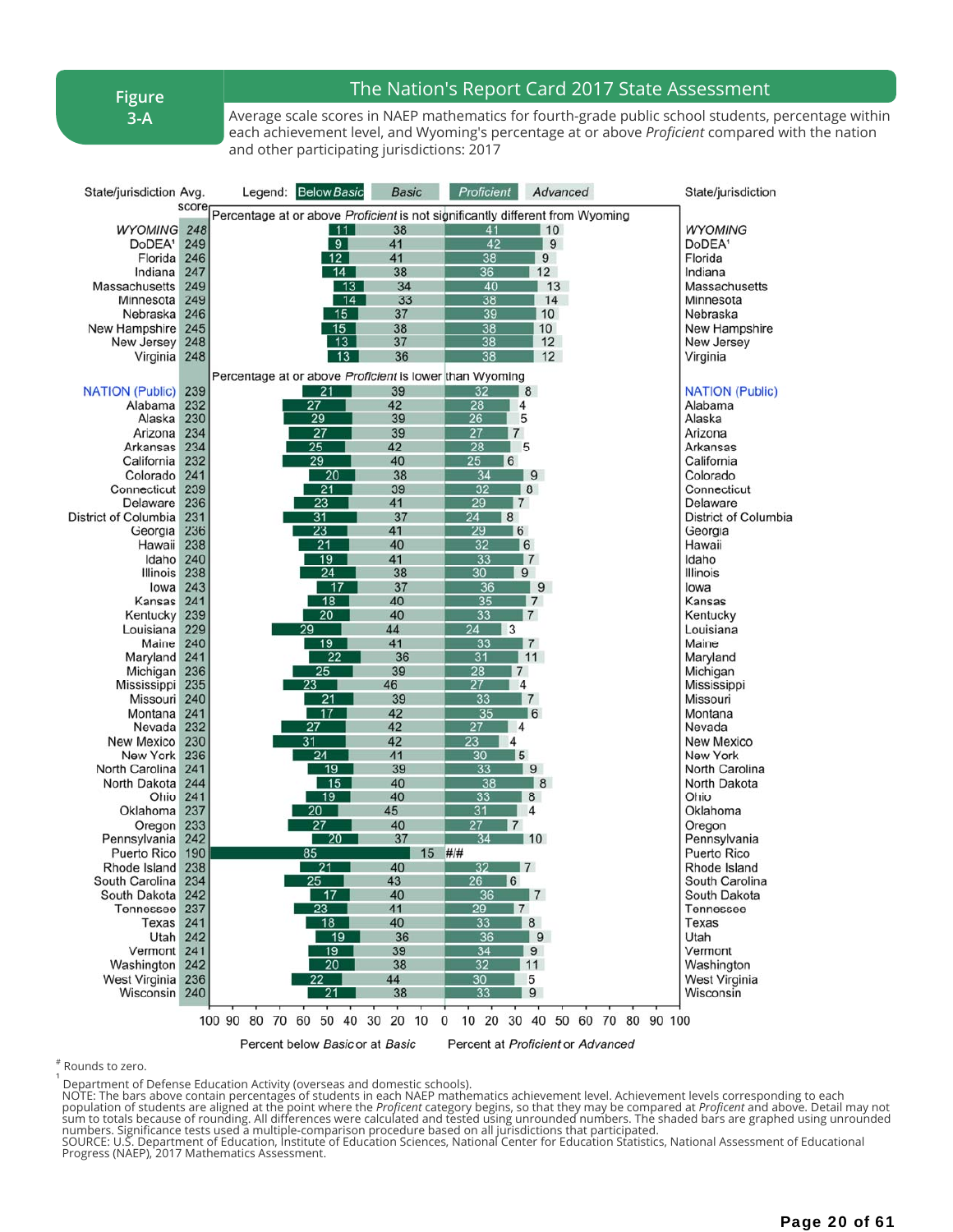**Figure 3-B**

### The Nation's Report Card 2017 State Assessment

Average scale scores in NAEP mathematics for eighth-grade public school students, percentage within each achievement level, and Wyoming's percentage at or above *Proficient* compared with the nation and other participating jurisdictions: 2017

| State/jurisdiction Avg.        |            | Legend: Below Basic                                                           |                 | <b>Basic</b> | Proficient                         | Advanced                          | State/jurisdiction            |
|--------------------------------|------------|-------------------------------------------------------------------------------|-----------------|--------------|------------------------------------|-----------------------------------|-------------------------------|
|                                | score      | Percentage at or above Proficient is higher than Wyoming                      |                 |              |                                    |                                   |                               |
| Massachusetts                  | 297        |                                                                               | 19              | 31           | 32                                 | 18                                | Massachusetts                 |
| Minnesota                      | 294        |                                                                               | $\overline{20}$ | 34           | 31                                 | 15                                | Minnesota                     |
| New Hampshire                  | 293        |                                                                               | 19              | 36           | 32                                 | 13                                | New Hampshire                 |
| New Jersey                     | 292        |                                                                               | 24              | 33           | 27                                 | 16                                | New Jersey                    |
|                                |            | Percentage at or above Proficient is not significantly different from Wyoming |                 |              |                                    |                                   |                               |
| <b>WYOMING 289</b><br>Colorado | 286        | 21<br>26                                                                      |                 | 41<br>36     | 29<br>27                           | $\vert 9 \vert$<br>12             | <b>WYOMING</b><br>Colorado    |
| Connecticut                    | 284        | 28                                                                            |                 | 36           | 26<br> 10                          |                                   | Connecticut                   |
| DoDEA <sup>1</sup>             | 293        | 17                                                                            |                 | 42           | 30                                 | $\vert$ 11                        | DoDEA <sup>1</sup>            |
| Idaho                          | 284        | 26                                                                            |                 | 38           | 26                                 | 10                                | Idaho                         |
| Indiana                        | 288        | 25                                                                            |                 | 37           | 26                                 | 12                                | Indiana                       |
| lowa                           | 286        | 24                                                                            |                 | 39           | 27                                 | 10                                | lowa                          |
| Kansas                         | 285        | 26                                                                            |                 | 38           | 26                                 | 10                                | Kansas                        |
| Maine                          | 284        | 28                                                                            |                 | 36           | 26                                 | 10                                | Maine                         |
| Montana<br>Nebraska            | 286<br>288 | 24<br>24                                                                      |                 | 39<br>35     | 29<br>30                           | 8<br>$\vert$ 11                   | Montana<br>Nebraska           |
| North Carolina                 | 282        | 32                                                                            |                 | 33           | 24<br>11                           |                                   | North Carolina                |
| North Dakota                   | 288        | $\overline{22}$                                                               |                 | 38           | 30                                 | 9                                 | North Dakota                  |
| Ohio                           | 288        | 26                                                                            |                 | 34           | 28                                 | 13                                | Ohio                          |
| Pennsylvania                   | 286        | 27                                                                            |                 | 35           | 27                                 | 12                                | Pennsylvania                  |
| South Dakota                   | 286        | 24                                                                            |                 | 38           | 29                                 | 9                                 | South Dakota                  |
| Utah <sup>1</sup>              | 287        | 25                                                                            |                 | 36           | 29                                 | 10                                | Utah                          |
| Vermont                        | 288        | 24                                                                            |                 | 37           | 29                                 | 10                                | Vermont                       |
| Virginia                       | 290        | 23<br>$\overline{25}$                                                         |                 | 36<br>34     | 27<br>28                           | 13<br>13                          | Virginia                      |
| Washington<br>Wisconsin        | 289<br>288 | $\overline{24}$                                                               |                 | 37           | 28                                 | $\vert$ 12                        | Washington<br>Wisconsin       |
|                                |            |                                                                               |                 |              |                                    |                                   |                               |
|                                |            | Percentage at or above Proficient is lower than Wyoming                       |                 |              |                                    |                                   |                               |
| <b>NATION (Public)</b>         | 282<br>268 | 31                                                                            |                 | 36<br>34     | 24 10<br>16                        |                                   | <b>NATION (Public)</b>        |
| Alabama<br>Alaska              | 277        | 45<br>34                                                                      |                 | 36           | 5<br>21<br>l 8                     |                                   | Alabama<br>Alaska             |
| Arizona                        | 282        | 29                                                                            |                 | 37           | 24<br>$\overline{9}$               |                                   | Arizona                       |
| Arkansas                       | 274        | 38                                                                            |                 | 37           | $\overline{20}$<br><b>5</b>        |                                   | Arkansas                      |
| California                     | 277        | 38                                                                            |                 | 33           | 20<br>9                            |                                   | California                    |
| Delaware                       | 278        | 34                                                                            |                 | 38           | 21<br>8                            |                                   | Delaware                      |
| District of Columbia           | 266        | 49                                                                            |                 | 30           | $14$ 7                             |                                   | District of Columbia          |
| Florida                        | 279        | 34                                                                            |                 | 37           | $\overline{22}$<br>$\vert 7$       |                                   | Florida                       |
| Georgia                        | 281        | 32<br>$\overline{34}$                                                         |                 | 37           | 23<br>9                            |                                   | Georgia                       |
| Hawaii<br>Illinois             | 277<br>282 | 32                                                                            |                 | 39<br>36     | 21<br>$\overline{7}$<br>23<br>10   |                                   | Hawaii<br><b>Illinois</b>     |
| Kentucky                       | 278        | 35                                                                            |                 | 37           | $\overline{22}$<br>$\vert 7 \vert$ |                                   | Kentucky                      |
| Louisiana                      | 267        | 46                                                                            |                 | 35           | 16<br>3                            |                                   | Louisiana                     |
| Maryland                       | 281        | 34                                                                            |                 | 34           | 22<br>11                           |                                   | Maryland                      |
| Michigan                       | 280        | 33                                                                            |                 | 35           | 22<br><b>9</b>                     |                                   | Michigan                      |
| Mississippi                    | 271        | 41                                                                            |                 | 38           | 18<br>$\overline{4}$               |                                   | Mississippi                   |
| Missouri 281                   |            | 30                                                                            |                 | 40           | 23<br> 8                           |                                   | Missouri                      |
| Nevada                         | 275        | 38                                                                            |                 | 35           | 17<br>21                           |                                   | Nevada                        |
| New Mexico<br>New York         | 269<br>282 | 43<br>32                                                                      |                 | 37<br>34     | 5<br>16<br>24<br>$\vert$ 10        |                                   | <b>New Mexico</b><br>New York |
| Oklahoma                       | 275        | 36                                                                            |                 | 40           | 20<br>4                            |                                   | Oklahoma                      |
| Oregon 282                     |            | 30                                                                            |                 | 36           | $24$ 9                             |                                   | Oregon                        |
| Puerto Rico                    | 225        | 91                                                                            |                 | $9$ #/#      |                                    |                                   | Puerto Rico                   |
| Rhode Island 277               |            | 34                                                                            |                 | 36           | $24 \quad 6$                       |                                   | Rhode Island                  |
| South Carolina 275             |            | 38                                                                            |                 | 36           | 21<br>$\overline{6}$               |                                   | South Carolina                |
| Tennessee 279                  |            | 32                                                                            |                 | 38           | 23<br>6                            |                                   | Tennessee                     |
| Texas                          | 282        | 30                                                                            |                 | 37           | 24<br>9                            |                                   | Texas                         |
| West Virginia 273              |            | 38                                                                            |                 | 38           | $19 \quad 5$                       |                                   | <b>West Virginia</b>          |
|                                |            | 100 90 80 70 60 50 40 30 20 10 0                                              |                 |              |                                    | 10 20 30 40 50 60 70 80 90 100    |                               |
|                                |            | Percent below Basic or at Basic                                               |                 |              |                                    | Percent at Proficient or Advanced |                               |
|                                |            |                                                                               |                 |              |                                    |                                   |                               |

# Rounds to zero.

Department of Defense Education Activity (overseas and domestic schools).<br>NOTE: The bars above contain percentages of students in each NAEP mathematics achievement level. Achievement levels corresponding to each Not the population of students are aligned at the point where the Proficent category begins, so that they may be compared at Proficent and above. Detail may not<br>sum to totals because of rounding. All differences were calcu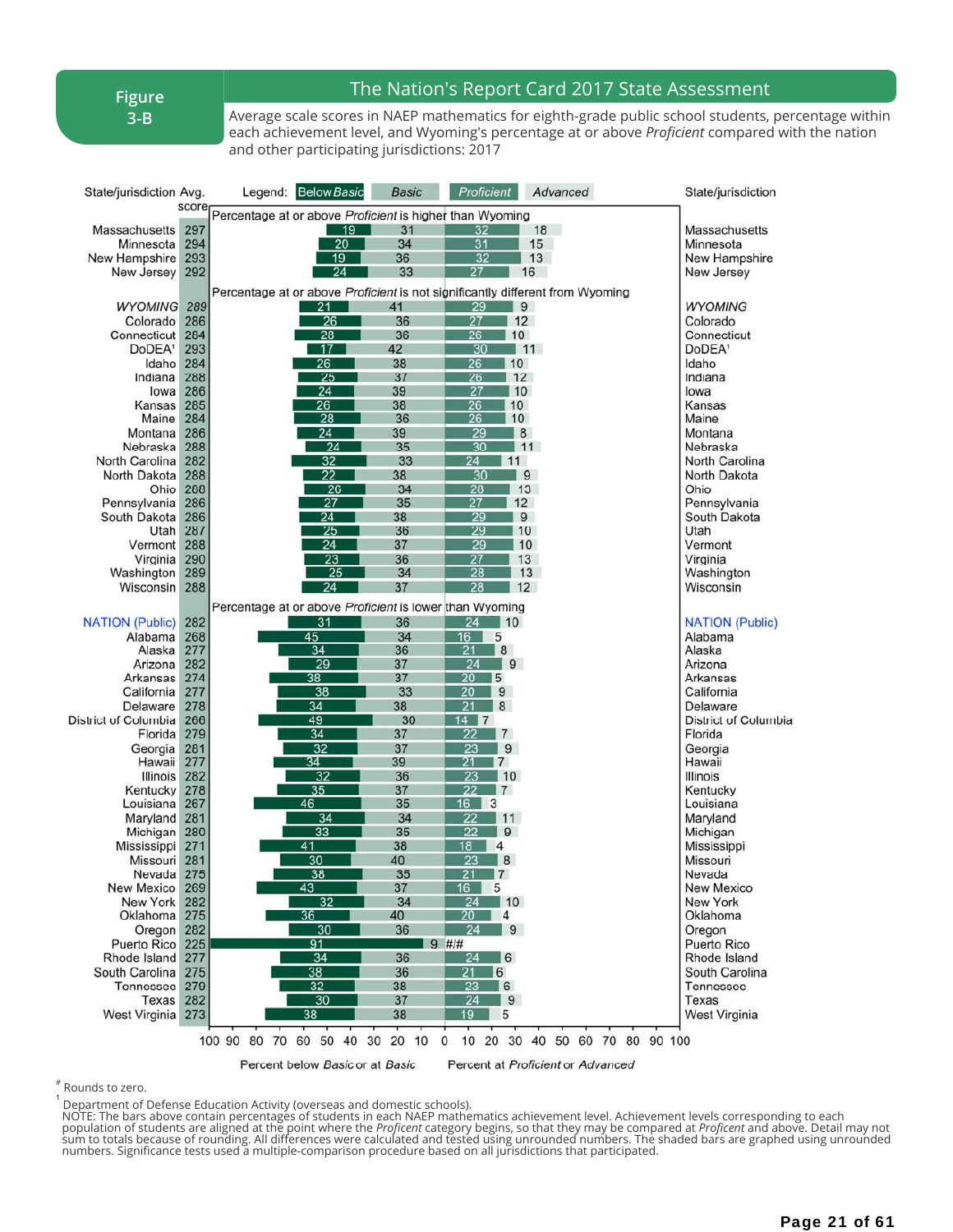SOURCE: U.S. Department of Education, Institute of Education Sciences, National Center for Education Statistics, National Assessment of Educational Progress (NAEP), 2017 Mathematics Assessment.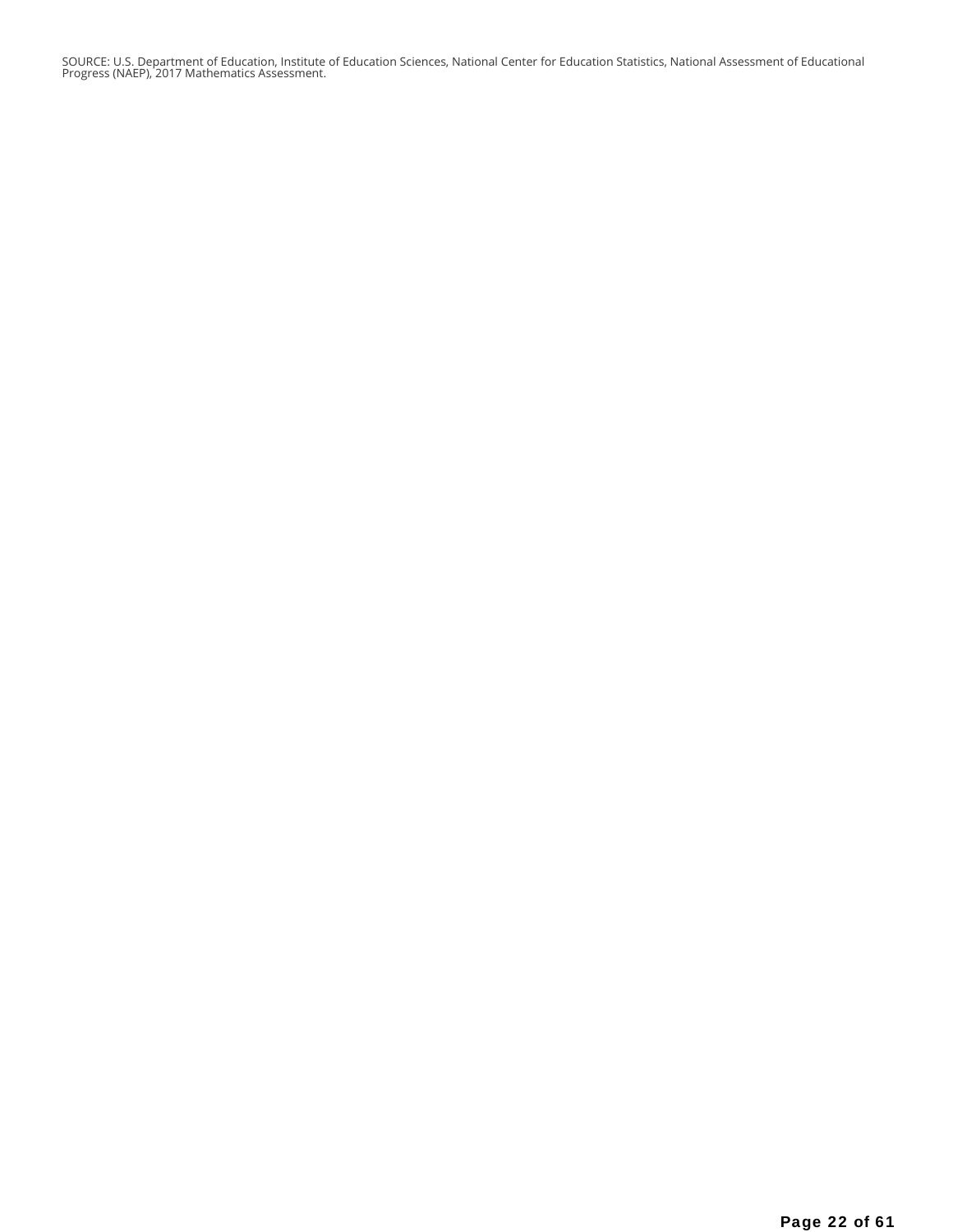## **Mathematics Performance of Selected Student Groups**

This section of the report presents trend results for public school students in Wyoming and the nation by demographic characteristics. Student performance data are reported for

- race/ethnicity
- gender
- student eligibility for the National School Lunch Program
- type of school location (for 2007, 2009, 2011, 2013, 2015, and 2017)

NAEP collects information on race/ethnicity, gender, and student eligibility for the National School Lunch Program eligibility from school records. Type of school location is based on standard definitions established by the Federal Office of Management and Budget using population and geographic information from the U.S. Census Bureau. Schools are assigned to these categories in the NCES Common Core of Data based on their physical address. The parent's highest level of education for grade 8 is derived from student questionnaires.

Results for each of the student groups are reported in tables that include the percentage of students in each group in the first column, and the average scale score in the second column. The columns to the right show the percentage of students below *Basic* and at or above each achievement level.

Results by students' race/ethnicity and gender include statements about score point differences between student groups (e.g., between White and Black or White and Hispanic students, or between male and female students) in 2017 and in the first assessment year. Because these differences are calculated using unrounded values, they may differ slightly from what would be obtained by subtracting the rounded values that appear in the tables. Statements indicating a narrowing or widening of the gap in students' scores are only made if the change in the gap from the first assessment year to 2017 was found to be statistically significant.

The reader is cautioned against making simple causal inferences about group differences, as a complex mix of educational and socioeconomic factors may affect student performance. NAEP collects information on many additional variables, including school and home factors related to achievement. This information is in an interactive database available on the NAEP website http://nces.ed.gov/nationsreportcard/naepdata/.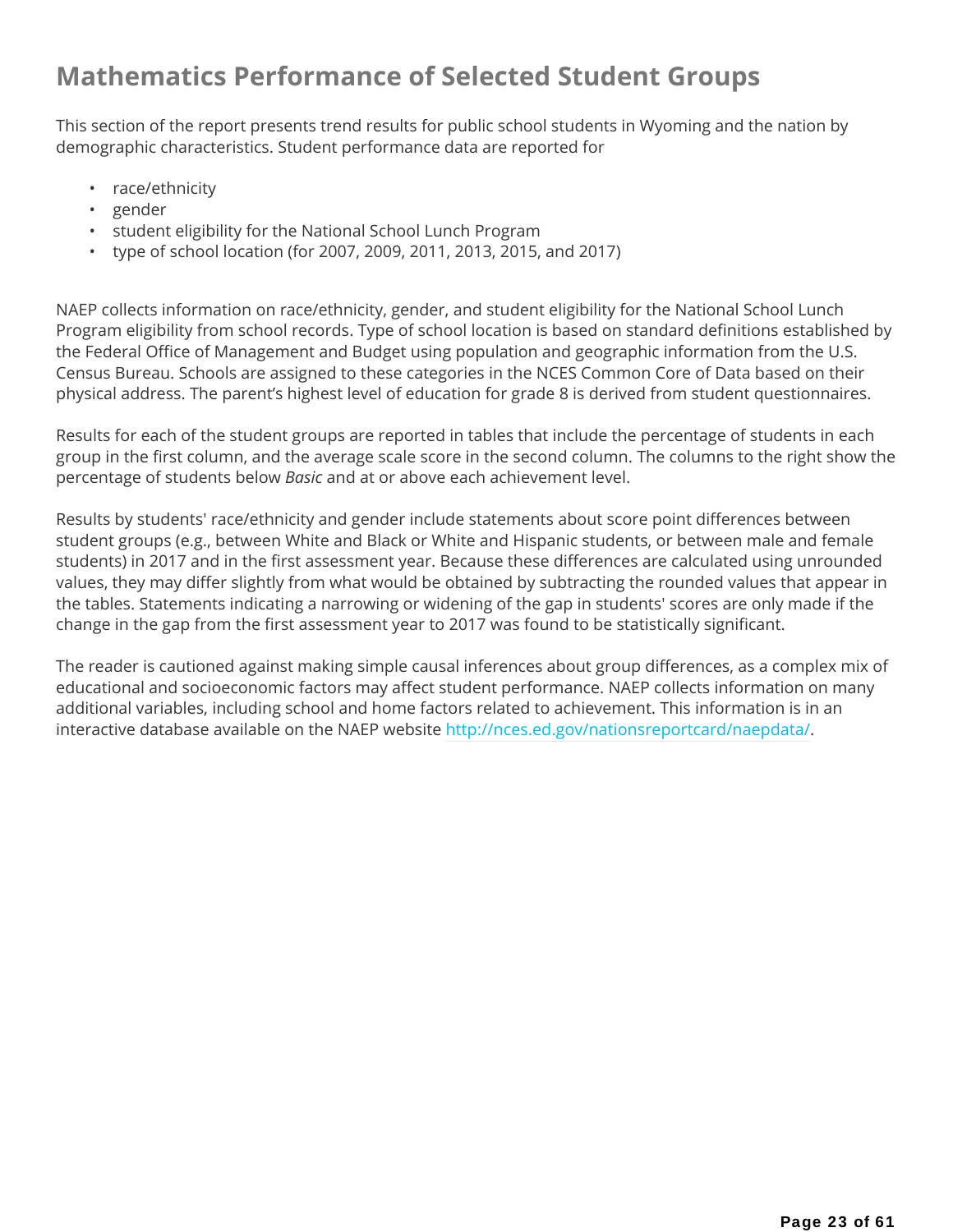## **Race/Ethnicity**

Prior to 2011, student race/ethnicity was obtained from school records and reported for the six mutually exclusive categories shown below:

- White
- Black
- Hispanic
- Asian/Pacific Islander
- American Indian/Alaska Native
- Unclassified (not shown in tables)

Students who identified with more than one of the other five categories were classified as "Other" and were included as part of the "Unclassified" category along with students who had a background other than the ones listed or whose race/ethnicity could not be determined.

In compliance with new standards from the U.S. Office of Management and Budget for collecting and reporting data on race/ethnicity, additional information was collected in 2011 so that results could be reported separately for Asian students, Native Hawaiian/Other Pacific Islander students, and students identifying with two or more races. Beginning in 2011, all of the students participating in NAEP were identified as one of the seven racial/ethnic categories listed below:

- White
- Black or African American
- Hispanic
- Asian
- American Indian/Alaska Native
- Native Hawaiian/Other Pacific Islander
- Two or more races

As in earlier years, students identified as Hispanic were classified as Hispanic in 2011, 2013, 2015, and 2017 even if they were also identified with another racial/ethnic group. Students who identified with two or more of the other racial/ethnic groups (e.g., White and Black) would have been classified as "Other" and reported as part of the "Unclassified" category prior to 2011, and were classified as "Two or more races" in 2011, 2013, 2015, and 2017.

When comparing the results for racial/ethnic groups prior to 2011, data for Asian and Native Hawaiian/Other Pacific Islander students are combined into a single Asian/Pacific Islander category.

Tables 3-A and 3-B show average scale scores and percentage of students by achievement level for public school students at grades 4 and 8 in Wyoming and the nation, by race/ethnicity.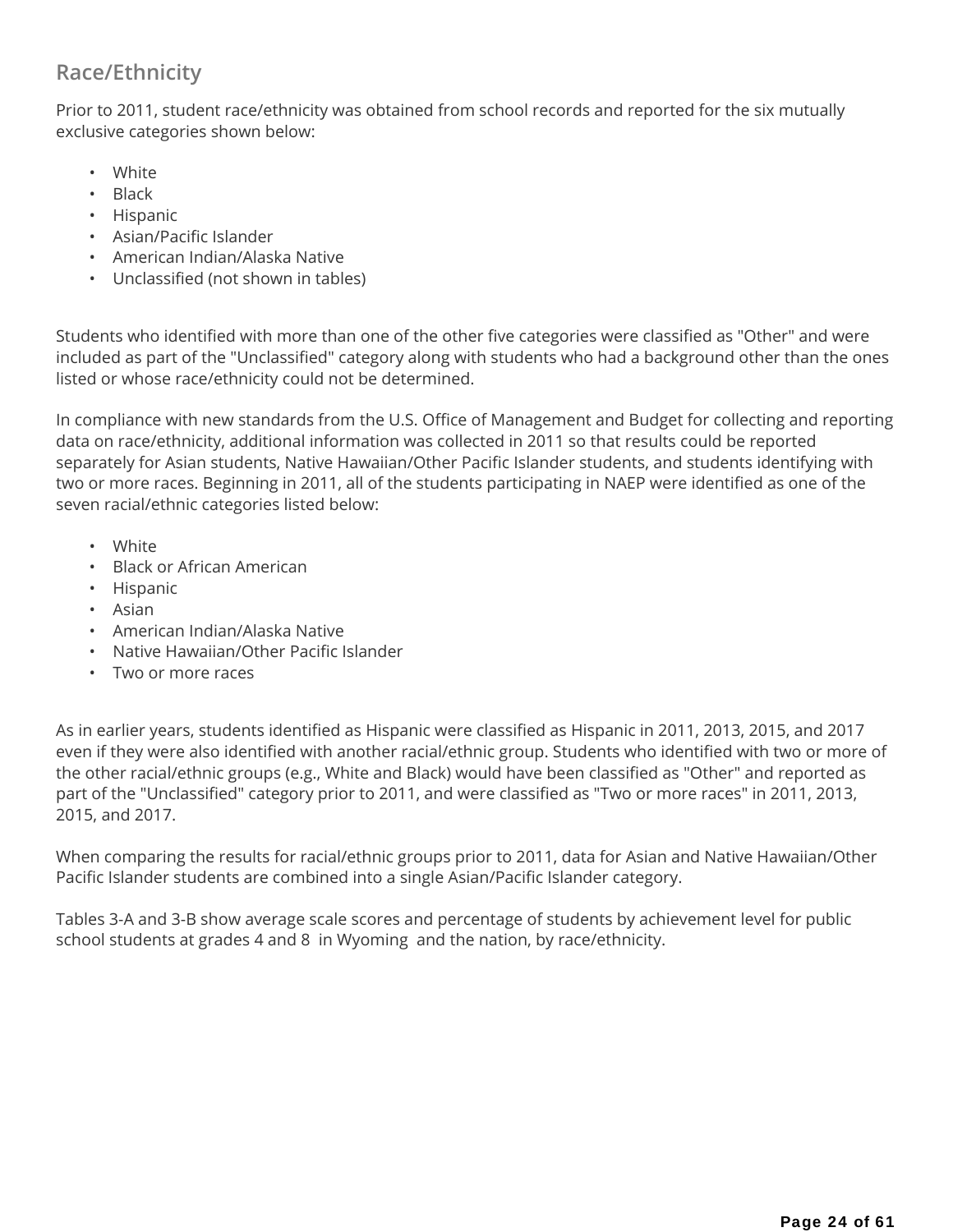#### *Grade 4 Scale Score Results by Race/Ethnicity*

- In 2017, White students in Wyoming had an average scale score that was higher than the average scores of Hispanic and American Indian/Alaska Native students.
- In 2017, the average scale score of White students in Wyoming was higher than their respective scores in 1992, 1996, 2000, 2003, 2005, 2007, 2009, and 2011, but not significantly different from their respective scores in 2013 and 2015.
- In 2017, the average scale score of Hispanic students in Wyoming was higher than their respective scores in 1992, 1996, 2000, 2003, 2007, and 2009, but not significantly different from their respective scores in 2005, 2011, 2013, and 2015.
- In 2017, the average scale score of American Indian/Alaska Native students in Wyoming was higher than their respective score in 1992, but not significantly different from their respective scores in 2003, 2007, 2011, 2013, and 2015.
- Data are not reported for Black students in 2017, because reporting standards were not met.
- In 2017, Hispanic students in Wyoming had an average score that was lower than that of White students by 13 points. In 1992, the average score for Hispanic students was lower than that of White students by 11 points.

### *Grade 4 Achievement-Level Results by Race/Ethnicity*

- In 2017 in Wyoming, the percentage of White students performing at or above *Proficient* was greater than the corresponding percentages of Hispanic and American Indian/Alaska Native students.
- In 2017, the percentage of White students in Wyoming performing at or above *Proficient* was greater than the percentages of their respective peers in 1992, 1996, 2000, 2003, 2005, 2007, 2009, and 2011, but not significantly different from the percentages of their respective peers in 2013 and 2015.
- In 2017, the percentage of Hispanic students in Wyoming performing at or above *Proficient* was greater than the percentages of their respective peers in 1992, 1996, 2000, 2003, 2007, and 2009, but not significantly different from the percentages of their respective peers in 2005, 2011, 2013, and 2015.
- In 2017, the percentage of American Indian/Alaska Native students in Wyoming performing at or above *Proficient* was not significantly different from the percentages of their respective peers in 1992, 2003, 2007, 2011, 2013, and 2015.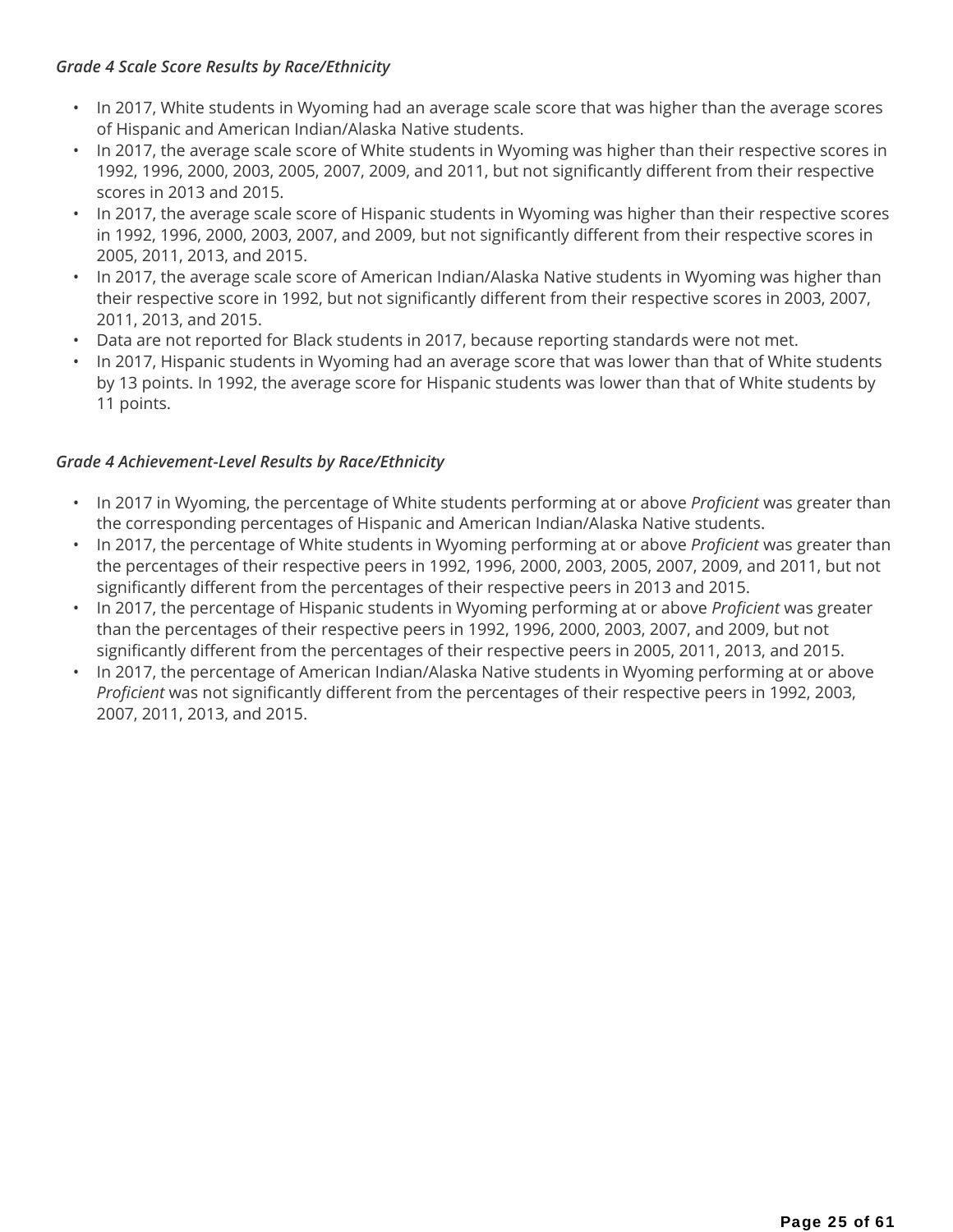#### *Grade 8 Scale Score Results by Race/Ethnicity*

- In 2017, White students in Wyoming had an average scale score that was higher than the average scores of Hispanic and American Indian/Alaska Native students.
- In 2017, the average scale scores of White and Hispanic students in Wyoming were higher than their respective scores in 1990, 1992, 1996, 2000, 2003, 2005, and 2009, but not significantly different from their respective scores in 2007, 2011, 2013, and 2015.
- In 2017, the average scale score of American Indian/Alaska Native students in Wyoming was higher than their respective scores in 1990, 1996, 2000, and 2015, but not significantly different from their respective scores in 2003, 2005, and 2013.
- Data are not reported for Black students in 2017, because reporting standards were not met.
- In 2017, Hispanic students in Wyoming had an average score that was lower than that of White students by 17 points. In 1990, the average score for Hispanic students was lower than that of White students by 16 points.

### *Grade 8 Achievement-Level Results by Race/Ethnicity*

- In 2017 in Wyoming, the percentage of White students performing at or above *Proficient* was greater than the corresponding percentages of Hispanic and American Indian/Alaska Native students.
- In 2017, the percentages of White and Hispanic students in Wyoming performing at or above *Proficient* were greater than the percentages of their respective peers in 1990, 1992, 1996, 2000, 2003, 2005, and 2009, but not significantly different from the percentages of their respective peers in 2007, 2011, 2013, and 2015.
- In 2017, the percentage of American Indian/Alaska Native students in Wyoming performing at or above *Proficient* was greater than the percentage in 1996, but not significantly different from the percentages of their respective peers in 1990, 2003, 2005, 2013, and 2015.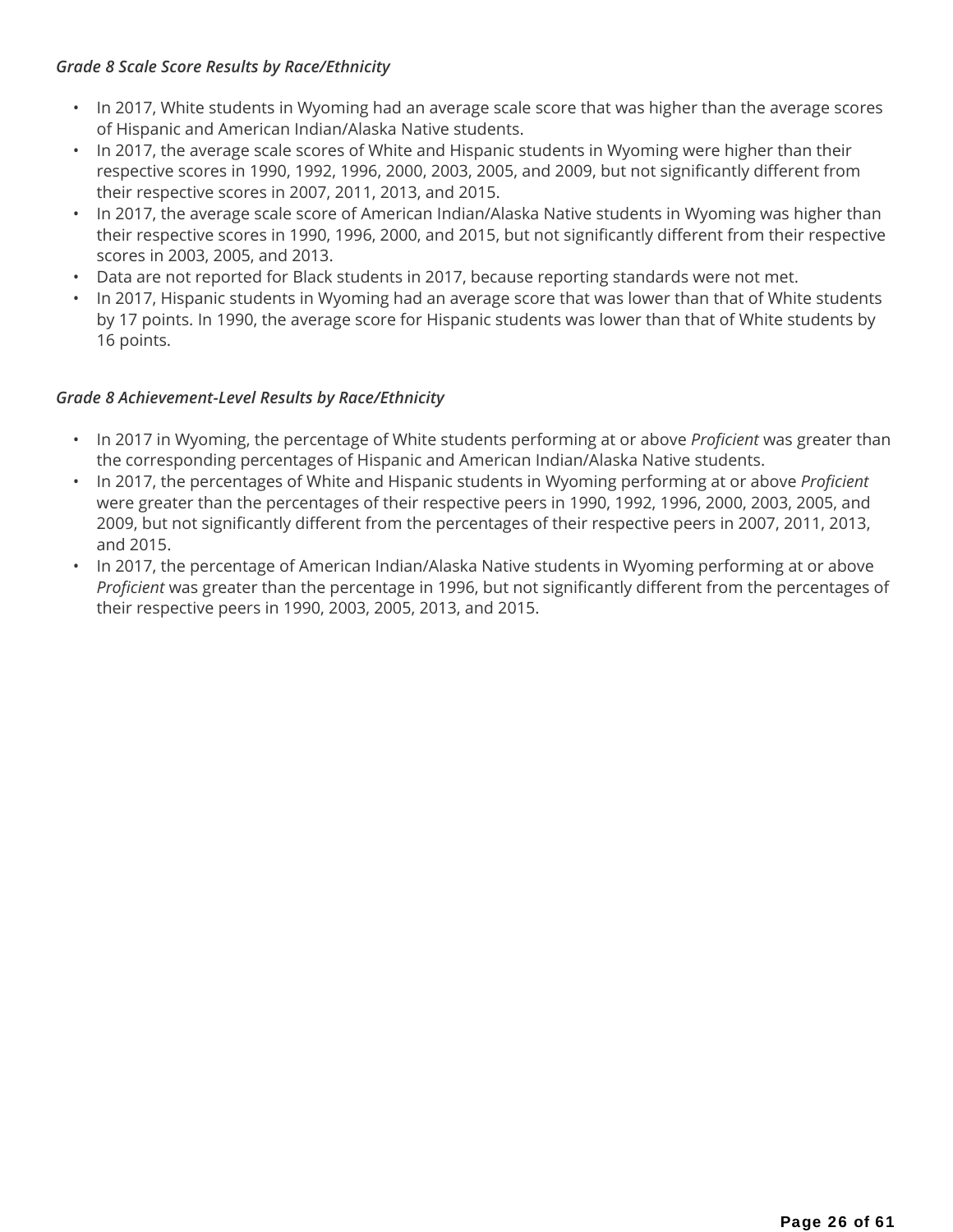## The Nation's Report Card 2017 State Assessment

Percentage of eighth-grade public school students, average scale score, and achievement-level results in NAEP mathematics, by race/ethnicity, year, and jurisdiction: Various years, 1990–2017

|                                           |                 |                           |                        |                              | Percent                     |                           |                |
|-------------------------------------------|-----------------|---------------------------|------------------------|------------------------------|-----------------------------|---------------------------|----------------|
| Race/ethnicity, year, and<br>jurisdiction |                 | Percentage<br>of students | Average<br>scale score | <b>Below</b><br><b>Basic</b> | At or above<br><b>Basic</b> | At or above<br>Proficient | At<br>Advanced |
| White                                     |                 |                           |                        |                              |                             |                           |                |
| $1990^1$                                  | Nation (public) | $73*$                     | $269*$                 | $41*$                        | $59*$                       | $18*$                     | $3*$           |
|                                           | Wyoming         | $86*$                     | $274*$                 | $34*$                        | $66*$                       | $20*$                     | $2^{\star}$    |
| 1992 <sup>1</sup>                         | Nation (public) | $72*$                     | $276*$                 | $34*$                        | $66*$                       | $25*$                     | $3*$           |
|                                           | Wyoming         | $91*$                     | $277*$                 | $30*$                        | $70*$                       | $22*$                     | $2^{\star}$    |
| 1996 <sup>1</sup>                         | Nation (public) | $70*$                     | 280*                   | $28*$                        | $72*$                       | $29*$                     | $5*$           |
|                                           | Wyoming         | $90*$                     | $277*$                 | $29*$                        | $71*$                       | $23*$                     | $3*$           |
| 2000                                      | Nation (public) | $69*$                     | 284*                   | $24*$                        | $76*$                       | $33*$                     | $6*$           |
|                                           | Wyoming         | $91*$                     | $279*$                 | $28*$                        | $72*$                       | $26*$                     | $4^*$          |
| 2000                                      | Nation (public) | $63*$                     | $283*$                 | $25*$                        | $75*$                       | $33*$                     | $6*$           |
|                                           | Wyoming         | $90*$                     | $278*$                 | $28*$                        | $72*$                       | $25*$                     | $4^*$          |
| 2003                                      | Nation (public) | $62*$                     | $287*$                 | 21                           | 79                          | $36*$                     | $7^*$          |
|                                           | Wyoming         | $89*$                     | 286*                   | 20                           | 80                          | $35*$                     | $5*$           |
| 2005                                      | Nation (public) | $60*$                     | 288*                   | 21                           | 79                          | $37*$                     | $7^*$          |
|                                           | Wyoming         | $87*$                     | $284*$                 | 21                           | 79                          | $32*$                     | $4^*$          |
| 2007                                      | Nation (public) | $58*$                     | 290*                   | $19*$                        | $81*$                       | $41*$                     | $9*$           |
|                                           | Wyoming         | $86*$                     | 290                    | 17                           | 83                          | 39                        | $7^*$          |
| 2009                                      | Nation (public) | $56*$                     | 292                    | $18*$                        | $82*$                       | 43                        | $10*$          |
|                                           | Wyoming         | $84*$                     | 289*                   | 18                           | 82                          | $38*$                     | $8*$           |
| 2011                                      | Nation (public) | $54*$                     | 293                    | $17*$                        | $83*$                       | 43                        | $10*$          |
|                                           | Wyoming         | $82*$                     | 291                    | 16                           | 84                          | 41                        | $\,8\,$        |
| 2013                                      | Nation (public) | $53*$                     | 293                    | $17*$                        | $83*$                       | 44                        | $11*$          |
|                                           | Wyoming         | $81*$                     | 290                    | 17                           | 83                          | 40                        | $7^*$          |
| 2015                                      | Nation (public) | 51                        | 291                    | 19                           | 81                          | 42                        | $10*$          |
|                                           | Wyoming         | 79                        | 290                    | 18                           | 82                          | 39                        | 8              |
| 2017                                      | Nation (public) | 50                        | 292                    | 20                           | 80                          | 43                        | 13             |
|                                           | Wyoming         | 78                        | 292                    | 18                           | 82                          | 42                        | 11             |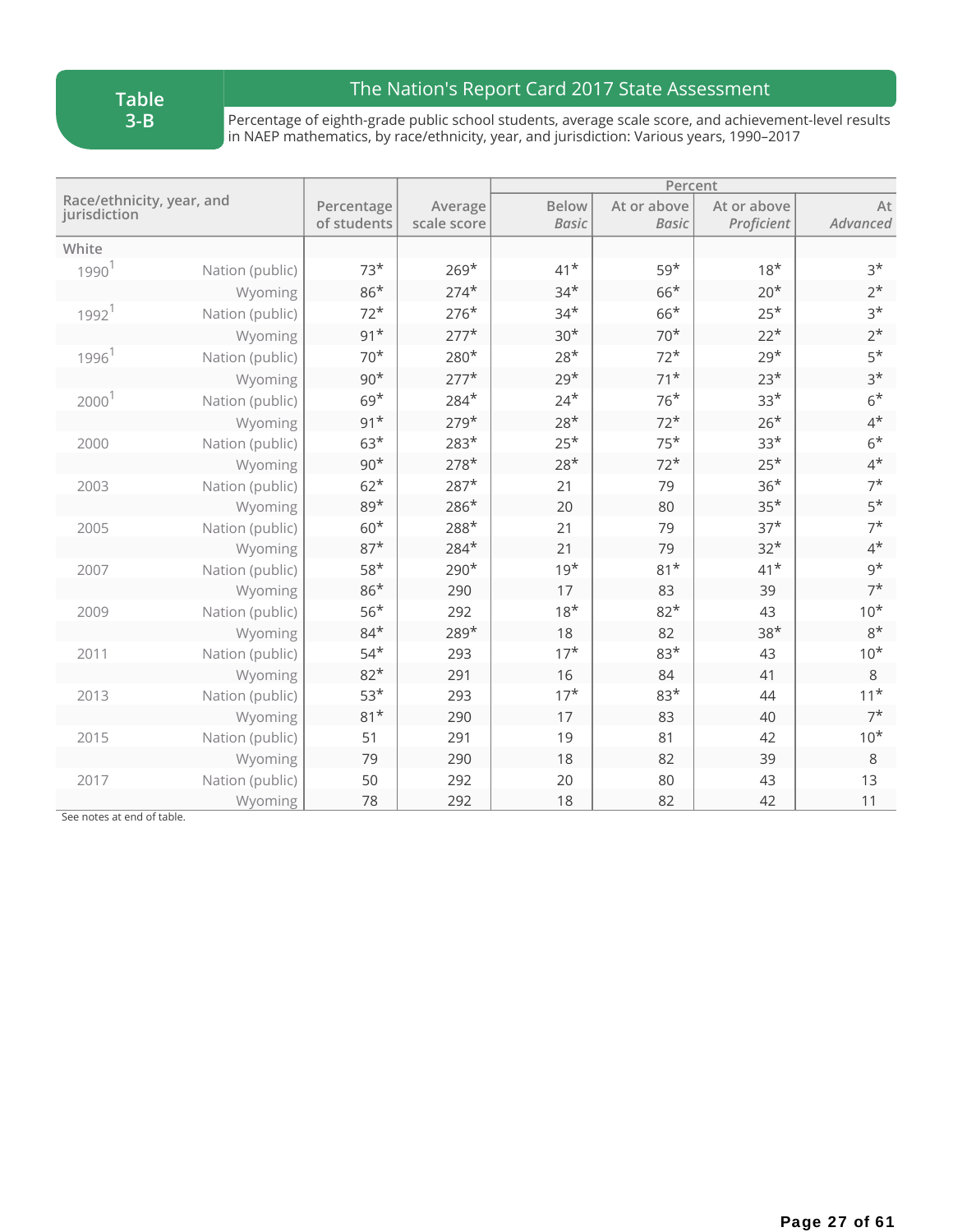## The Nation's Report Card 2017 State Assessment

Percentage of eighth-grade public school students, average scale score, and achievement-level results in NAEP mathematics, by race/ethnicity, year, and jurisdiction: Various years, 1990–2017—Continued

|                                           |                 |                           |                        |                              | Percent                     |                           |                |
|-------------------------------------------|-----------------|---------------------------|------------------------|------------------------------|-----------------------------|---------------------------|----------------|
| Race/ethnicity, year, and<br>jurisdiction |                 | Percentage<br>of students | Average<br>scale score | <b>Below</b><br><b>Basic</b> | At or above<br><b>Basic</b> | At or above<br>Proficient | At<br>Advanced |
| <b>Black</b>                              |                 |                           |                        |                              |                             |                           |                |
| 1990 <sup>1</sup>                         | Nation (public) | $16*$                     | $236*$                 | $79*$                        | $21*$                       | $5*$                      | $\#$           |
|                                           | Wyoming         | $\mathbf{1}$              | $\ddagger$             | $\ddagger$                   | $\ddagger$                  | $\ddagger$                | $\ddagger$     |
| 1992 <sup>1</sup>                         | Nation (public) | $17*$                     | $236*$                 | $81*$                        | $19*$                       | $2^*$                     | $\#$           |
|                                           | Wyoming         | $1*$                      | $\ddagger$             | $\ddagger$                   | $\ddagger$                  | $\ddagger$                | $\ddagger$     |
| 1996 <sup>1</sup>                         | Nation (public) | $16*$                     | $241*$                 | $74*$                        | $26*$                       | $4^*$                     | $\#$           |
|                                           | Wyoming         | $1^*$                     | $\ddagger$             | $\ddagger$                   | $\ddagger$                  | $\ddagger$                | $\ddagger$     |
| $2000$ <sup>1</sup>                       | Nation (public) | 14                        | $245*$                 | $70*$                        | $30*$                       | $5*$                      | $#^{\star}$    |
|                                           | Wyoming         | 1                         | $\ddagger$             | $\ddagger$                   | $\ddagger$                  | $\ddagger$                | $\ddagger$     |
| 2000                                      | Nation (public) | $17*$                     | $243*$                 | $70^{\star}$                 | $30*$                       | $5*$                      | $#^{\star}$    |
|                                           | Wyoming         | 1                         | $\ddagger$             | $\ddagger$                   | $\ddagger$                  | $\ddagger$                | $\ddagger$     |
| 2003                                      | Nation (public) | $17*$                     | $252*$                 | $61^{\star}$                 | $39*$                       | $7^{\star}$               | $\#^{\star}$   |
|                                           | Wyoming         | 1                         | $\ddagger$             | $\ddagger$                   | $\ddagger$                  | $\ddagger$                | $\ddagger$     |
| 2005                                      | Nation (public) | $17*$                     | $254*$                 | $59*$                        | $41*$                       | $8*$                      | $1^{\star}$    |
|                                           | Wyoming         | 1                         | $\ddagger$             | $\ddagger$                   | $\ddagger$                  | $\ddagger$                | $\ddagger$     |
| 2007                                      | Nation (public) | $17*$                     | 259                    | 53                           | 47                          | $11^{\star}$              | $1^{\star}$    |
|                                           | Wyoming         | 1                         | $\ddagger$             | $\ddagger$                   | $\ddagger$                  | $\ddagger$                | $\ddagger$     |
| 2009                                      | Nation (public) | $16*$                     | 260                    | $51^{\star}$                 | $49*$                       | 12                        | $1^*$          |
|                                           | Wyoming         | 1                         | $\ddagger$             | $\ddagger$                   | $\ddagger$                  | $\ddagger$                | $\ddagger$     |
| 2011                                      | Nation (public) | $16*$                     | $262*$                 | $50^{\star}$                 | $50^{\star}$                | 13                        | 1              |
|                                           | Wyoming         | 1                         | $\ddagger$             | $\ddagger$                   | $\ddagger$                  | $\ddagger$                | $\ddagger$     |
| 2013                                      | Nation (public) | 15                        | $263*$                 | $49*$                        | $51^{\star}$                | 14                        | 2              |
|                                           | Wyoming         | $\mathbf 1$               | $\ddagger$             | $\ddagger$                   | $\ddagger$                  | $\ddagger$                | $\ddagger$     |
| 2015                                      | Nation (public) | 15                        | 260                    | 53                           | 47                          | 12                        | 1              |
|                                           | Wyoming         | $\mathbf 1$               | $\ddagger$             | $\ddagger$                   | $\ddagger$                  | $\ddagger$                | $\ddagger$     |
| 2017                                      | Nation (public) | 15                        | 260                    | 54                           | 46                          | 13                        | $\overline{2}$ |
|                                           | Wyoming         | 1                         | $\ddagger$             | $\ddagger$                   | $\ddagger$                  | $\ddagger$                | $\ddagger$     |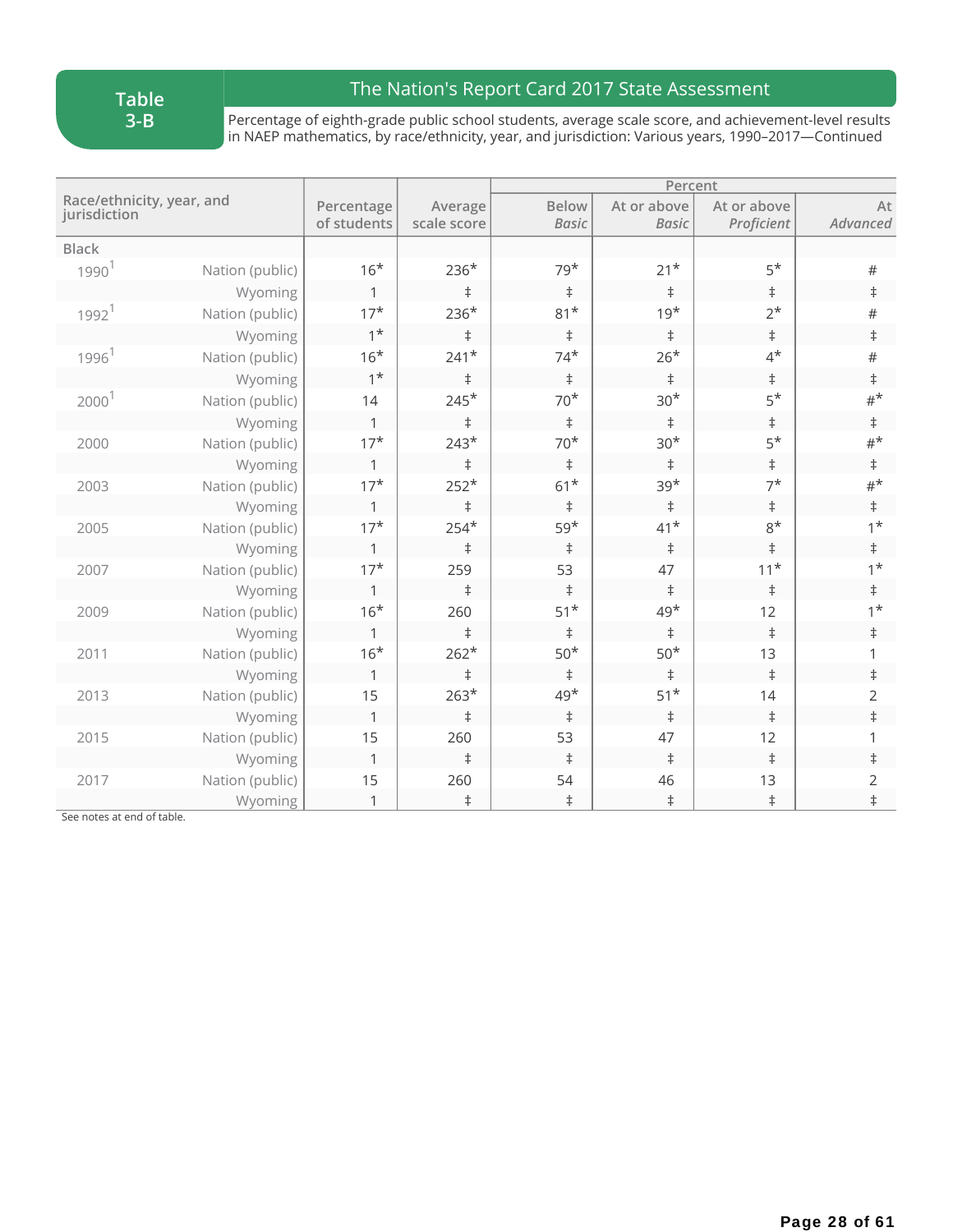## The Nation's Report Card 2017 State Assessment

Percentage of eighth-grade public school students, average scale score, and achievement-level results in NAEP mathematics, by race/ethnicity, year, and jurisdiction: Various years, 1990–2017—Continued

|                                           |                 |                           |                        |                              | Percent                     |                           |                |  |
|-------------------------------------------|-----------------|---------------------------|------------------------|------------------------------|-----------------------------|---------------------------|----------------|--|
| Race/ethnicity, year, and<br>jurisdiction |                 | Percentage<br>of students | Average<br>scale score | <b>Below</b><br><b>Basic</b> | At or above<br><b>Basic</b> | At or above<br>Proficient | At<br>Advanced |  |
| Hispanic                                  |                 |                           |                        |                              |                             |                           |                |  |
| 1990 <sup>1</sup>                         | Nation (public) | $7^*$                     | $245*$                 | $67*$                        | $33*$                       | $7^*$                     | $1^*$          |  |
|                                           | Wyoming         | $6*$                      | $257*$                 | $58*$                        | $42*$                       | $8*$                      | $\#$           |  |
| 1992 <sup>1</sup>                         | Nation (public) | $8*$                      | $247*$                 | $67*$                        | $33*$                       | $6*$                      | $\#^{\star}$   |  |
|                                           | Wyoming         | $5*$                      | $262*$                 | $51*$                        | $49*$                       | $11*$                     | 1              |  |
| 1996 <sup>1</sup>                         | Nation (public) | $9^{\star}$               | $250*$                 | $62*$                        | $38*$                       | $8*$                      | 1              |  |
|                                           | Wyoming         | $5*$                      | $256*$                 | $54*$                        | $46*$                       | $7^*$                     | $\#$           |  |
| 2000                                      | Nation (public) | $11*$                     | $252*$                 | $60*$                        | $40*$                       | $8*$                      | $#^{\star}$    |  |
|                                           | Wyoming         | $6*$                      | $254*$                 | $58*$                        | $42*$                       | $8*$                      | $\#$           |  |
| 2000                                      | Nation (public) | $14*$                     | $252*$                 | $60*$                        | $40*$                       | $8*$                      | $#^{\star}$    |  |
|                                           | Wyoming         | $5*$                      | $257*$                 | $54*$                        | $46*$                       | $8*$                      | $\mathbf{1}$   |  |
| 2003                                      | Nation (public) | $15*$                     | $258*$                 | $53*$                        | $47*$                       | $11*$                     | $1^*$          |  |
|                                           | Wyoming         | $7^*$                     | $265*$                 | 46                           | 54                          | $13*$                     | $\mathbf{1}$   |  |
| 2005                                      | Nation (public) | $17*$                     | $261*$                 | $50*$                        | $50*$                       | $13*$                     | $1^*$          |  |
|                                           | Wyoming         | $7^*$                     | $265*$                 | 43                           | 57                          | $11*$                     | $\#$           |  |
| 2007                                      | Nation (public) | $19*$                     | $264*$                 | 46                           | 54                          | $15*$                     | $2^*$          |  |
|                                           | Wyoming         | $8*$                      | 274                    | 36                           | 64                          | 22                        | 3              |  |
| 2009                                      | Nation (public) | $21*$                     | $266*$                 | 44                           | 56                          | $17*$                     | $2^*$          |  |
|                                           | Wyoming         | $10*$                     | $269*$                 | 40                           | 60                          | $15*$                     | $\mathsf{3}$   |  |
| 2011                                      | Nation (public) | $23*$                     | 269                    | $40*$                        | $60*$                       | 20                        | $3*$           |  |
|                                           | Wyoming         | $12*$                     | 271                    | 37                           | 63                          | 20                        | $\overline{2}$ |  |
| 2013                                      | Nation (public) | $23*$                     | $271*$                 | $38*$                        | $62*$                       | 21                        | 3              |  |
|                                           | Wyoming         | $12*$                     | 278                    | 29                           | 71                          | 26                        | 3              |  |
| 2015                                      | Nation (public) | 25                        | 269                    | 40                           | 60                          | 19                        | 3              |  |
|                                           | Wyoming         | 14                        | 273                    | 35                           | 65                          | 18                        | $\overline{2}$ |  |
| 2017                                      | Nation (public) | 25                        | 268                    | 43                           | 57                          | 20                        | 3              |  |
|                                           | Wyoming         | 14                        | 275                    | 33                           | 67                          | 23                        | 3              |  |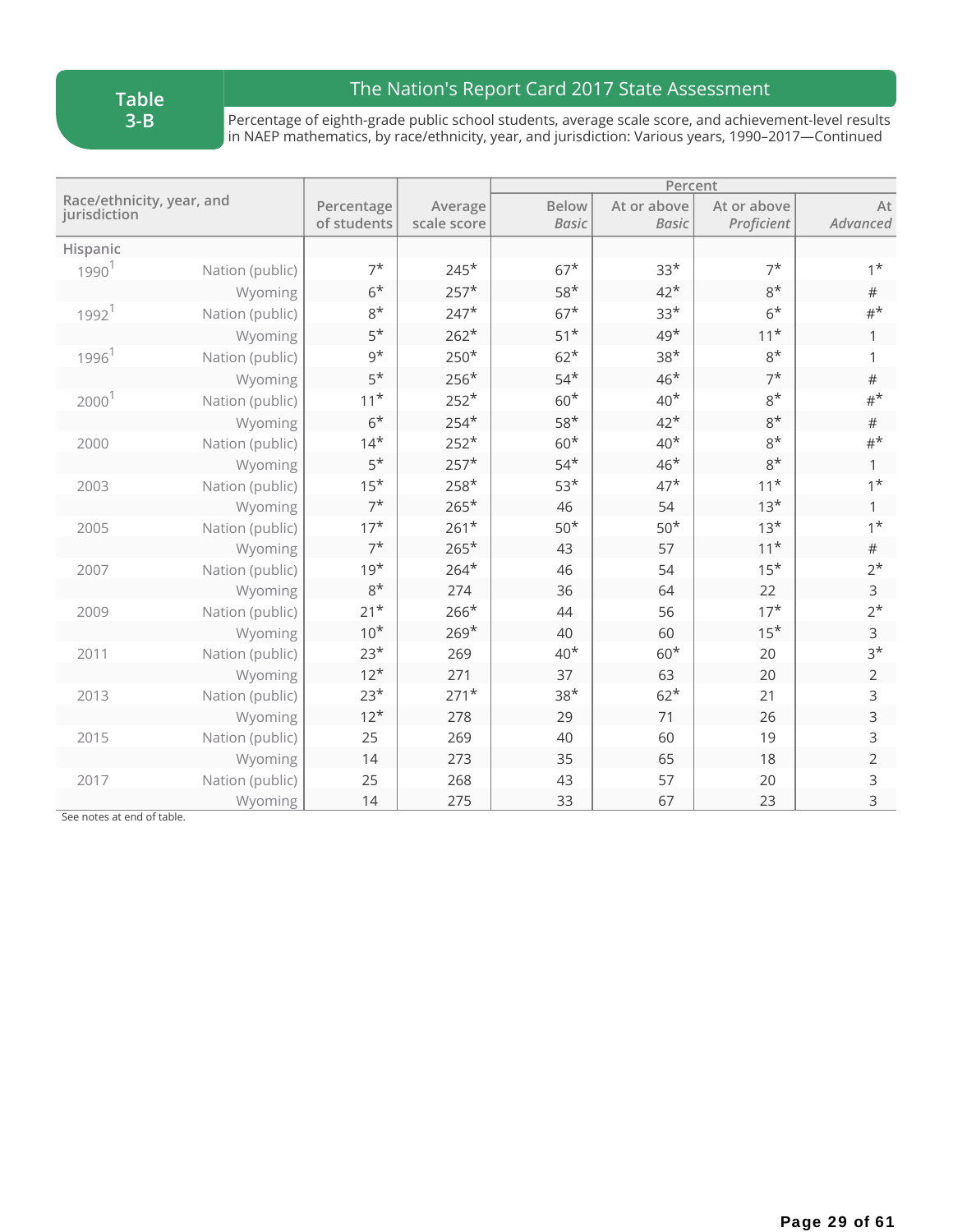## The Nation's Report Card 2017 State Assessment

Percentage of eighth-grade public school students, average scale score, and achievement-level results in NAEP mathematics, by race/ethnicity, year, and jurisdiction: Various years, 1990–2017—Continued

|                                           |                 |                           |                        | Percent                      |                             |                           |                |  |
|-------------------------------------------|-----------------|---------------------------|------------------------|------------------------------|-----------------------------|---------------------------|----------------|--|
| Race/ethnicity, year, and<br>jurisdiction |                 | Percentage<br>of students | Average<br>scale score | <b>Below</b><br><b>Basic</b> | At or above<br><b>Basic</b> | At or above<br>Proficient | At<br>Advanced |  |
| Asian/Pacific Islander                    |                 |                           |                        |                              |                             |                           |                |  |
| $1990^1$                                  | Nation (public) | $2^{\star}$               | $275*$                 | $36*$                        | $64*$                       | $30*$                     | $6*$           |  |
|                                           | Wyoming         | $\mathbf{1}$              | $\ddagger$             | $\ddagger$                   | $\ddagger$                  | $\ddagger$                | $\ddagger$     |  |
| 1992 <sup>1</sup>                         | Nation (public) | $2^*$                     | 290*                   | 25                           | 75                          | 43                        | $14*$          |  |
|                                           | Wyoming         | $#^{\star}$               | $\ddagger$             | $\ddagger$                   | $\ddagger$                  | $\ddagger$                | $\ddagger$     |  |
| 1996 <sup>1</sup>                         | Nation (public) | $^\ddag$                  | $\ddagger$             | $\ddagger$                   | $\ddagger$                  | $\ddagger$                | $\ddagger$     |  |
|                                           | Wyoming         | $\mathbf{1}$              | $\ddagger$             | $\ddagger$                   | $\ddagger$                  | $\ddagger$                | $\ddagger$     |  |
| 2000                                      | Nation (public) | $4^{\star}$               | $286*$                 | $27*$                        | $73*$                       | $40*$                     | $12*$          |  |
|                                           | Wyoming         | 1                         | $\ddagger$             | $\ddagger$                   | $\ddagger$                  | $\ddagger$                | $\ddagger$     |  |
| 2000                                      | Nation (public) | $4^{\star}$               | $287*$                 | $27*$                        | $73*$                       | $40*$                     | $12*$          |  |
|                                           | Wyoming         | 1                         | $\ddagger$             | $\ddagger$                   | $\ddagger$                  | $\ddagger$                | $\ddagger$     |  |
| 2003                                      | Nation (public) | $4^{\star}$               | 289*                   | $23*$                        | $77*$                       | $42*$                     | $12*$          |  |
|                                           | Wyoming         | $1^*$                     | $\ddagger$             | $\ddagger$                   | $\ddagger$                  | $\ddagger$                | $\ddagger$     |  |
| 2005                                      | Nation (public) | $5*$                      | $294*$                 | $19*$                        | $81*$                       | $46*$                     | $16*$          |  |
|                                           | Wyoming         | 1                         | $\ddagger$             | $\ddagger$                   | $\ddagger$                  | $\ddagger$                | $\ddagger$     |  |
| 2007                                      | Nation (public) | $5*$                      | $296*$                 | $18*$                        | $82*$                       | $49*$                     | $17*$          |  |
|                                           | Wyoming         | 1                         | $\ddagger$             | $\ddagger$                   | $\ddagger$                  | $\ddagger$                | $\ddagger$     |  |
| 2009                                      | Nation (public) | $5*$                      | $300*$                 | 16                           | 84                          | $53*$                     | $20*$          |  |
|                                           | Wyoming         | $\mathbf{1}$              | $\ddagger$             | $\ddagger$                   | $\ddagger$                  | $\ddagger$                | $\ddagger$     |  |
| 2011                                      | Nation (public) | 6                         | $302*$                 | 15                           | 85                          | $55*$                     | $22*$          |  |
|                                           | Wyoming         | 1                         | $\ddagger$             | $\ddagger$                   | $\ddagger$                  | $\ddagger$                | $\ddagger$     |  |
| 2013                                      | Nation (public) | $5*$                      | 306                    | 13                           | 87                          | 60                        | 25             |  |
|                                           | Wyoming         | $\mathbf{1}$              | $\ddagger$             | $\ddagger$                   | $\ddagger$                  | $\ddagger$                | $\ddagger$     |  |
| 2015                                      | Nation (public) | 6                         | 305                    | 14                           | 86                          | 58                        | 25             |  |
|                                           | Wyoming         | $\mathbf{1}$              | $\ddagger$             | $\ddagger$                   | $\ddagger$                  | $\ddagger$                | $\ddagger$     |  |
| 2017                                      | Nation (public) | 6                         | 310                    | 14                           | 86                          | 62                        | 30             |  |
|                                           | Wyoming         | $\mathbf{1}$              | $\ddagger$             | $\ddagger$                   | $\ddagger$                  | $\ddagger$                | $\ddagger$     |  |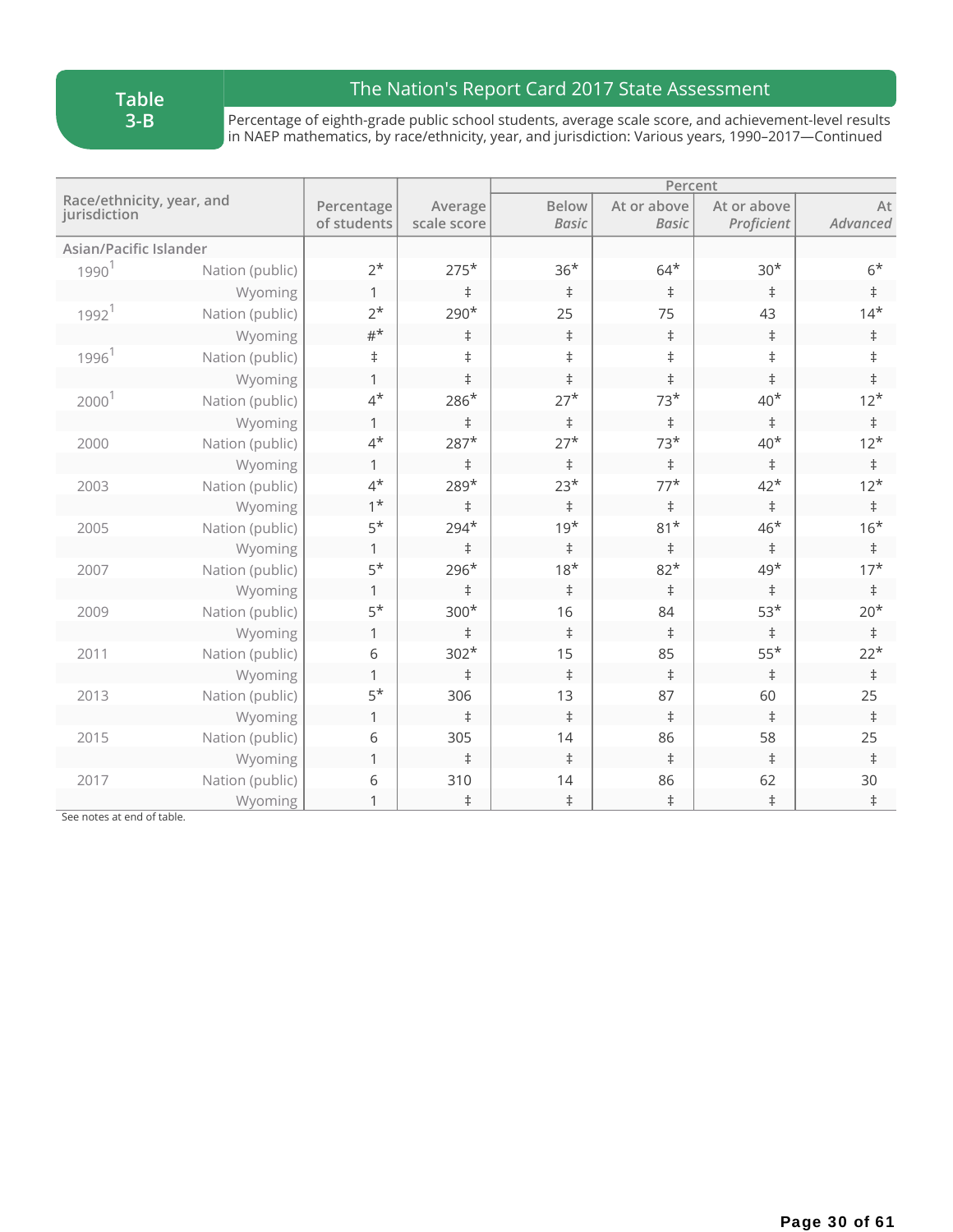## The Nation's Report Card 2017 State Assessment

Percentage of eighth-grade public school students, average scale score, and achievement-level results in NAEP mathematics, by race/ethnicity, year, and jurisdiction: Various years, 1990–2017—Continued

|                                           |                               |                           |                        | Percent                      |                             |                           |                |
|-------------------------------------------|-------------------------------|---------------------------|------------------------|------------------------------|-----------------------------|---------------------------|----------------|
| Race/ethnicity, year, and<br>jurisdiction |                               | Percentage<br>of students | Average<br>scale score | <b>Below</b><br><b>Basic</b> | At or above<br><b>Basic</b> | At or above<br>Proficient | At<br>Advanced |
|                                           | American Indian/Alaska Native |                           |                        |                              |                             |                           |                |
| 1990 <sup>1</sup>                         | Nation (public)               | 1                         | $\ddagger$             | $\ddagger$                   | $\ddagger$                  | $\ddagger$                | $\ddagger$     |
|                                           | Wyoming                       | $2^*$                     | 256*                   | 57                           | 43                          | 7                         | $\#$           |
| 1992 <sup>1</sup>                         | Nation (public)               | 1                         | $\ddagger$             | $\ddagger$                   | $\ddagger$                  | $\ddagger$                | $\ddagger$     |
|                                           | Wyoming                       | $\mathsf{3}$              | $\ddagger$             | $\ddagger$                   | $\ddagger$                  | $\ddagger$                | $\ddagger$     |
| 1996 <sup>1</sup>                         | Nation (public)               | 1                         | $\ddagger$             | $\ddagger$                   | $\ddagger$                  | $\ddagger$                | $\ddagger$     |
|                                           | Wyoming                       | 3                         | $246*$                 | $70*$                        | $30*$                       | $5*$                      | $\#$           |
| 2000 <sup>1</sup>                         | Nation (public)               | 1                         | 264                    | 47                           | 53                          | 14                        | $\overline{2}$ |
|                                           | Wyoming                       | $\overline{2}$            | $\ddagger$             | $\ddagger$                   | $\ddagger$                  | $\ddagger$                | $\ddagger$     |
| 2000                                      | Nation (public)               | 1                         | 263                    | 47                           | 53                          | 13                        | 3              |
|                                           | Wyoming                       | $\mathsf{3}$              | $245*$                 | $73*$                        | $27*$                       | 3                         | 1              |
| 2003                                      | Nation (public)               | $1^*$                     | 265                    | 46                           | 54                          | 16                        | 2              |
|                                           | Wyoming                       | 3                         | 261                    | 52                           | 48                          | 14                        | 1              |
| 2005                                      | Nation (public)               | $1^*$                     | 266                    | 45                           | 55                          | $14*$                     | 2              |
|                                           | Wyoming                       | $\mathsf{3}$              | 262                    | 46                           | 54                          | 8                         | $\#$           |
| 2007                                      | Nation (public)               | $1^*$                     | 265                    | 44                           | 56                          | 17                        | $\overline{2}$ |
|                                           | Wyoming                       | $\mathsf{3}$              | $\ddagger$             | $\ddagger$                   | $\ddagger$                  | $\ddagger$                | $\ddagger$     |
| 2009                                      | Nation (public)               | $1^*$                     | 267                    | 43                           | 57                          | 20                        | 3              |
|                                           | Wyoming                       | $\mathsf{3}$              | $\ddagger$             | $\ddagger$                   | $\ddagger$                  | $\ddagger$                | $\ddagger$     |
| 2011                                      | Nation (public)               | 1                         | 266                    | 45                           | 55                          | 17                        | $\overline{4}$ |
|                                           | Wyoming                       | $\overline{3}$            | $\ddagger$             | $\ddagger$                   | $\ddagger$                  | $\ddagger$                | $\ddagger$     |
| 2013                                      | Nation (public)               | $1^*$                     | 270                    | 40                           | 60                          | 21                        | 3              |
|                                           | Wyoming                       | 3                         | 269                    | 36                           | 64                          | 16                        | 1              |
| 2015                                      | Nation (public)               | 1                         | 267                    | 43                           | 57                          | 19                        | 3              |
|                                           | Wyoming                       | 3                         | $251*$                 | 63                           | 37                          | 6                         | $\#$           |
| 2017                                      | Nation (public)               | 1                         | 268                    | 43                           | 57                          | 19                        | 4              |
|                                           | Wyoming                       | 3                         | 268                    | 45                           | 55                          | 18                        | 4              |

# Rounds to zero.

‡ Reporting standards not met.

\* Value is significantly different (*p* < .05) from the value for the same jurisdiction and student group in 2017.

 $1$  Accommodations were not permitted for this assessment.

NOTE: The NAEP grade 8 mathematics scale ranges from 0 to 500. Achievement levels correspond to the following points on the NAEP mathematics scales: below *Basic*, 261 or lower; Basic, 262-298; Proficient, 299-332; and Advanced, 333 or above. At or above Basic includes Basic, Proficient, and Advanced. At or above Proficient includes Proficient and *Advanced*. Black includes African American, Hispanic includes Latino, and Pacific Islander includes Native Hawaiian. Race categories exclude Hispanic origin. Detail may not sum to totals because of rounding. All differences were calculated and tested using unrounded numbers.

SOURCE: U.S. Department of Education, Institute of Education Sciences, National Center for Education Statistics, National Assessment of Educational Progress (NAEP), various years, 1990–2017 Mathematics Assessments.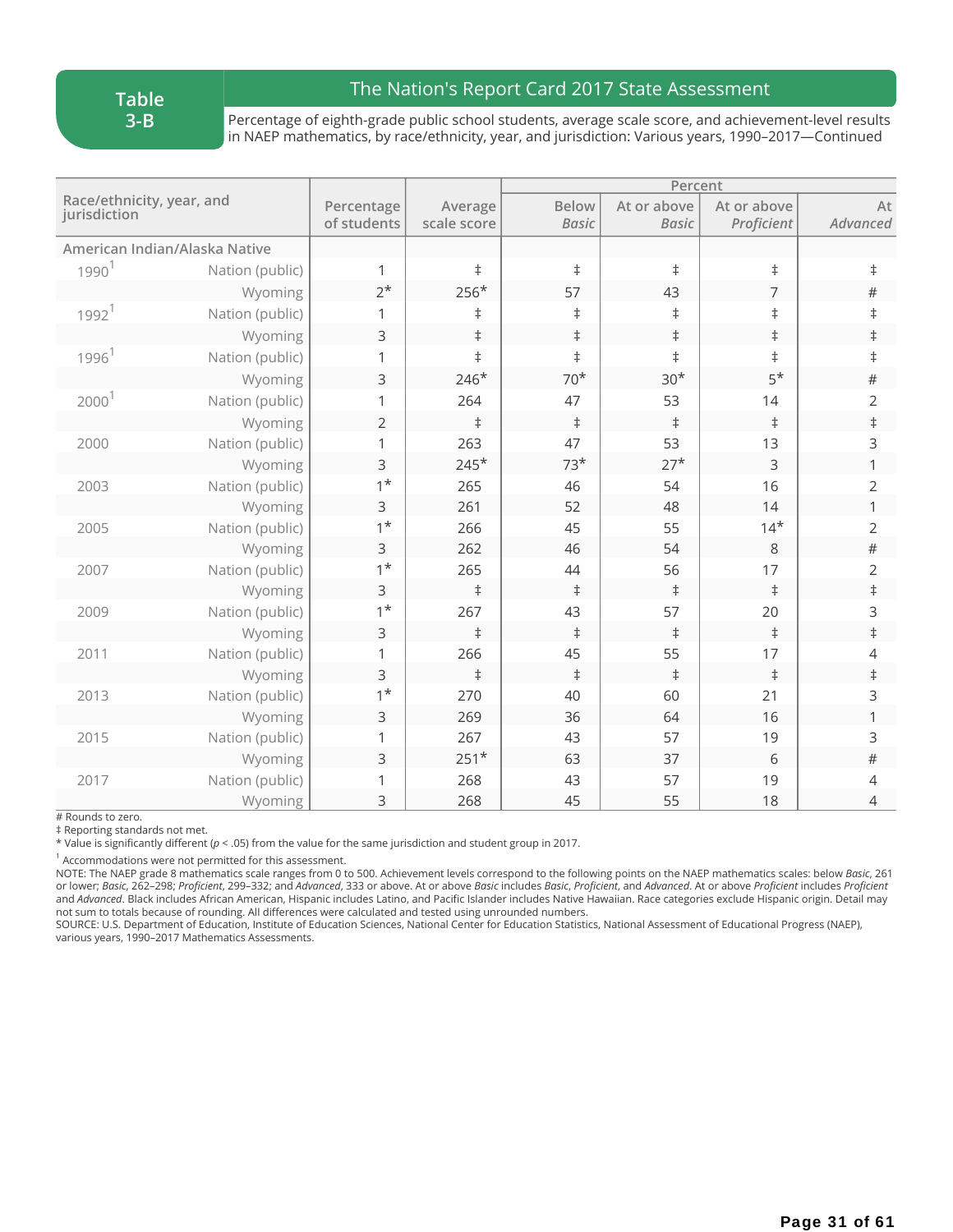Tables 4-A and 4-B show average scale scores and percentage of students by achievement-level data for the seven racial/ethnic categories used in 2011, 2013, 2015, and 2017: White, Black, Hispanic, Asian, American Indian/Alaska Native, Native Hawaiian/Other Pacific Islander, and Two or more races at grades 4 and 8 in Wyoming and the nation.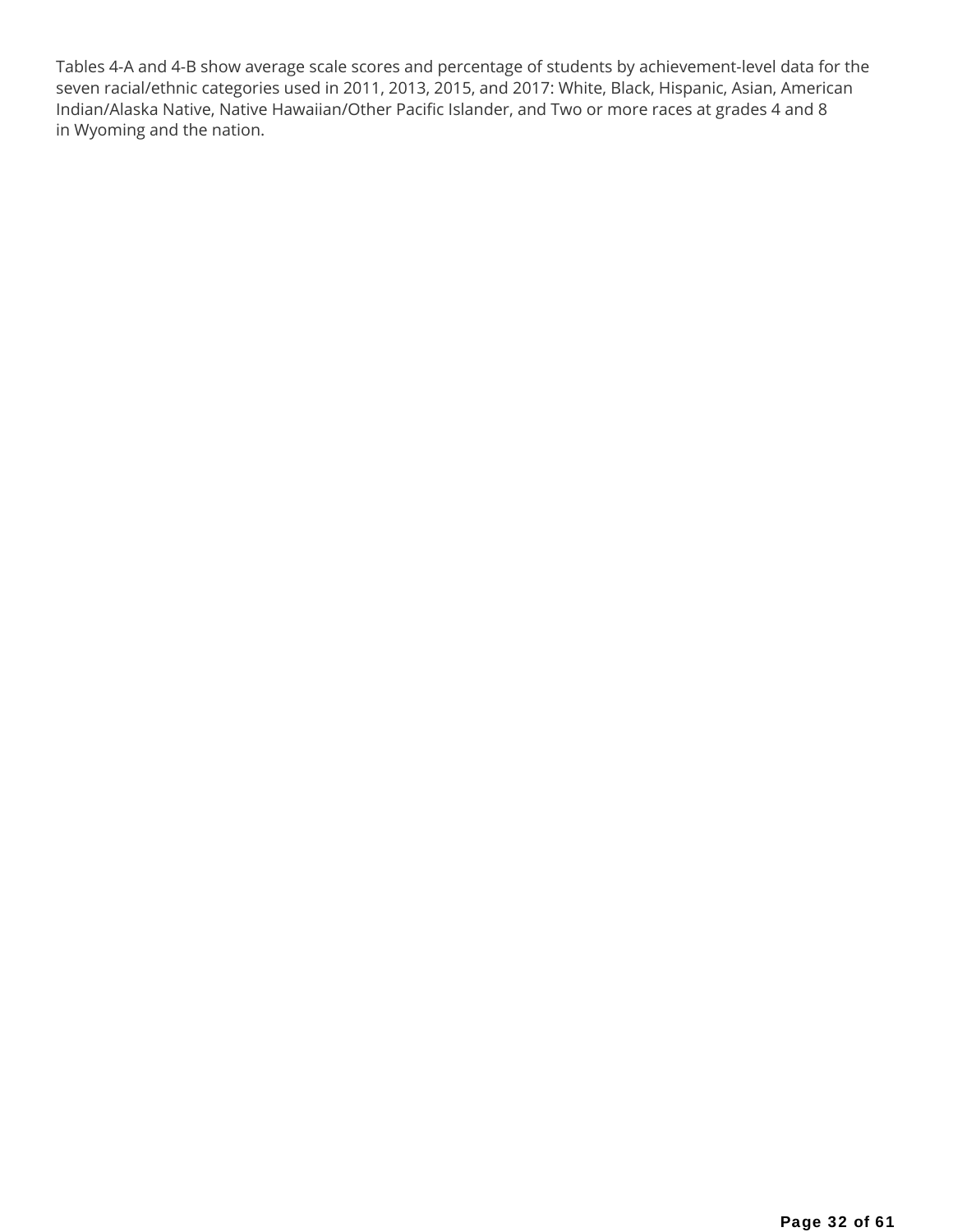**Table 4-B**

## The Nation's Report Card 2017 State Assessment

Percentage of eighth-grade public school students, average scale score, and achievement-level results in NAEP mathematics, by race/ethnicity, year, and jurisdiction: Various years, 2011–2017

|                                           |                 |                           |                        |                              |                             | Percent                   |                |  |
|-------------------------------------------|-----------------|---------------------------|------------------------|------------------------------|-----------------------------|---------------------------|----------------|--|
| Race/ethnicity, year, and<br>jurisdiction |                 | Percentage<br>of students | Average<br>scale score | <b>Below</b><br><b>Basic</b> | At or above<br><b>Basic</b> | At or above<br>Proficient | At<br>Advanced |  |
| White                                     |                 |                           |                        |                              |                             |                           |                |  |
| 2011                                      | Nation (public) | $54*$                     | 293                    | $17*$                        | $83*$                       | 43                        | $10*$          |  |
|                                           | Wyoming         | $82*$                     | 291                    | 16                           | 84                          | 41                        | 8              |  |
| 2013                                      | Nation (public) | $53*$                     | 293                    | $17*$                        | $83*$                       | 44                        | $11*$          |  |
|                                           | Wyoming         | $81*$                     | 290                    | 17                           | 83                          | 40                        | $7^*$          |  |
| 2015                                      | Nation (public) | 51                        | 291                    | 19                           | 81                          | 42                        | $10*$          |  |
|                                           | Wyoming         | 79                        | 290                    | 18                           | 82                          | 39                        | 8              |  |
| 2017                                      | Nation (public) | 50                        | 292                    | 20                           | 80                          | 43                        | 13             |  |
|                                           | Wyoming         | 78                        | 292                    | 18                           | 82                          | 42                        | 11             |  |
| <b>Black</b>                              |                 |                           |                        |                              |                             |                           |                |  |
| 2011                                      | Nation (public) | $16*$                     | $262*$                 | $50*$                        | $50*$                       | 13                        | 1              |  |
|                                           | Wyoming         | 1                         | $\ddagger$             | $\ddagger$                   | $\ddagger$                  | $\ddagger$                | $\ddagger$     |  |
| 2013                                      | Nation (public) | 15                        | $263*$                 | $49*$                        | $51*$                       | 14                        | $\overline{2}$ |  |
|                                           | Wyoming         | 1                         | $\ddagger$             | $\ddagger$                   | $\ddagger$                  | $\ddagger$                | $\ddagger$     |  |
| 2015                                      | Nation (public) | 15                        | 260                    | 53                           | 47                          | 12                        | 1              |  |
|                                           | Wyoming         | 1                         | $\ddagger$             | $\ddagger$                   | $\ddagger$                  | $\ddagger$                | $\ddagger$     |  |
| 2017                                      | Nation (public) | 15                        | 260                    | 54                           | 46                          | 13                        | $\overline{2}$ |  |
|                                           | Wyoming         | 1                         | $\ddagger$             | $\ddagger$                   | $\ddagger$                  | $\ddagger$                | $\ddagger$     |  |
| Hispanic                                  |                 |                           |                        |                              |                             |                           |                |  |
| 2011                                      | Nation (public) | $23*$                     | 269                    | $40*$                        | $60*$                       | 20                        | $3*$           |  |
|                                           | Wyoming         | $12*$                     | 271                    | 37                           | 63                          | 20                        | $\overline{2}$ |  |
| 2013                                      | Nation (public) | $23*$                     | $271*$                 | $38*$                        | $62*$                       | 21                        | 3              |  |
|                                           | Wyoming         | $12*$                     | 278                    | 29                           | 71                          | 26                        | 3              |  |
| 2015                                      | Nation (public) | 25                        | 269                    | 40                           | 60                          | 19                        | 3              |  |
|                                           | Wyoming         | 14                        | 273                    | 35                           | 65                          | 18                        | $\overline{2}$ |  |
| 2017                                      | Nation (public) | 25                        | 268                    | 43                           | 57                          | 20                        | 3              |  |
|                                           | Wyoming         | 14                        | 275                    | 33                           | 67                          | 23                        | $\overline{3}$ |  |
| Asian                                     |                 |                           |                        |                              |                             |                           |                |  |
| 2011                                      | Nation (public) | 5                         | $305*$                 | 12                           | 88                          | $58*$                     | $24*$          |  |
|                                           | Wyoming         | 1                         | $\ddagger$             | $\ddagger$                   | $\ddagger$                  | $\ddagger$                | $\ddagger$     |  |
| 2013                                      | Nation (public) | $5^{\star}$               | 308                    | 12                           | 88                          | 62                        | 27             |  |
|                                           | Wyoming         | $\,1$                     | $\ddagger$             | $\ddagger$                   | $\ddagger$                  | $\ddagger$                | $\ddagger$     |  |
| 2015                                      | Nation (public) | 5                         | 307                    | 12                           | 88                          | 60                        | 26             |  |
|                                           | Wyoming         | 1                         | $\ddagger$             | $\ddagger$                   | $\ddagger$                  | $\ddagger$                | $\ddagger$     |  |
| 2017                                      | Nation (public) | 5                         | 312                    | 12                           | 88                          | 65                        | 32             |  |
|                                           | Wyoming         | 1                         | $\ddagger$             | $\ddagger$                   | $\ddagger$                  | $\ddagger$                | $\ddagger$     |  |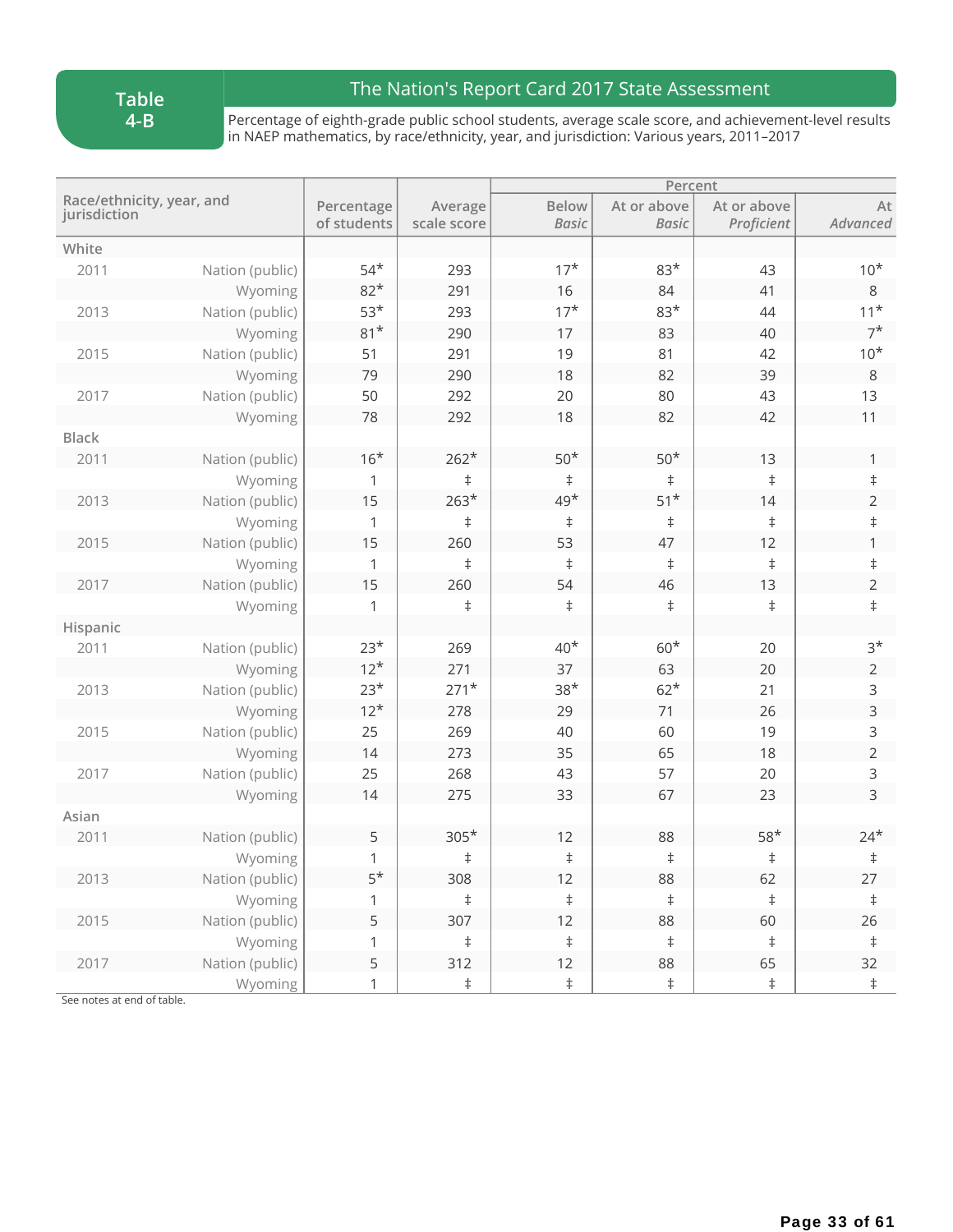#### **Table 4-B**

## The Nation's Report Card 2017 State Assessment

Percentage of eighth-grade public school students, average scale score, and achievement-level results in NAEP mathematics, by race/ethnicity, year, and jurisdiction: Various years, 2011–2017—Continued

|                                           |                               |                           |                        |                              | Percent                     |                           |                |
|-------------------------------------------|-------------------------------|---------------------------|------------------------|------------------------------|-----------------------------|---------------------------|----------------|
| Race/ethnicity, year, and<br>jurisdiction |                               | Percentage<br>of students | Average<br>scale score | <b>Below</b><br><b>Basic</b> | At or above<br><b>Basic</b> | At or above<br>Proficient | At<br>Advanced |
|                                           | American Indian/Alaska Native |                           |                        |                              |                             |                           |                |
| 2011                                      | Nation (public)               | 1                         | 266                    | 45                           | 55                          | 17                        | 4              |
|                                           | Wyoming                       | 3                         | $\ddagger$             | $\ddagger$                   | $\ddagger$                  | $\ddagger$                | $\ddagger$     |
| 2013                                      | Nation (public)               | $1^*$                     | 270                    | 40                           | 60                          | 21                        | 3              |
|                                           | Wyoming                       | 3                         | 269                    | 36                           | 64                          | 16                        | 1              |
| 2015                                      | Nation (public)               | 1                         | 267                    | 43                           | 57                          | 19                        | 3              |
|                                           | Wyoming                       | 3                         | $251*$                 | 63                           | 37                          | 6                         | $\#$           |
| 2017                                      | Nation (public)               | 1                         | 268                    | 43                           | 57                          | 19                        | $\overline{4}$ |
|                                           | Wyoming                       | 3                         | 268                    | 45                           | 55                          | 18                        | $\overline{4}$ |
|                                           | Native Hawaiian/Other Pacific |                           |                        |                              |                             |                           |                |
| Islander                                  |                               |                           |                        |                              |                             |                           |                |
| 2011                                      | Nation (public)               | $\#$                      | 265                    | 45                           | 55                          | 19                        | 3              |
|                                           | Wyoming                       | #                         | $\ddagger$             | $\ddagger$                   | $\ddagger$                  | $\ddagger$                | $\ddagger$     |
| 2013                                      | Nation (public)               | $\#$                      | 274                    | 34                           | 66                          | 24                        | $\overline{4}$ |
|                                           | Wyoming                       | $\#$                      | $\ddagger$             | $^\ddag$                     | $\ddagger$                  | $\ddagger$                | $\ddagger$     |
| 2015                                      | Nation (public)               | $\#$                      | 277                    | 35                           | 65                          | 30                        | 6              |
|                                           | Wyoming                       | #                         | $\ddagger$             | $\ddagger$                   | $\ddagger$                  | $\ddagger$                | $\ddagger$     |
| 2017                                      | Nation (public)               | $\#$                      | 272                    | 38                           | 62                          | 23                        | 5              |
|                                           | Wyoming                       | $\#$                      | $\ddagger$             | $\ddagger$                   | $\ddagger$                  | $\ddagger$                | $\ddagger$     |
| Two or More Races                         |                               |                           |                        |                              |                             |                           |                |
| 2011                                      | Nation (public)               | $2^*$                     | 286                    | 24                           | 76                          | 37                        | $10$           |
|                                           | Wyoming                       | $\mathbf{1}$              | $\ddagger$             | $\ddagger$                   | $\ddagger$                  | $\ddagger$                | $\ddagger$     |
| 2013                                      | Nation (public)               | $2^*$                     | 286                    | 24                           | 76                          | 37                        | 10             |
|                                           | Wyoming                       | $1^*$                     | $\ddagger$             | $\ddagger$                   | $\ddagger$                  | $\ddagger$                | $\ddagger$     |
| 2015                                      | Nation (public)               | $2^*$                     | 283                    | 28                           | 72                          | 35                        | $9^{\star}$    |
|                                           | Wyoming                       | $\overline{2}$            | $\ddagger$             | $\ddagger$                   | $\ddagger$                  | $\ddagger$                | $\ddagger$     |
| 2017                                      | Nation (public)               | 3                         | 285                    | 28                           | 72                          | 36                        | 12             |
|                                           | Wyoming                       | 2                         | $\ddagger$             | $\ddagger$                   | $\ddagger$                  | $\ddagger$                | $\ddagger$     |

# Rounds to zero.

‡ Reporting standards not met.

\* Value is significantly different (*p* < .05) from the value for the same jurisdiction and student group in 2017.

NOTE: The NAEP grade 8 mathematics scale ranges from 0 to 500. Achievement levels correspond to the following points on the NAEP mathematics scales: below *Basic*, 261 or lower; Basic, 262-298; Proficient, 299-332; and Advanced, 333 or above. At or above Basic includes Basic, Proficient, and Advanced. At or above Proficient includes Proficient and *Advanced*. Black includes African American and Hispanic includes Latino. Race categories exclude Hispanic origin. Detail may not sum to totals because of rounding. All differences were calculated and tested using unrounded numbers.

SOURCE: U.S. Department of Education, Institute of Education Sciences, National Center for Education Statistics, National Assessment of Educational Progress (NAEP), various years, 2011–2017 Mathematics Assessments.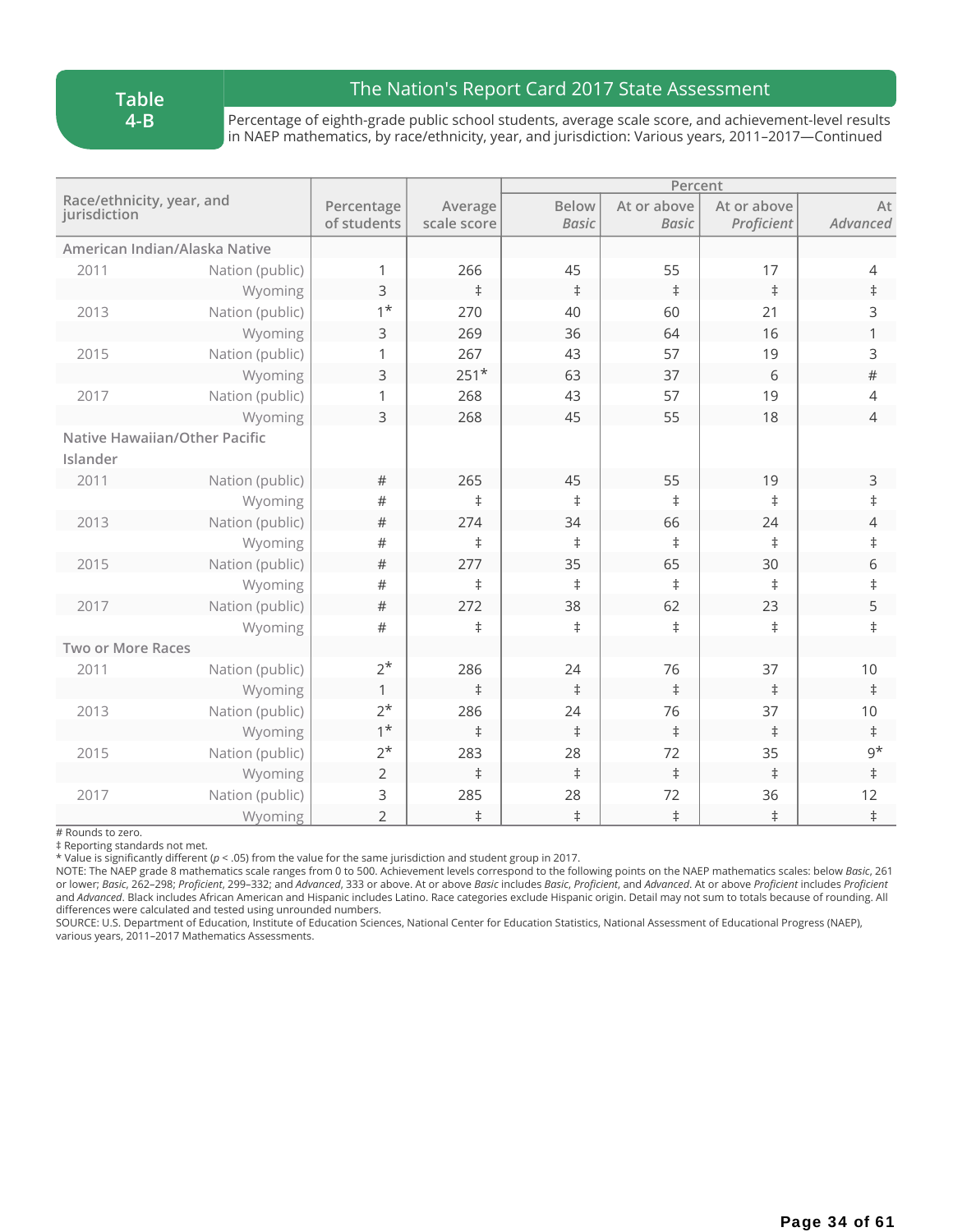## **Gender**

Information on student gender is reported by the student's school when rosters of the students eligible to be assessed are submitted to NAEP.

Tables 5-A and 5-B show average scale scores and percentage of students by achievement-level data for public school students at grades 4 and 8 in Wyoming and the nation, by gender.

### *Grade 4 Scale Score Results by Gender*

- In 2017, male students in Wyoming had an average score in mathematics (249) that was higher than that of female students (246). In 1992, male students in Wyoming had an average score in mathematics (227) that was higher than that of female students (224).
- In 2017, male students in Wyoming had an average scale score in mathematics (249) that was higher than that of male students in public schools across the nation (240). Similarly, female students in Wyoming had an average scale score (246) that was higher than that of female students across the nation (238).
- In Wyoming, the average scale score of male students in 2017 was higher than the scores of male students in 1992, 1996, 2000, 2003, 2005, 2007, 2009, 2011, and 2013, but not significantly different from the score of male students in 2015.
- In Wyoming, the average scale score of female students in 2017 was higher than the scores of female students in 1992, 1996, 2000, 2003, 2005, 2007, 2009, and 2011, but not significantly different from the scores of female students in 2013 and 2015.

### *Grade 4 Achievement-Level Results by Gender*

- In the 2017 assessment, 53 percent of male students and 48 percent of female students performed at or above *Proficient* in Wyoming. The difference between these percentages was statistically significant.
- The percentage of male students in Wyoming's public schools who were at or above *Proficient* in 2017 (53 percent) was greater than that of male students in the nation (41 percent).
- The percentage of female students in Wyoming's public schools who were at or above *Proficient* in 2017 (48 percent) was greater than that of female students in the nation (38 percent).
- In Wyoming, the percentage of male students performing at or above *Proficient* in 2017 was greater than the corresponding percentages of students in 1992, 1996, 2000, 2003, 2005, 2007, 2009, 2011, and 2013, but not significantly different from the percentage of students in 2015.
- In Wyoming, the percentage of female students performing at or above *Proficient* in 2017 was greater than the corresponding percentages of students in 1992, 1996, 2000, 2003, 2005, 2007, 2009, and 2011, but not significantly different from the corresponding percentages of students in 2013 and 2015.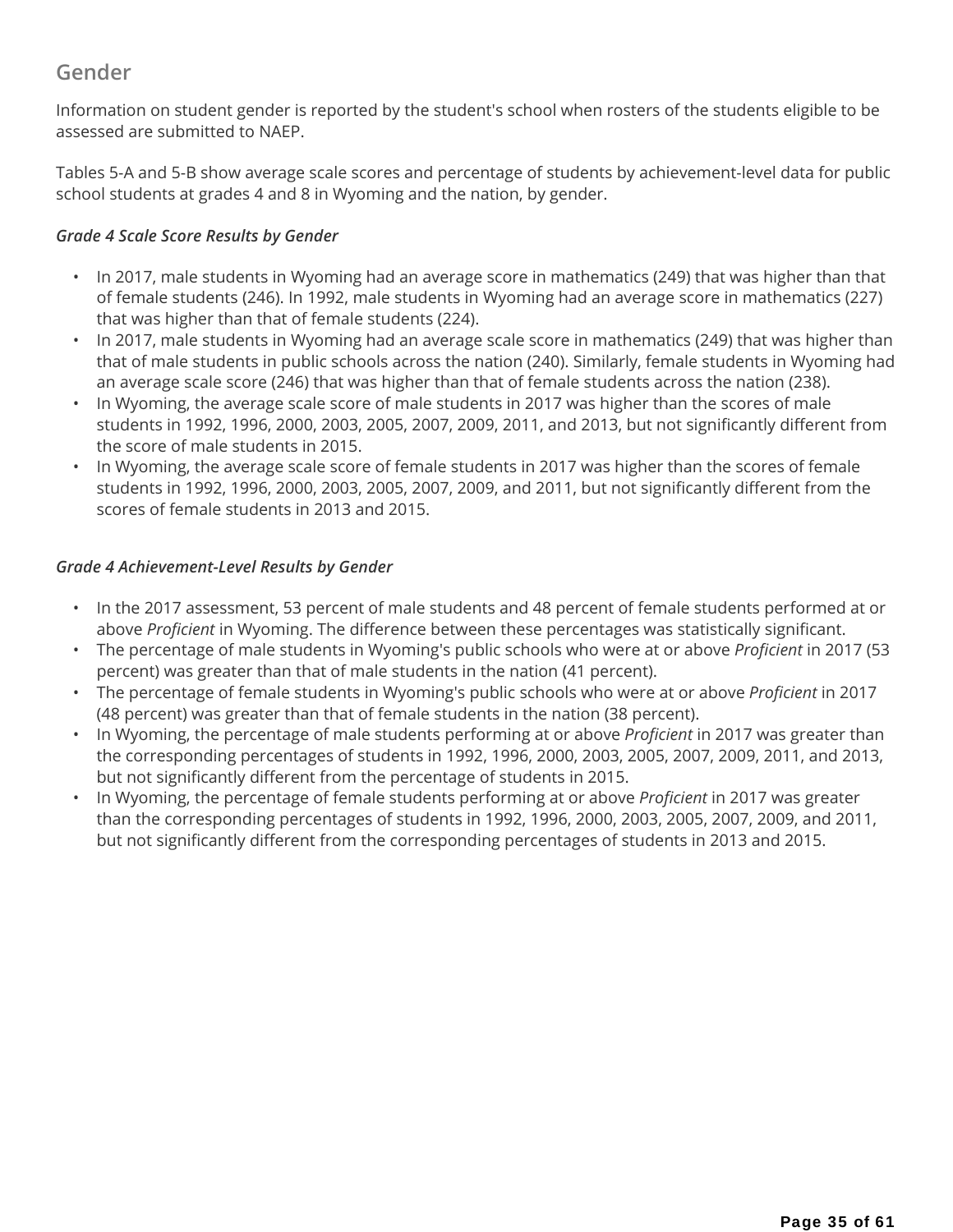#### *Grade 8 Scale Score Results by Gender*

- In 2017, male students in Wyoming had an average score in mathematics (289) that was not significantly different from that of female students (289). This performance gap was narrower than that of 1990 (5 points).
- In 2017, male students in Wyoming had an average scale score in mathematics (289) that was higher than that of male students in public schools across the nation (282). Similarly, female students in Wyoming had an average scale score (289) that was higher than that of female students across the nation (282).
- In Wyoming, the average scale score of male students in 2017 was higher than the scores of male students in 1990, 1992, 1996, 2000, 2003, 2005, and 2015, but not significantly different from the scores of male students in 2007, 2009, 2011, and 2013.
- In Wyoming, the average scale score of female students in 2017 was higher than the scores of female students in 1990, 1992, 1996, 2000, 2003, 2005, 2009, and 2011, but not significantly different from the scores of female students in 2007, 2013, and 2015.

### *Grade 8 Achievement-Level Results by Gender*

- In the 2017 assessment, 39 percent of male students and 38 percent of female students performed at or above *Proficient* in Wyoming. The difference between these percentages was not statistically significant.
- The percentage of male students in Wyoming's public schools who were at or above *Proficient* in 2017 (39 percent) was greater than that of male students in the nation (34 percent).
- The percentage of female students in Wyoming's public schools who were at or above *Proficient* in 2017 (38 percent) was greater than that of female students in the nation (33 percent).
- In Wyoming, the percentage of male students performing at or above *Proficient* in 2017 was greater than the corresponding percentages of students in 1990, 1992, 1996, 2000, 2003, and 2005, but not significantly different from the corresponding percentages of students in 2007, 2009, 2011, 2013, and 2015.
- In Wyoming, the percentage of female students performing at or above *Proficient* in 2017 was greater than the corresponding percentages of students in 1990, 1992, 1996, 2000, 2003, 2005, and 2009, but not significantly different from the corresponding percentages of students in 2007, 2011, 2013, and 2015.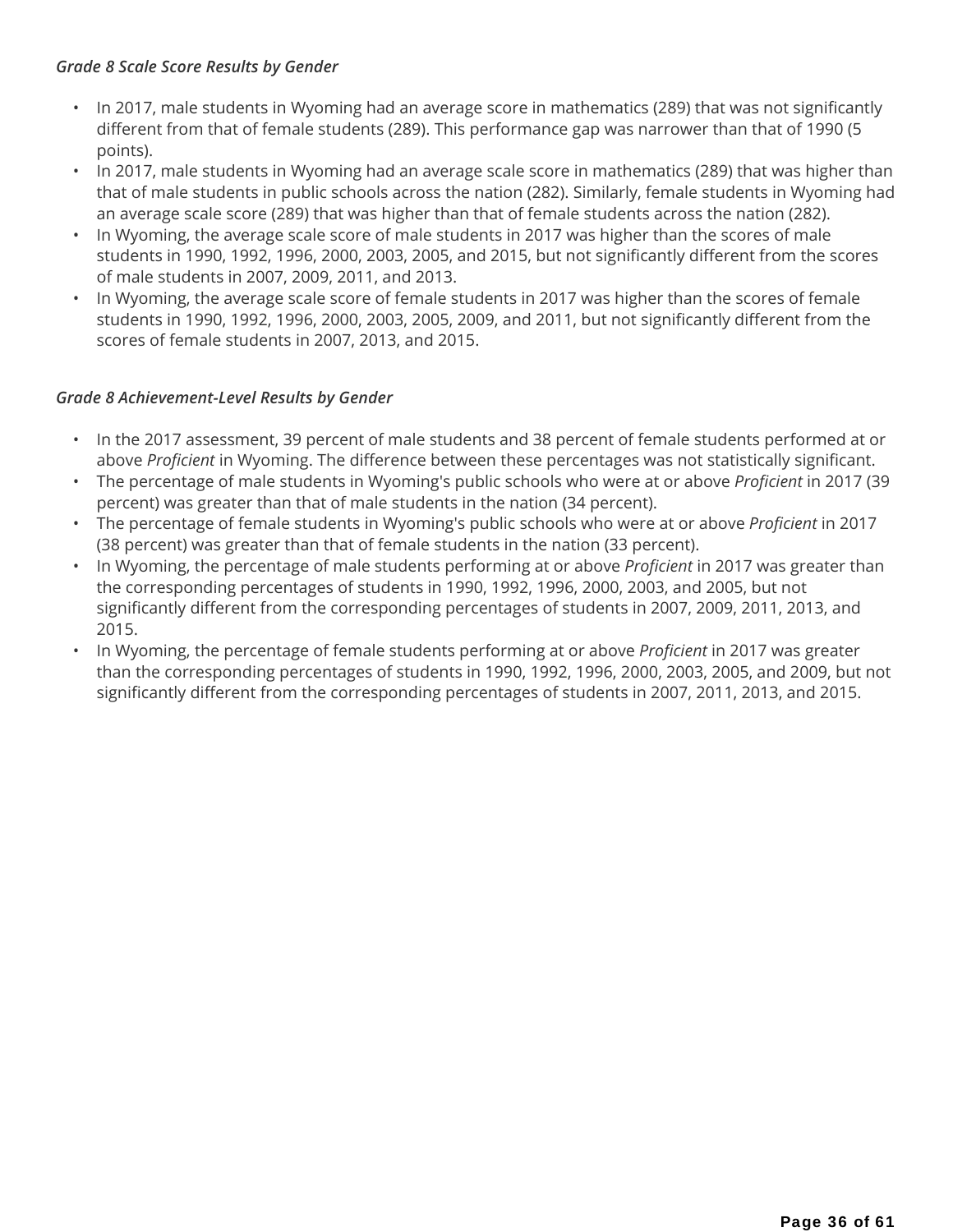**Table 5-B**

## The Nation's Report Card 2017 State Assessment

Percentage of eighth-grade public school students, average scale score, and achievement-level results in NAEP mathematics, by gender, year, and jurisdiction: Various years, 1990–2017

|                     |                                |                           |                        | Percent                      |                             |                           |                |  |
|---------------------|--------------------------------|---------------------------|------------------------|------------------------------|-----------------------------|---------------------------|----------------|--|
|                     | Gender, year, and jurisdiction | Percentage<br>of students | Average<br>scale score | <b>Below</b><br><b>Basic</b> | At or above<br><b>Basic</b> | At or above<br>Proficient | At<br>Advanced |  |
| Male                |                                |                           |                        |                              |                             |                           |                |  |
| 1990 <sup>1</sup>   | Nation (public)                | 51                        | $262*$                 | $49*$                        | $51*$                       | $17*$                     | $2^*$          |  |
|                     | Wyoming                        | 51                        | $274*$                 | $34*$                        | $66*$                       | $21*$                     | $2^*$          |  |
| $1992$ <sup>1</sup> | Nation (public)                | 52                        | $266*$                 | $45*$                        | $55*$                       | $20*$                     | $3*$           |  |
|                     | Wyoming                        | 50                        | $275*$                 | $34*$                        | $66*$                       | $21*$                     | $2^{\star}$    |  |
| 1996 <sup>1</sup>   | Nation (public)                | 52                        | $270*$                 | $40*$                        | $60*$                       | $24*$                     | $4^*$          |  |
|                     | Wyoming                        | 51                        | $276*$                 | $31*$                        | $69*$                       | $24*$                     | $3*$           |  |
| 2000 <sup>1</sup>   | Nation (public)                | 50                        | $276*$                 | $34*$                        | $66*$                       | $29*$                     | $6*$           |  |
|                     | Wyoming                        | 50                        | $277*$                 | $30*$                        | $70*$                       | $26*$                     | $4^*$          |  |
| 2000                | Nation (public)                | 50                        | $273*$                 | $38*$                        | $62*$                       | $26*$                     | $5*$           |  |
|                     | Wyoming                        | 51                        | $276*$                 | $32*$                        | $68*$                       | $24*$                     | $4^*$          |  |
| 2003                | Nation (public)                | 50                        | $277*$                 | 33                           | 67                          | $29*$                     | $6*$           |  |
|                     | Wyoming                        | 53                        | $284*$                 | 24                           | 76                          | $34*$                     | $5*$           |  |
| 2005                | Nation (public)                | 51                        | $278*$                 | 32                           | 68                          | $30*$                     | $6*$           |  |
|                     | Wyoming                        | 52                        | $283*$                 | 24                           | 76                          | $31*$                     | $4^*$          |  |
| 2007                | Nation (public)                | $51*$                     | $281*$                 | $29*$                        | $71*$                       | 33                        | $8*$           |  |
|                     | Wyoming                        | 52                        | 288                    | 20                           | 80                          | 37                        | $7^{\star}$    |  |
| 2009                | Nation (public)                | $51*$                     | 283                    | $28*$                        | $72*$                       | 34                        | $8*$           |  |
|                     | Wyoming                        | 51                        | 288                    | 20                           | 80                          | 38                        | $\,8\,$        |  |
| 2011                | Nation (public)                | 51                        | 283                    | $28*$                        | $72*$                       | 34                        | $9^{\star}$    |  |
|                     | Wyoming                        | 51                        | 290                    | 18                           | 82                          | 41                        | 9              |  |
| 2013                | Nation (public)                | 51                        | 284*                   | $27*$                        | $73*$                       | 35                        | $9^{\star}$    |  |
|                     | Wyoming                        | 52                        | 290                    | 18                           | 82                          | 39                        | $7^*$          |  |
| 2015                | Nation (public)                | 51                        | 281                    | 30                           | 70                          | $32*$                     | $8*$           |  |
|                     | Wyoming                        | 52                        | 286*                   | 23                           | 77                          | 35                        | $7^*$          |  |
| 2017                | Nation (public)                | 51                        | 282                    | 31                           | 69                          | 34                        | 11             |  |
|                     | Wyoming                        | 51                        | 289                    | 22                           | 78                          | 39                        | $10$           |  |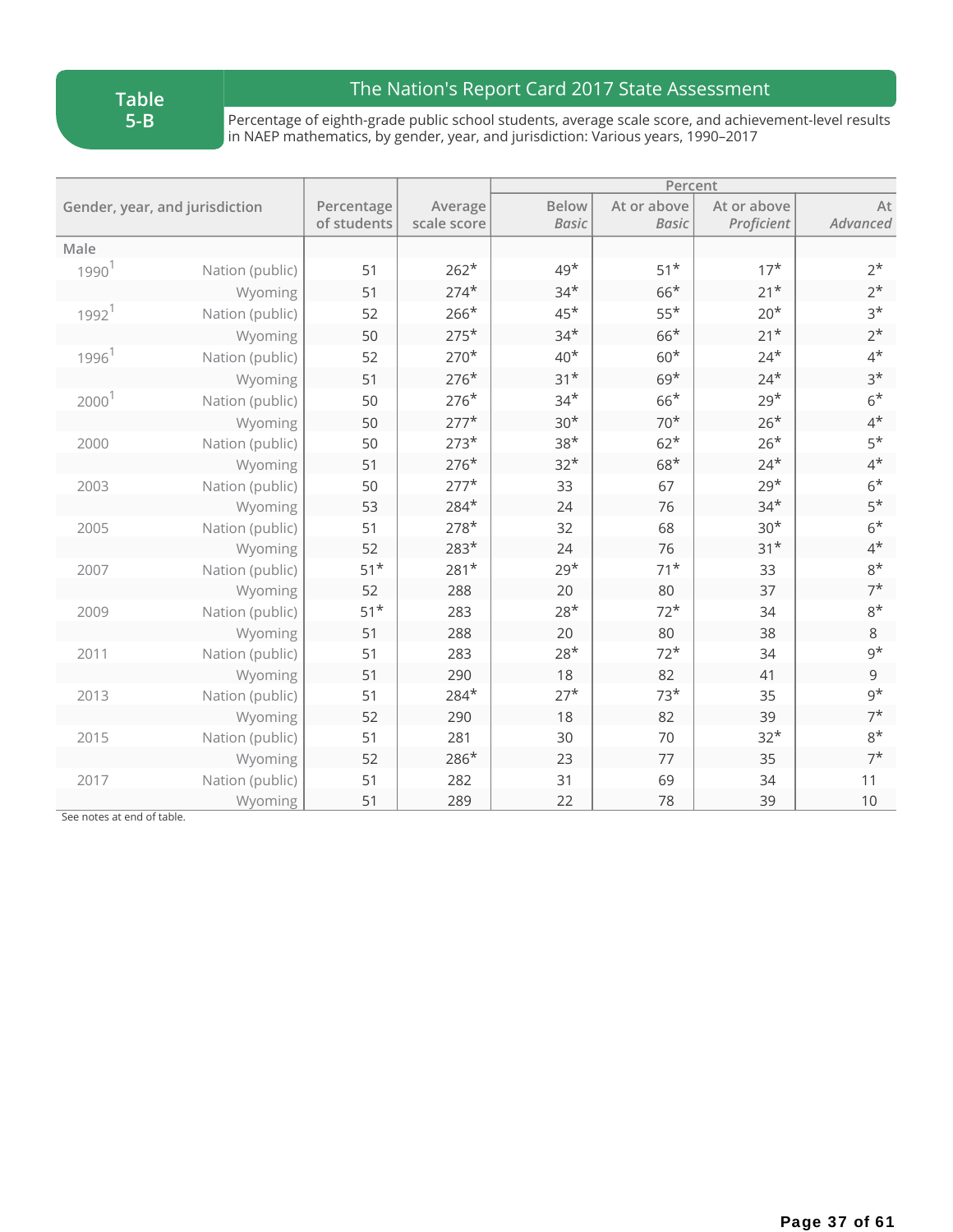**Table 5-B**

### The Nation's Report Card 2017 State Assessment

Percentage of eighth-grade public school students, average scale score, and achievement-level results in NAEP mathematics, by gender, year, and jurisdiction: Various years, 1990–2017—Continued

|                                |                 |                           |                        | Percent                      |                             |                           |                |
|--------------------------------|-----------------|---------------------------|------------------------|------------------------------|-----------------------------|---------------------------|----------------|
| Gender, year, and jurisdiction |                 | Percentage<br>of students | Average<br>scale score | <b>Below</b><br><b>Basic</b> | At or above<br><b>Basic</b> | At or above<br>Proficient | At<br>Advanced |
| Female                         |                 |                           |                        |                              |                             |                           |                |
| 1990 <sup>1</sup>              | Nation (public) | 49                        | $261*$                 | $49*$                        | $51*$                       | $14*$                     | $2^*$          |
|                                | Wyoming         | 49                        | $270*$                 | $39*$                        | $61*$                       | $16*$                     | $1*$           |
| $1992$ <sup>1</sup>            | Nation (public) | 48                        | $267*$                 | $44*$                        | $56*$                       | $20*$                     | $3*$           |
|                                | Wyoming         | 50                        | $275*$                 | $32*$                        | $68*$                       | $21*$                     | $2^*$          |
| 1996 <sup>1</sup>              | Nation (public) | 48                        | $271*$                 | $39*$                        | $61*$                       | $21*$                     | $3*$           |
|                                | Wyoming         | 49                        | $274*$                 | $32*$                        | $68*$                       | $20*$                     | $2^*$          |
| 2000 <sup>1</sup>              | Nation (public) | 50                        | $273*$                 | $36*$                        | $64*$                       | $24*$                     | $4^*$          |
|                                | Wyoming         | 50                        | $276*$                 | $31*$                        | $69*$                       | $24*$                     | $3*$           |
| 2000                           | Nation (public) | 50                        | $271*$                 | $38*$                        | $62*$                       | $23*$                     | $4^*$          |
|                                | Wyoming         | 49                        | $276*$                 | $31*$                        | $69*$                       | $23*$                     | $3*$           |
| 2003                           | Nation (public) | 50                        | $275*$                 | $34*$                        | $66*$                       | $26*$                     | $4^*$          |
|                                | Wyoming         | 47                        | $283*$                 | 22                           | 78                          | $30*$                     | $3*$           |
| 2005                           | Nation (public) | 49                        | $277*$                 | $33*$                        | $67*$                       | $27*$                     | $5*$           |
|                                | Wyoming         | 48                        | $281*$                 | 23                           | 77                          | $27*$                     | $3*$           |
| 2007                           | Nation (public) | $49*$                     | $279*$                 | 30                           | 70                          | $29*$                     | $6*$           |
|                                | Wyoming         | 48                        | 286                    | 20                           | 80                          | 34                        | 6              |
| 2009                           | Nation (public) | $49*$                     | 281                    | $29*$                        | $71*$                       | $31*$                     | $7^*$          |
|                                | Wyoming         | 49                        | 284*                   | 24                           | 76                          | $31*$                     | 6              |
| 2011                           | Nation (public) | 49                        | 282                    | $28*$                        | $72*$                       | 33                        | $7^*$          |
|                                | Wyoming         | 49                        | 285*                   | 21                           | 79                          | 34                        | $5*$           |
| 2013                           | Nation (public) | 49                        | 283*                   | $27*$                        | $73*$                       | 34                        | $7^*$          |
|                                | Wyoming         | 48                        | 287                    | 21                           | 79                          | 36                        | 6              |
| 2015                           | Nation (public) | 49                        | 281                    | 29                           | 71                          | 32                        | $7^*$          |
|                                | Wyoming         | 48                        | 288                    | 20                           | 80                          | 36                        | $\,8\,$        |
| 2017                           | Nation (public) | 49                        | 282                    | 31                           | 69                          | 33                        | 9              |
|                                | Wyoming         | 49                        | 289                    | 20                           | 80                          | 38                        | 8              |

\* Value is significantly different (*p* < .05) from the value for the same jurisdiction and student group in 2017.

 $1$  Accommodations were not permitted for this assessment.

NOTE: The NAEP grade 8 mathematics scale ranges from 0 to 500. Achievement levels correspond to the following points on the NAEP mathematics scales: below *Basic*, 261 or lower; Basic, 262-298; Proficient, 299-332; and Advanced, 333 or above. At or above Basic includes Basic, Proficient, and Advanced. At or above Proficient includes Proficient and *Advanced*. Detail may not sum to totals because of rounding. All differences were calculated and tested using unrounded numbers.

SOURCE: U.S. Department of Education, Institute of Education Sciences, National Center for Education Statistics, National Assessment of Educational Progress (NAEP), various years, 1990–2017 Mathematics Assessments.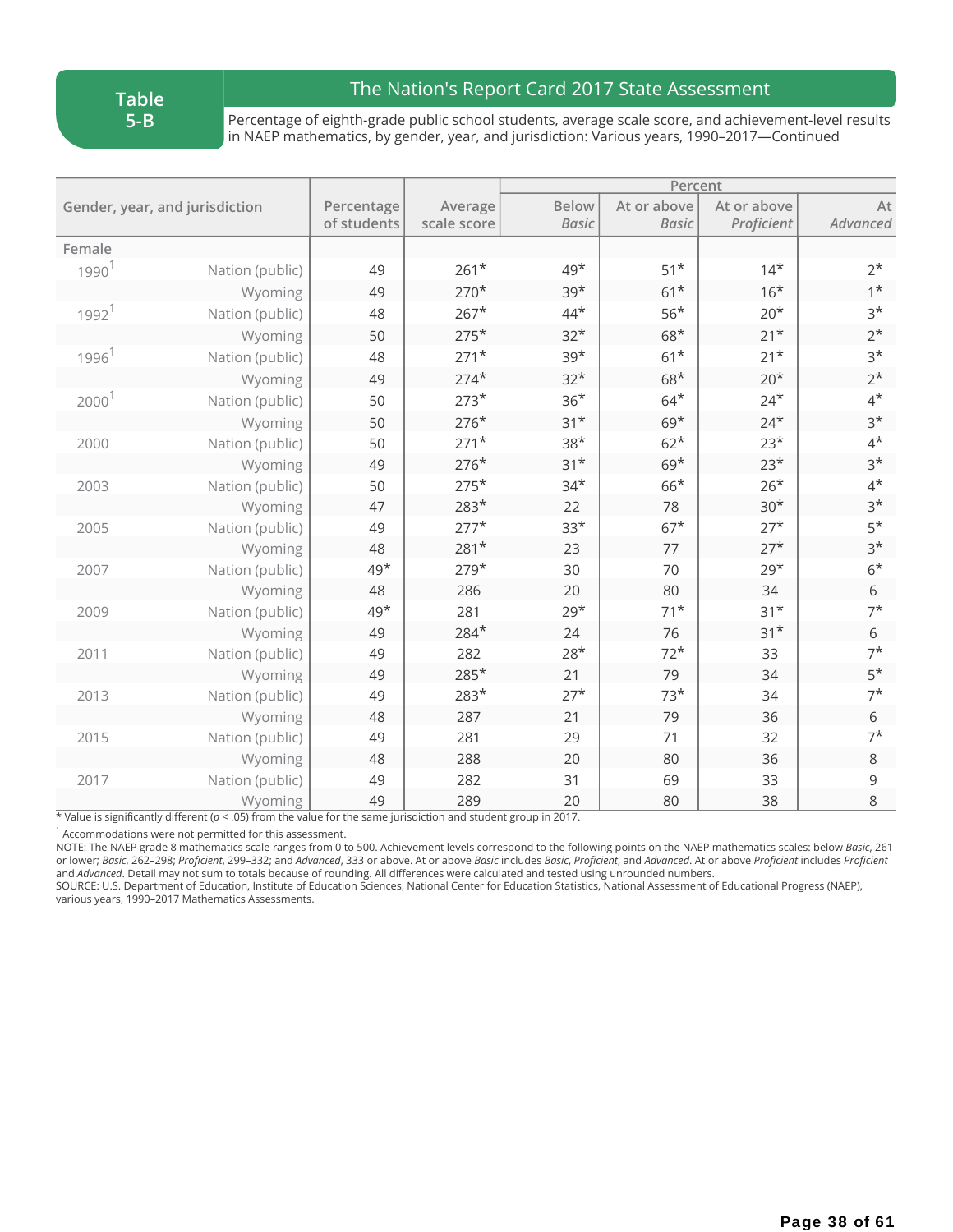## **Student Eligibility for the National School Lunch Program**

NAEP collects data on eligibility for the federal program providing free or reduced-price school lunches. The free/reduced-price lunch component of the National School Lunch Program (NSLP) offered through the U.S. Department of Agriculture (USDA) is designed to ensure that children near or below the poverty line receive nourishing meals. Eligibility is determined through the USDA's Income Eligibility Guidelines, and data for this category of students are included as an indicator of lower family income. NAEP first collected information on participation in this program in 1996; therefore, cross-year comparisons to assessments prior to 1996 cannot be made.

Tables 6-A and 6-B show average scale scores and percentage of students by achievement-level data for public school students at grades 4 and 8 in Wyoming and the nation, by student eligibility for the NSLP.

#### *Grade 4 Scale Score Results by Free/Reduced-Price School Lunch Eligibility*

- In 2017, students in Wyoming eligible for free/reduced-price lunch had an average mathematics scale score of 239. This was lower than that of students in Wyoming not eligible for this program (254).
- In 2017, students in Wyoming who were eligible for free/reduced-price school lunch had an average score that was lower than that of students who were not eligible by 15 points. In 1996, the average score for students in Wyoming who were eligible for free/reduced-price school lunch was lower than the score of those not eligible by 15 points.
- Students in Wyoming eligible for free/reduced-price lunch had an average scale score (239) in 2017 that was higher than that of students in the nation who were eligible (228).
- In Wyoming, students eligible for free/reduced-price lunch had an average mathematics scale score in 2017 that was higher than that of eligible students in 1996, 2000, 2003, and 2009, but not significantly different from that of eligible students in 2005, 2007, 2011, 2013, and 2015.

#### *Grade 4 Achievement-Level Results by Free/Reduced-Price School Lunch Eligibility*

- In Wyoming, 38 percent of students who were eligible for free/reduced-price lunch and 60 percent of those who were not eligible for this program performed at or above *Proficient* in 2017. These percentages were significantly different from one another.
- For students in Wyoming in 2017 who were eligible for free/reduced-price lunch, the percentage at or above *Proficient* (38 percent) was greater than the corresponding percentage for their counterparts around the nation (25 percent).
- In Wyoming, the percentage of students eligible for free/reduced-price lunch who performed at or above *Proficient* in 2017 was greater than the corresponding percentages in 1996, 2000, 2003, 2007, 2009, and 2011, but not significantly different from the corresponding percentages in 2005, 2013, and 2015.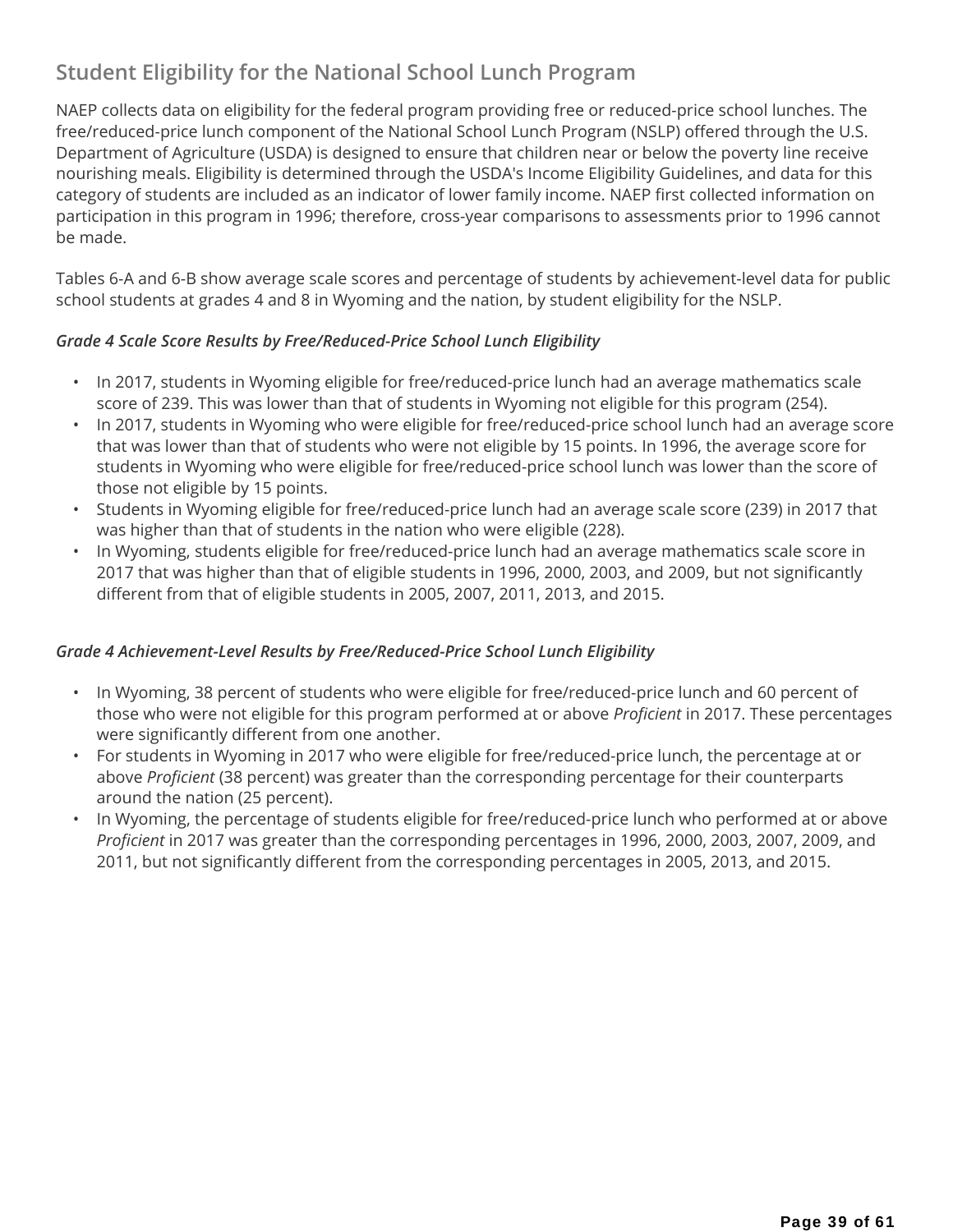#### *Grade 8 Scale Score Results by Free/Reduced-Price School Lunch Eligibility*

- In 2017, students in Wyoming eligible for free/reduced-price lunch had an average mathematics scale score of 276. This was lower than that of students in Wyoming not eligible for this program (296).
- In 2017, students in Wyoming who were eligible for free/reduced-price school lunch had an average score that was lower than that of students who were not eligible by 20 points. In 1996, the average score for students in Wyoming who were eligible for free/reduced-price school lunch was lower than the score of those not eligible by 15 points.
- Students in Wyoming eligible for free/reduced-price lunch had an average scale score (276) in 2017 that was higher than that of students in the nation who were eligible (267).
- In Wyoming, students eligible for free/reduced-price lunch had an average mathematics scale score in 2017 that was higher than that of eligible students in 1996, 2000, 2003, and 2005, but not significantly different from that of eligible students in 2007, 2009, 2011, 2013, and 2015.

### *Grade 8 Achievement-Level Results by Free/Reduced-Price School Lunch Eligibility*

- In Wyoming, 24 percent of students who were eligible for free/reduced-price lunch and 47 percent of those who were not eligible for this program performed at or above *Proficient* in 2017. These percentages were significantly different from one another.
- For students in Wyoming in 2017 who were eligible for free/reduced-price lunch, the percentage at or above *Proficient* (24 percent) was greater than the corresponding percentage for their counterparts around the nation (18 percent).
- In Wyoming, the percentage of students eligible for free/reduced-price lunch who performed at or above *Proficient* in 2017 was greater than the corresponding percentages in 1996, 2000, 2003, and 2005, but not significantly different from the corresponding percentages in 2007, 2009, 2011, 2013, and 2015.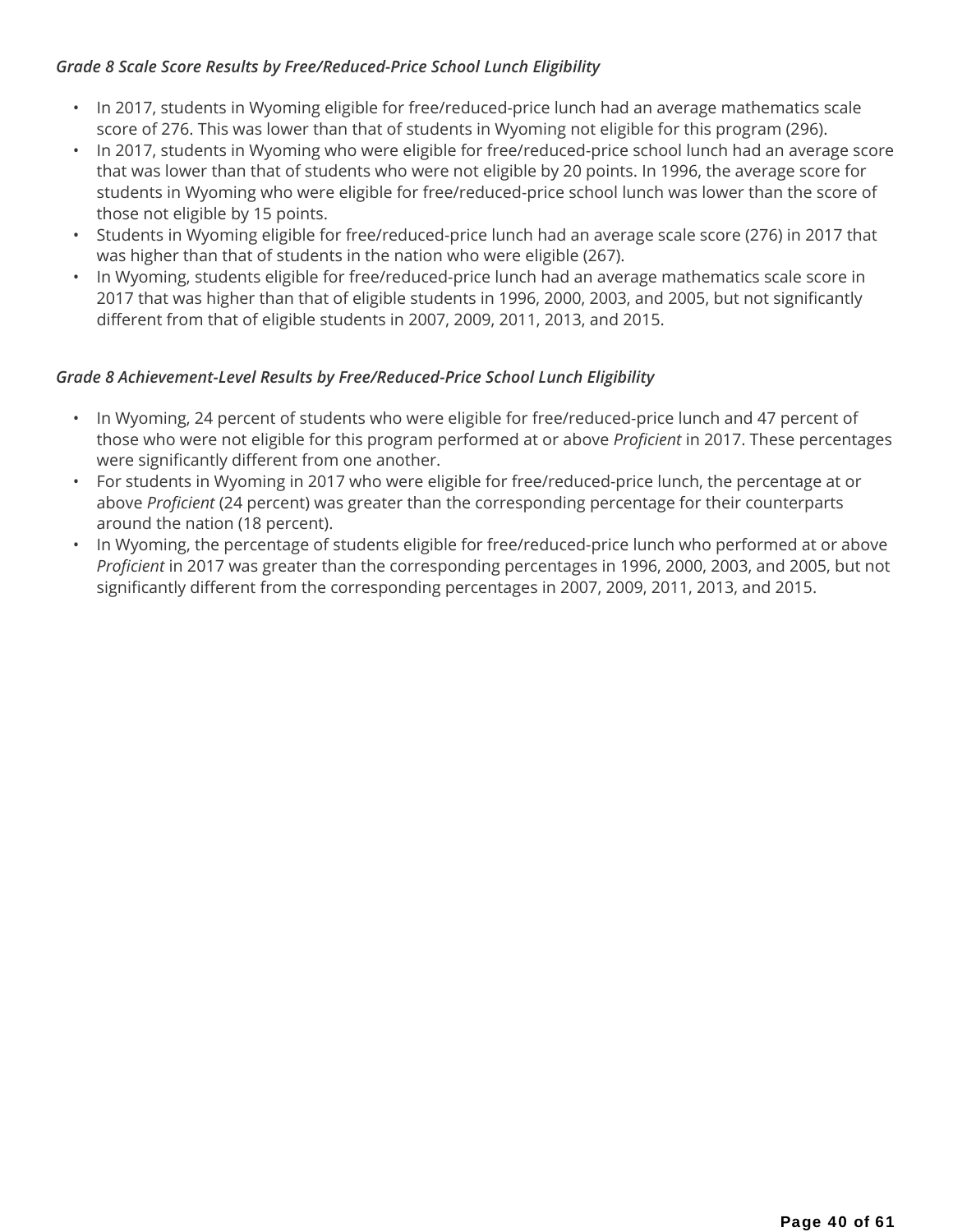**Table 6-B**

## The Nation's Report Card 2017 State Assessment

Percentage of eighth-grade public school students, average scale score, and achievement-level results in NAEP mathematics, by National School Lunch Program eligibility status, year, and jurisdiction: Various years, 1996–2017

|                                               |                 |             |             |              | Percent      |             |                |  |
|-----------------------------------------------|-----------------|-------------|-------------|--------------|--------------|-------------|----------------|--|
| Eligibility status, year, and<br>jurisdiction |                 | Percentage  | Average     | <b>Below</b> | At or above  | At or above | $\mathsf{At}$  |  |
|                                               |                 | of students | scale score | <b>Basic</b> | <b>Basic</b> | Proficient  | Advanced       |  |
| Eligible                                      |                 |             |             |              |              |             |                |  |
| 1996 <sup>1</sup>                             | Nation (public) | $30*$       | $252*$      | $61*$        | $39*$        | $8*$        | $1^*$          |  |
|                                               | Wyoming         | $21*$       | $262*$      | $46*$        | $54*$        | $11*$       | 1              |  |
| 2000 <sup>1</sup>                             | Nation (public) | $28*$       | $255*$      | $56*$        | $44*$        | $10*$       | $1^*$          |  |
|                                               | Wyoming         | $24*$       | $265*$      | $44*$        | $56*$        | $15*$       | 1              |  |
| 2000                                          | Nation (public) | $31*$       | $253*$      | $59*$        | $41*$        | $10*$       | $1^*$          |  |
|                                               | Wyoming         | $26*$       | $262*$      | $46*$        | $54*$        | $14*$       | $\overline{2}$ |  |
| 2003                                          | Nation (public) | $36*$       | $258*$      | $53*$        | $47*$        | $11*$       | $1^*$          |  |
|                                               | Wyoming         | $27*$       | $271*$      | $38*$        | $62*$        | $18*$       |                |  |
| 2005                                          | Nation (public) | $39*$       | $261*$      | $49*$        | $51*$        | $13*$       | $1^{\star}$    |  |
|                                               | Wyoming         | $30*$       | $272*$      | 35           | 65           | $17*$       | 1              |  |
| 2007                                          | Nation (public) | $41*$       | $265*$      | 45           | 55           | $15*$       | $2^*$          |  |
|                                               | Wyoming         | $28*$       | 275         | 33           | 67           | 23          | $\mathsf{3}$   |  |
| 2009                                          | Nation (public) | $43*$       | 266         | 43           | 57           | $17*$       | $2^*$          |  |
|                                               | Wyoming         | $29*$       | 274         | 33           | 67           | 20          | $\overline{2}$ |  |
| 2011                                          | Nation (public) | $48*$       | $269*$      | $41*$        | $59*$        | 19          | $2^*$          |  |
|                                               | Wyoming         | $35*$       | 277         | 30           | 70           | 26          | 4              |  |
| 2013                                          | Nation (public) | 50          | $270*$      | $39*$        | $61*$        | 20          | 3              |  |
|                                               | Wyoming         | 36          | 279         | 28           | 72           | 26          | $\mathsf{3}$   |  |
| 2015                                          | Nation (public) | $52*$       | 268         | $42*$        | $58*$        | 18          | $2^*$          |  |
|                                               | Wyoming         | 35          | 274         | 35           | 65           | 20          | $\mathsf 3$    |  |
| 2017                                          | Nation (public) | 49          | 267         | 45           | 55           | 18          | 3              |  |
|                                               | Wyoming         | 37          | 276         | 32           | 68           | 24          | 3              |  |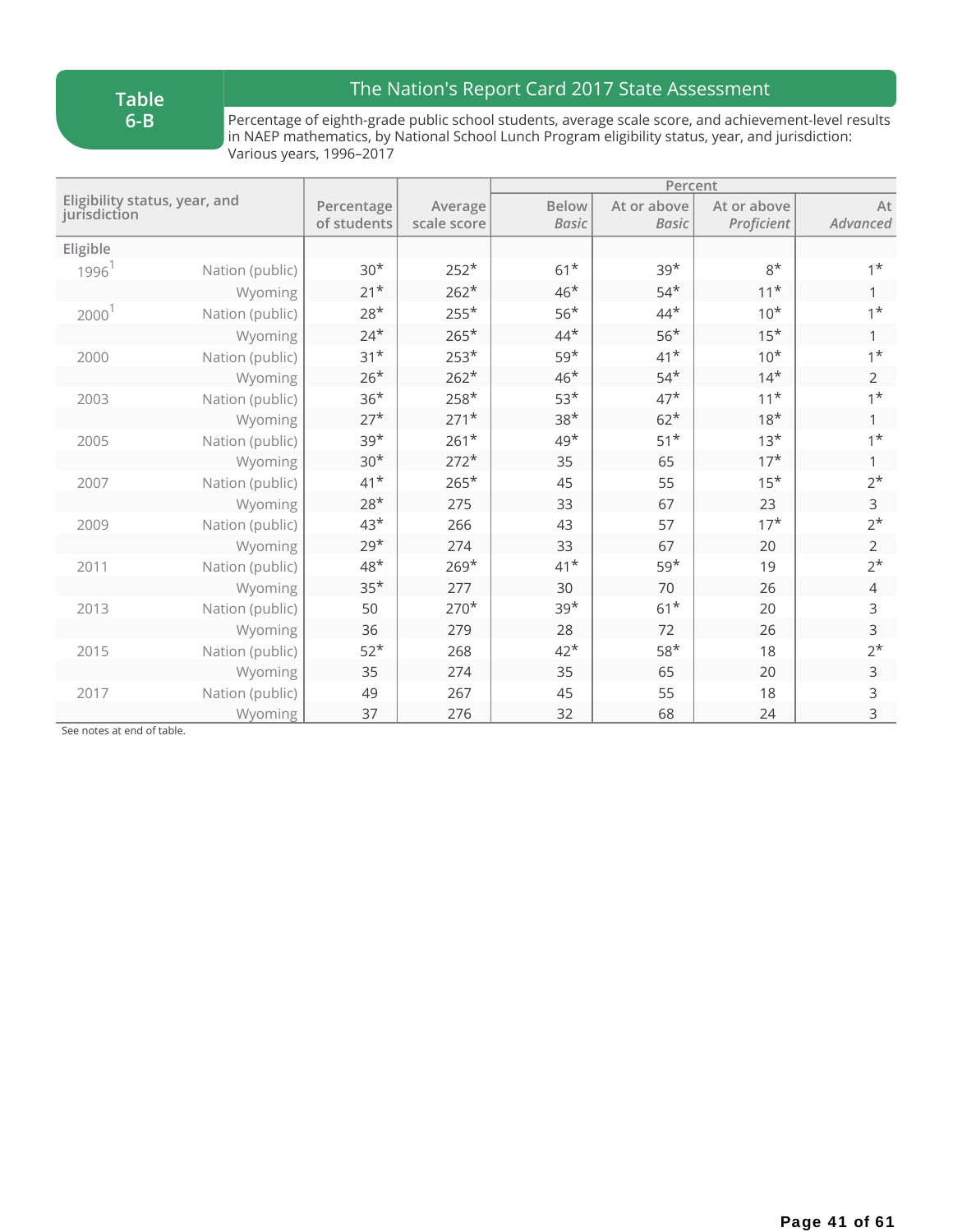**Table 6-B**

## The Nation's Report Card 2017 State Assessment

Percentage of eighth-grade public school students, average scale score, and achievement-level results in NAEP mathematics, by National School Lunch Program eligibility status, year, and jurisdiction: Various years, 1996–2017—Continued

|                                               |                 |             |             |              | Percent      |             |             |  |
|-----------------------------------------------|-----------------|-------------|-------------|--------------|--------------|-------------|-------------|--|
| Eligibility status, year, and<br>jurisdiction |                 | Percentage  | Average     | <b>Below</b> | At or above  | At or above | At          |  |
|                                               |                 | of students | scale score | <b>Basic</b> | <b>Basic</b> | Proficient  | Advanced    |  |
| Not eligible                                  |                 |             |             |              |              |             |             |  |
| 1996 <sup>1</sup>                             | Nation (public) | $56*$       | $279*$      | $29*$        | $71*$        | $29*$       | $5*$        |  |
|                                               | Wyoming         | $73*$       | $277*$      | $28*$        | $72*$        | $24*$       | $3*$        |  |
| $2000$ <sup>1</sup>                           | Nation (public) | $55*$       | $285*$      | $24*$        | $76*$        | $35*$       | $7^*$       |  |
|                                               | Wyoming         | $72*$       | $281*$      | $25*$        | $75*$        | $28*$       | $4^{\star}$ |  |
| 2000                                          | Nation (public) | $54*$       | $283*$      | $26*$        | $74*$        | $34*$       | $7^{\star}$ |  |
|                                               | Wyoming         | $70*$       | $281*$      | $25*$        | $75*$        | $27*$       | $4^*$       |  |
| 2003                                          | Nation (public) | $58*$       | $287*$      | $22*$        | $78*$        | $37*$       | $7^*$       |  |
|                                               | Wyoming         | $72*$       | $288*$      | $18*$        | $82*$        | $37*$       | $5*$        |  |
| 2005                                          | Nation (public) | $59*$       | $288*$      | $21*$        | $79*$        | $39*$       | $8*$        |  |
|                                               | Wyoming         | $70*$       | $287*$      | $19*$        | $81*$        | $34*$       | $4^*$       |  |
| 2007                                          | Nation (public) | $58*$       | $291*$      | $19*$        | $81*$        | $42*$       | $10*$       |  |
|                                               | Wyoming         | $72*$       | $291*$      | 15           | 85           | $41*$       | $8*$        |  |
| 2009                                          | Nation (public) | $56*$       | $293*$      | 17           | 83           | $45*$       | $12*$       |  |
|                                               | Wyoming         | $71*$       | $291*$      | 17           | 83           | $41*$       | $9^{\star}$ |  |
| 2011                                          | Nation (public) | $52*$       | 295         | $16*$        | $84*$        | 47          | $13*$       |  |
|                                               | Wyoming         | $65*$       | $293*$      | 14           | 86           | 43          | $9^{\star}$ |  |
| 2013                                          | Nation (public) | 50          | 297         | $14*$        | $86*$        | 49          | $14*$       |  |
|                                               | Wyoming         | 63          | $294*$      | 14           | 86           | 45          | $9^{\star}$ |  |
| 2015                                          | Nation (public) | $47*$       | 296         | $16*$        | $84*$        | 48          | $13*$       |  |
|                                               | Wyoming         | 64          | 294         | 14           | 86           | 44          | $10*$       |  |
| 2017                                          | Nation (public) | 50          | 297         | 17           | 83           | 48          | 16          |  |
|                                               | Wyoming         | 62          | 296         | 14           | 86           | 47          | 13          |  |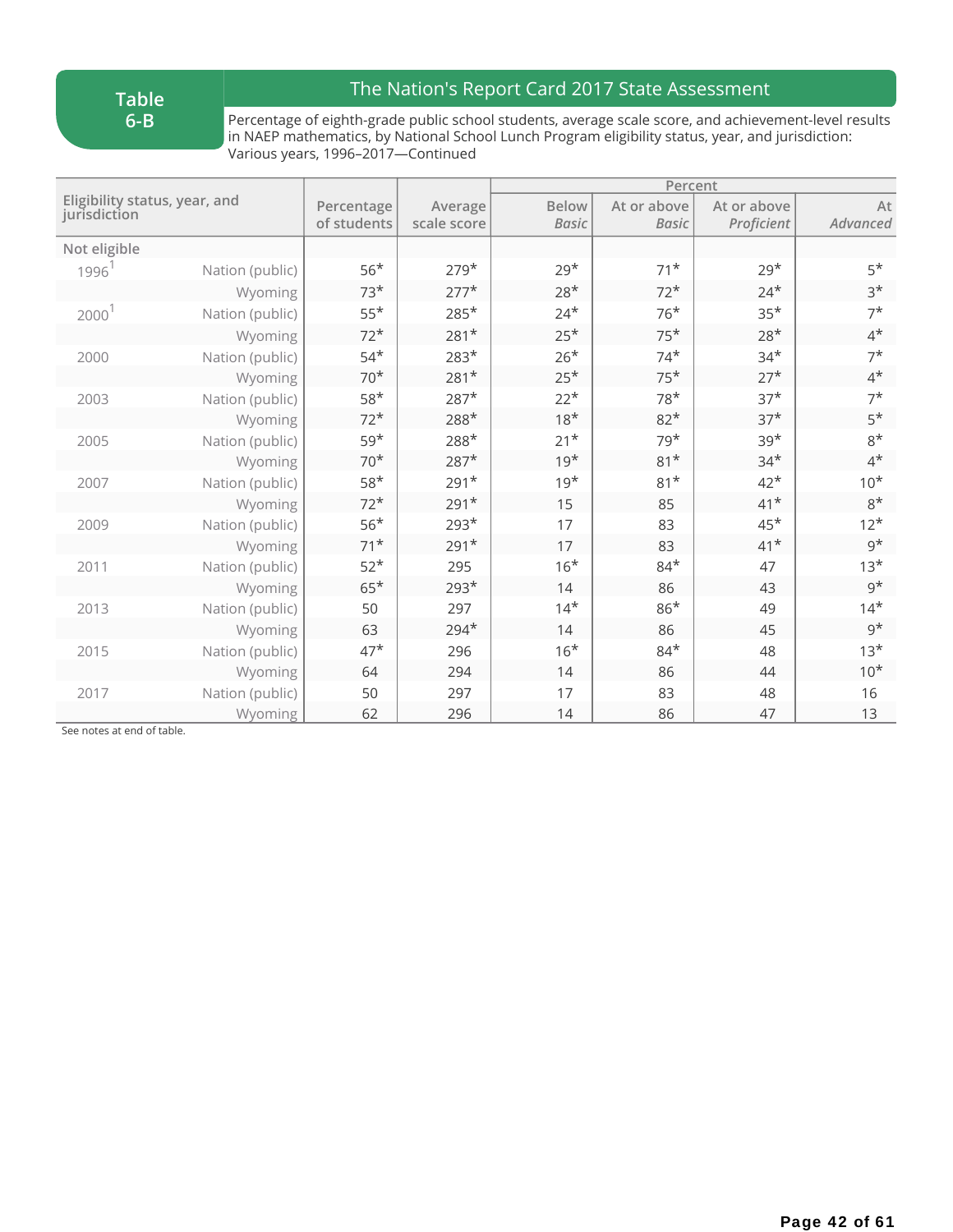**Table 6-B**

### The Nation's Report Card 2017 State Assessment

Percentage of eighth-grade public school students, average scale score, and achievement-level results in NAEP mathematics, by National School Lunch Program eligibility status, year, and jurisdiction: Various years, 1996–2017—Continued

|                                               |                 |             |             |              | Percent      |             |                |
|-----------------------------------------------|-----------------|-------------|-------------|--------------|--------------|-------------|----------------|
| Eligibility status, year, and<br>jurisdiction |                 | Percentage  | Average     | <b>Below</b> | At or above  | At or above | At             |
|                                               |                 | of students | scale score | <b>Basic</b> | <b>Basic</b> | Proficient  | Advanced       |
| Information not available                     |                 |             |             |              |              |             |                |
| 1996 <sup>1</sup>                             | Nation (public) | $14*$       | $278*$      | 31           | 69           | $29*$       | $5*$           |
|                                               | Wyoming         | $6*$        | 285         | 22           | 78           | 34          | 5              |
| 2000 <sup>1</sup>                             | Nation (public) | $16*$       | $273*$      | $37*$        | $63*$        | $26*$       | $4^{\star}$    |
|                                               | Wyoming         | $4^*$       | 274         | 33           | 67           | 21          | $\overline{4}$ |
| 2000                                          | Nation (public) | $15*$       | $271*$      | $38*$        | $62*$        | $24*$       | $4^{\star}$    |
|                                               | Wyoming         | $5*$        | 269         | 40           | 60           | 19          | $\overline{4}$ |
| 2003                                          | Nation (public) | $6*$        | $278*$      | $32*$        | $68*$        | $29*$       | $6*$           |
|                                               | Wyoming         | $1^*$       | $\ddagger$  | $\ddagger$   | $\ddagger$   | $\ddagger$  | $\ddagger$     |
| 2005                                          | Nation (public) | $3*$        | $277*$      | $34*$        | $66*$        | $28*$       | $6*$           |
|                                               | Wyoming         | $#^{\star}$ | $\ddagger$  | $\ddagger$   | $\ddagger$   | $\ddagger$  | $\ddagger$     |
| 2007                                          | Nation (public) |             | $274*$      | $36*$        | $64*$        | $28*$       | $6*$           |
|                                               | Wyoming         | #           | $\ddagger$  | $\ddagger$   | $\ddagger$   | $\ddagger$  | $\ddagger$     |
| 2009                                          | Nation (public) | $1^*$       | $284*$      | 28           | 72           | $35*$       | $10*$          |
|                                               | Wyoming         | $\#$        | $\ddagger$  | $\ddagger$   | $\ddagger$   | $\ddagger$  | $\ddagger$     |
| 2011                                          | Nation (public) | $#^{\star}$ | $275*$      | $37*$        | $63*$        | $26*$       | $6*$           |
|                                               | Wyoming         | $\#$        | $\ddagger$  | $\ddagger$   | $\ddagger$   | $\ddagger$  | $\ddagger$     |
| 2013                                          | Nation (public) | $1^*$       | 285         | 29           | 71           | 39          | 13             |
|                                               | Wyoming         | $#^{\star}$ | $\ddagger$  | $\ddagger$   | $\ddagger$   | $\ddagger$  | $\ddagger$     |
| 2015                                          | Nation (public) |             | 293         | 21           | 79           | 45          | 17             |
|                                               | Wyoming         | $\#$        | $\ddagger$  | $\ddagger$   | $\ddagger$   | $\ddagger$  | $\ddagger$     |
| 2017                                          | Nation (public) |             | 293         | 23           | 77           | 46          | 17             |
|                                               | Wyoming         |             | $\ddagger$  | $\ddagger$   | $\ddagger$   | $\ddagger$  | $\ddagger$     |

# Rounds to zero.

‡ Reporting standards not met.

\* Value is significantly different (*p* < .05) from the value for the same jurisdiction and student group in 2017.

 $1$  Accommodations were not permitted for this assessment.

NOTE: The NAEP grade 8 mathematics scale ranges from 0 to 500. Achievement levels correspond to the following points on the NAEP mathematics scales: below *Basic*, 261 or lower; Basic, 262-298; Proficient, 299-332; and Advanced, 333 or above. At or above Basic includes Basic, Proficient, and Advanced. At or above Proficient includes Proficient and *Advanced*. Detail may not sum to totals because of rounding. All differences were calculated and tested using unrounded numbers.

SOURCE: U.S. Department of Education, Institute of Education Sciences, National Center for Education Statistics, National Assessment of Educational Progress (NAEP), various years, 1996–2017 Mathematics Assessments.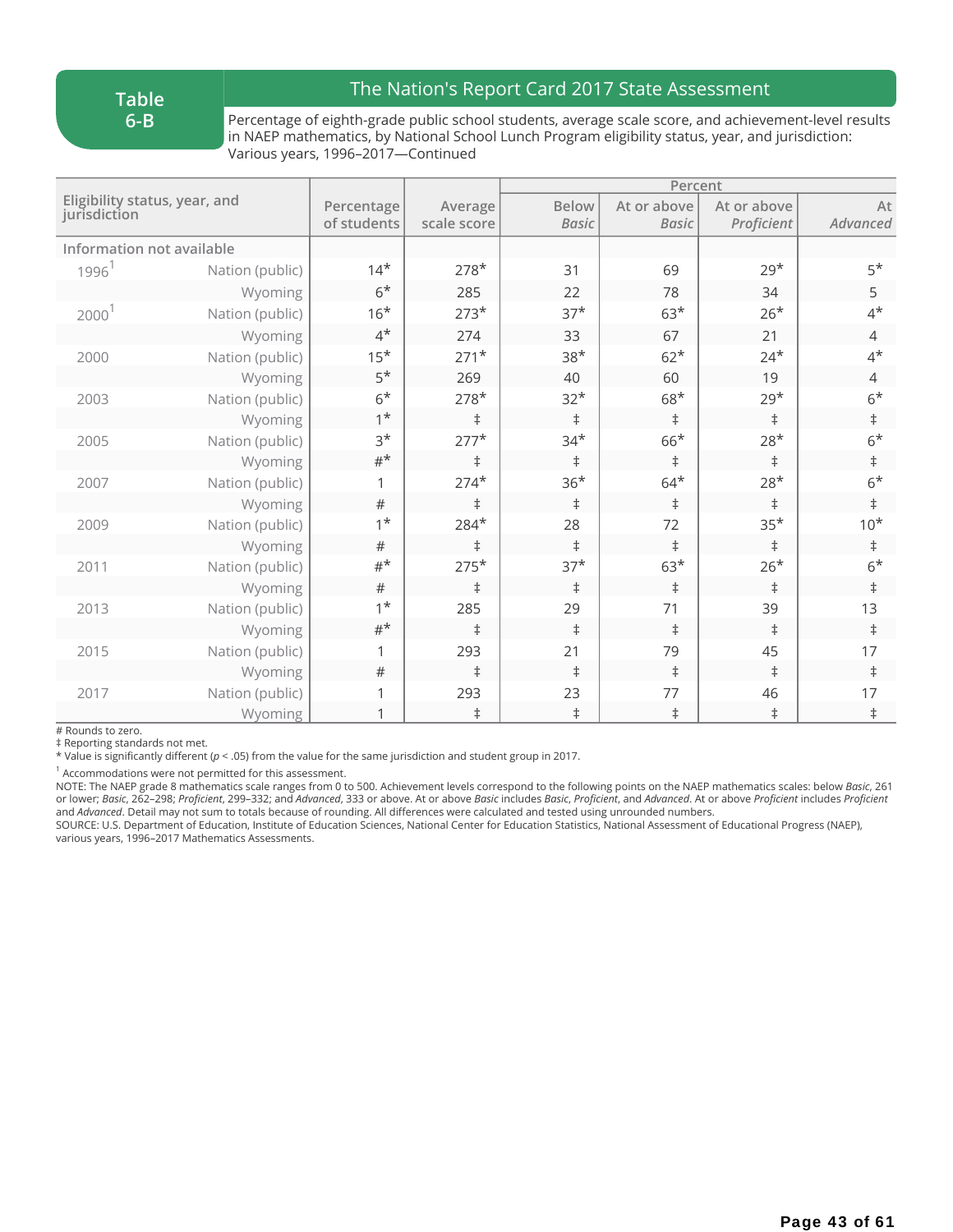## **Type of Location**

Schools that participated in the assessment were classified as being located in four mutually exclusive types of communities: city, suburb, town, and rural. These categories indicate the geographic locations of schools. "City" is a geographical term meaning the principal city of a U.S. Census Bureau-defined Core-Based Statistical Area and is not synonymous with "inner city." The criteria for classifying schools with respect to type of location changed for 2007; therefore, only results for 2007, 2009, 2011, 2013, 2015, and 2017 are available. More detail on the changes for the classification of type of location is available at http://nces.ed.gov/ccd/Rural\_Locales.asp.

Tables 7-A and 7-B show average scale scores and percentage of students by achievement-level data for public school students at grades 4 and 8 in Wyoming and the nation, by type of location (for 2007, 2009, 2011, 2013, 2015, and 2017 only).

### *Grade 4 Scale Score Results by Type of Location*

- In 2017, the average scale score of students in Wyoming attending public schools in city locations was not significantly different from the scores of students in suburban, town, and rural schools.
- In 2017, students attending public schools in city, town, and rural locations in Wyoming had average scale scores that were higher than the average scale scores of students in city, town, and rural locations in the nation.
- In 2017, students attending public schools in suburban locations in Wyoming had an average scale score that was not significantly different from the average scale score of students in suburban locations in the nation.
- In 2017, students attending public schools in city locations in Wyoming had an average scale score that was higher than the average scale score of students in city locations in 2007 and 2009 in Wyoming, but not significantly different from the average scale score of students in city locations in 2011, 2013, and 2015 in Wyoming.
- In 2017, students attending public schools in suburban locations in Wyoming had an average scale score that was not significantly different from the average scale score of students in suburban locations in 2007, 2011, 2013, and 2015 in Wyoming.
- In 2017, students attending public schools in town locations in Wyoming had an average scale score that was higher than the average scale score of students in town locations in 2007, 2009, and 2011 in Wyoming, but not significantly different from the average scale score of students in town locations in 2013 and 2015 in Wyoming.
- In 2017, students attending public schools in rural locations in Wyoming had an average scale score that was higher than the average scale score of students in rural locations in 2009 in Wyoming, but not significantly different from the average scale score of students in rural locations in 2007, 2011, 2013, and 2015 in Wyoming.

### *Grade 4 Achievement-Level Results by Type of Location*

- In 2017, the percentage of students in Wyoming's public schools in city locations who performed at or above *Proficient* was not significantly different from the corresponding percentages of students in suburban, town, and rural schools.
- The percentages of students in Wyoming's public schools in city, town, and rural locations who performed at or above *Proficient* in 2017 were greater than those of students in city, town, and rural locations in the nation.
- The percentage of students in Wyoming's public schools in suburban locations who performed at or above *Proficient* in 2017 was not significantly different from those of students in suburban locations in the nation.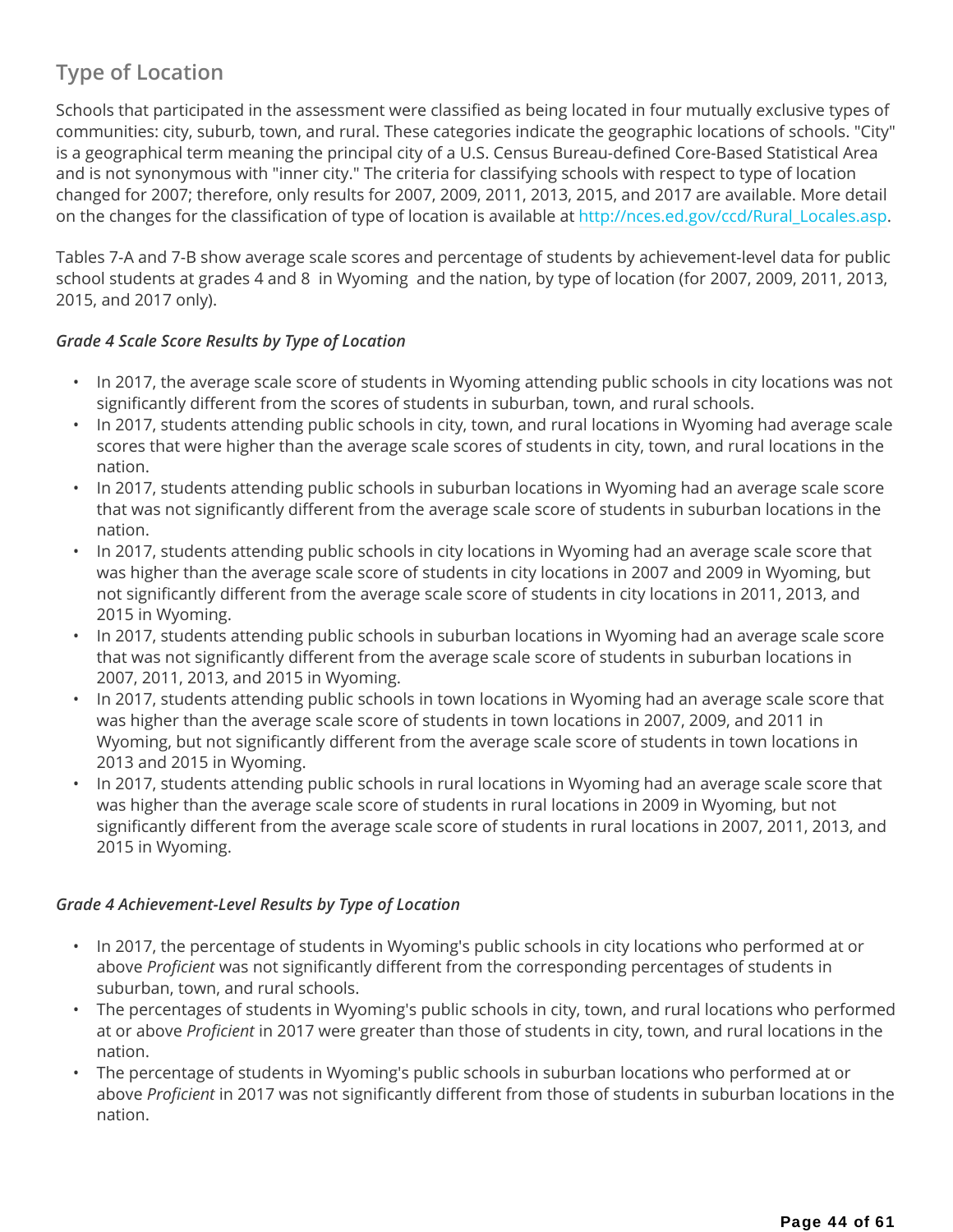- The percentage of students in Wyoming's public schools in city locations who performed at or above *Proficient* in 2017 was greater than that of students in city locations in 2007 and 2009 in Wyoming, but not significantly different from that of students in city locations in 2011, 2013, and 2015 in Wyoming.
- The percentage of students in Wyoming's public schools in suburban locations who performed at or above *Proficient* in 2017 was not significantly different from that of students in suburban locations in 2007, 2011, 2013, and 2015 in Wyoming.
- The percentage of students in Wyoming's public schools in town locations who performed at or above *Proficient* in 2017 was greater than that of students in town locations in 2007, 2009, and 2011 in Wyoming, but not significantly different from that of students in town locations in 2013 and 2015 in Wyoming.
- The percentage of students in Wyoming's public schools in rural locations who performed at or above *Proficient* in 2017 was greater than that of students in rural locations in 2009 in Wyoming, but not significantly different from that of students in rural locations in 2007, 2011, 2013, and 2015 in Wyoming.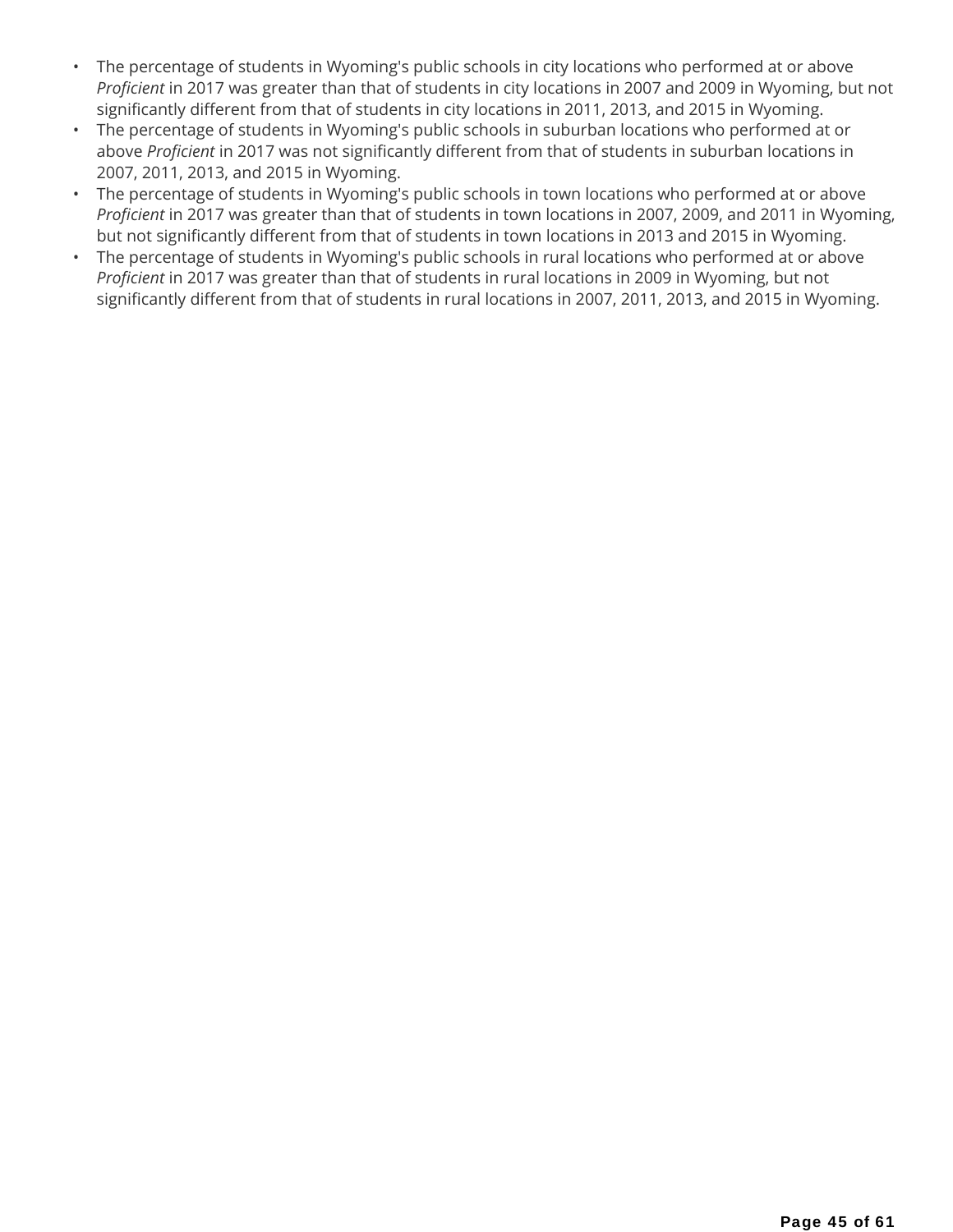### *Grade 8 Scale Score Results by Type of Location*

- In 2017, the average scale score of students in Wyoming attending public schools in city locations was lower than the scores of students in town and rural schools.
- In 2017, students attending public schools in city, town, and rural locations in Wyoming had average scale scores that were higher than the average scale scores of students in city, town, and rural locations in the nation.
- In 2017, students attending public schools in city locations in Wyoming had an average scale score that was not significantly different from the average scale score of students in city locations in 2007, 2009, 2011, 2013, and 2015 in Wyoming.
- In 2017, students attending public schools in town locations in Wyoming had an average scale score that was higher than the average scale score of students in town locations in 2009 in Wyoming, but not significantly different from the average scale score of students in town locations in 2007, 2011, 2013, and 2015 in Wyoming.
- In 2017, students attending public schools in rural locations in Wyoming had an average scale score that was higher than the average scale score of students in rural locations in 2007 in Wyoming, but not significantly different from the average scale score of students in rural locations in 2009, 2011, 2013, and 2015 in Wyoming.

### *Grade 8 Achievement-Level Results by Type of Location*

- In 2017, the percentage of students in Wyoming's public schools in city locations who performed at or above *Proficient* was smaller than the percentage of students in town schools, but was not significantly different from the percentage of students in rural schools.
- The percentages of students in Wyoming's public schools in city, town, and rural locations who performed at or above *Proficient* in 2017 were greater than those of students in city, town, and rural locations in the nation.
- The percentages of students in Wyoming's public schools in city and rural locations who performed at or above *Proficient* in 2017 were not significantly different from those of students in city and rural locations in 2007, 2009, 2011, 2013, and 2015 in Wyoming.
- The percentage of students in Wyoming's public schools in town locations who performed at or above *Proficient* in 2017 was greater than that of students in town locations in 2009 in Wyoming, but not significantly different from that of students in town locations in 2007, 2011, 2013, and 2015 in Wyoming.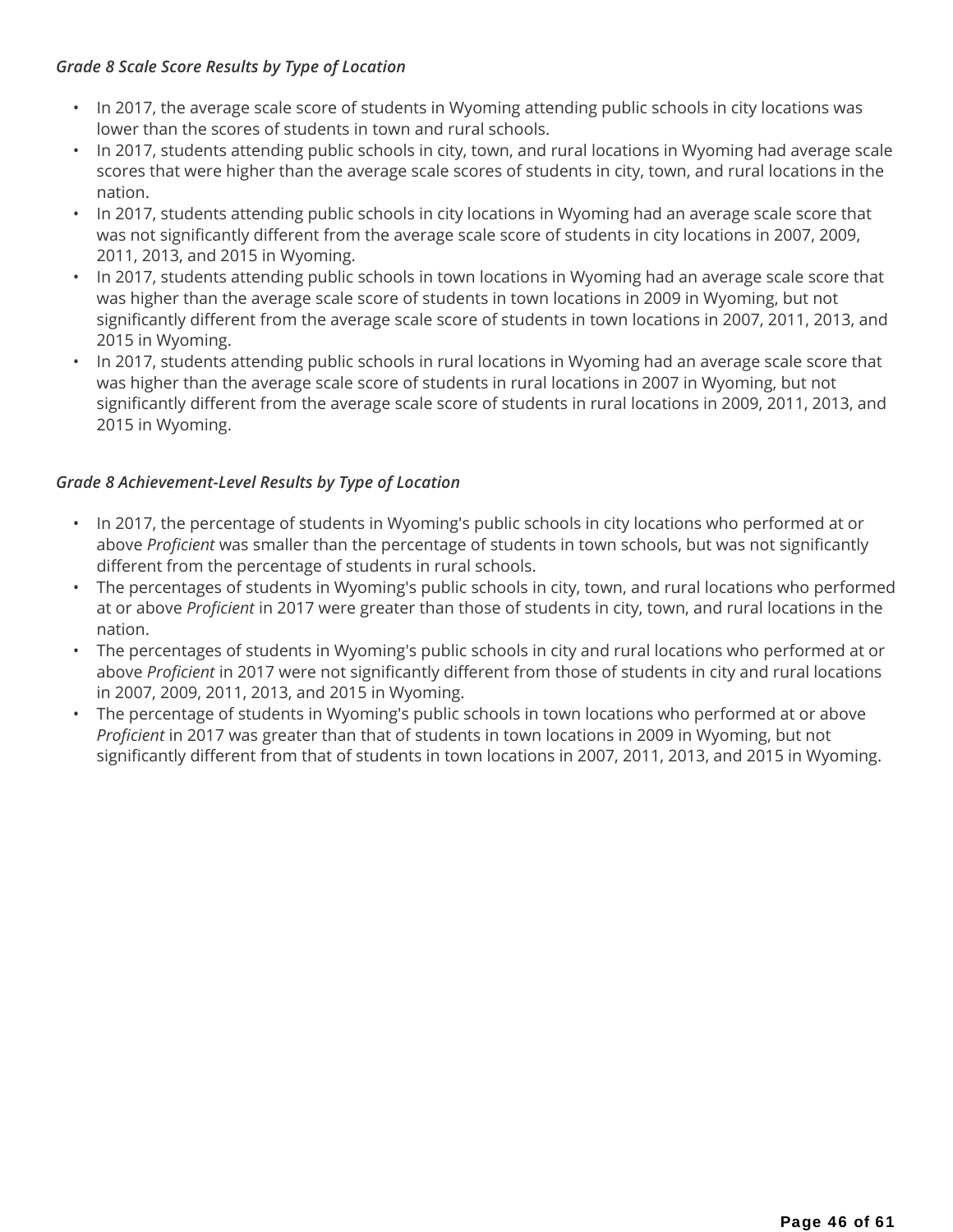**Table 7-B**

## The Nation's Report Card 2017 State Assessment

Percentage of eighth-grade public school students, average scale score, and achievement-level results in NAEP mathematics, by type of location, year, and jurisdiction: Various years, 2007–2017

|              |                             |                           |                        |                              | Percent                     |                           |                |
|--------------|-----------------------------|---------------------------|------------------------|------------------------------|-----------------------------|---------------------------|----------------|
| jurisdiction | Type of location, year, and | Percentage<br>of students | Average<br>scale score | <b>Below</b><br><b>Basic</b> | At or above<br><b>Basic</b> | At or above<br>Proficient | At<br>Advanced |
| City         |                             |                           |                        |                              |                             |                           |                |
| 2007         | Nation (public)             | 28                        | $273*$                 | 38                           | 62                          | $25*$                     | $5*$           |
|              | Wyoming                     | $20*$                     | 285                    | 21                           | 79                          | 33                        | 5              |
| 2009         | Nation (public)             | $27*$                     | 276                    | 36                           | 64                          | 28                        | $6*$           |
|              | Wyoming                     | $19*$                     | 285                    | 22                           | 78                          | 35                        | $\overline{7}$ |
| 2011         | Nation (public)             | 29                        | 277                    | $34*$                        | $66*$                       | 29                        | $7^*$          |
|              | Wyoming                     | $23*$                     | 286                    | 21                           | 79                          | 34                        | 7              |
| 2013         | Nation (public)             | 28                        | 278                    | $34*$                        | $66*$                       | 29                        | 7              |
|              | Wyoming                     | $23*$                     | 287                    | 20                           | 80                          | 36                        | 5              |
| 2015         | Nation (public)             | 29                        | 276                    | 35                           | 65                          | 28                        | 7              |
|              | Wyoming                     | $28*$                     | 284                    | 24                           | 76                          | 33                        | 5              |
| 2017         | Nation (public)             | 29                        | 277                    | 37                           | 63                          | 29                        | 9              |
|              | Wyoming                     | 30                        | 284                    | 25                           | 75                          | 33                        | 6              |
| Suburb       |                             |                           |                        |                              |                             |                           |                |
| 2007         | Nation (public)             | $36*$                     | $285*$                 | 26                           | 74                          | $36*$                     | $9^{\star}$    |
|              | Wyoming                     | $\#$                      | $\ddagger$             | $\ddagger$                   | $\ddagger$                  | $\ddagger$                | $\ddagger$     |
| 2009         | Nation (public)             | $36*$                     | 286                    | $25*$                        | $75*$                       | 37                        | $10*$          |
|              | Wyoming                     | #                         | $\ddagger$             | $\ddagger$                   | $\ddagger$                  | $\ddagger$                | $\ddagger$     |
| 2011         | Nation (public)             | $36*$                     | 286                    | $25*$                        | $75*$                       | 37                        | $9^{\star}$    |
|              | Wyoming                     | $\#$                      | $\ddagger$             | $\ddagger$                   | $\ddagger$                  | $\ddagger$                | $\ddagger$     |
| 2013         | Nation (public)             | $35*$                     | 288                    | $24*$                        | $76*$                       | 39                        | $10*$          |
|              | Wyoming                     | $\#$                      | $\ddagger$             | $\ddagger$                   | $\ddagger$                  | $\ddagger$                | $\ddagger$     |
| 2015         | Nation (public)             | 41                        | 285                    | 26                           | 74                          | 37                        | $10*$          |
|              | Wyoming                     | $\#$                      | $\ddagger$             | $\ddagger$                   | $\ddagger$                  | $\ddagger$                | $\ddagger$     |
| 2017         | Nation (public)             | 41                        | 287                    | 27                           | 73                          | 39                        | 12             |
|              | Wyoming                     | $\#$                      | ŧ                      | $\ddagger$                   | $\ddagger$                  | $\ddagger$                | $\ddagger$     |
| Town         |                             |                           |                        |                              |                             |                           |                |
| 2007         | Nation (public)             | $13*$                     | 280                    | $29*$                        | $71*$                       | 29                        | $5*$           |
|              | Wyoming                     | $44*$                     | 290                    | 17                           | 83                          | 39                        | 7              |
| 2009         | Nation (public)             | $14*$                     | 279                    | 30                           | 70                          | 29                        | 5              |
|              | Wyoming                     | $42*$                     | $286*$                 | 23                           | 77                          | $35*$                     | $7^*$          |
| 2011         | Nation (public)             | $13*$                     | $281*$                 | $28*$                        | $72*$                       | $31*$                     | 6              |
|              | Wyoming                     | $41*$                     | 290                    | $18$                         | 82                          | 39                        | $\,8\,$        |
| 2013         | Nation (public)             | $13*$                     | $281*$                 | $28*$                        | $72*$                       | $32*$                     | 6              |
|              | Wyoming                     | 48                        | 290                    | $18$                         | 82                          | 39                        | 8              |
| 2015         | Nation (public)             | 12                        | 279                    | 30                           | 70                          | 28                        | 5              |
|              | Wyoming                     | $51*$                     | 289                    | 20                           | 80                          | 37                        | $\mathsf 9$    |
| 2017         | Nation (public)             | 11                        | 278                    | 33                           | 67                          | 28                        | $\,$ 6 $\,$    |
|              | Wyoming                     | 48                        | 292                    | $18$                         | 82                          | 41                        | 11             |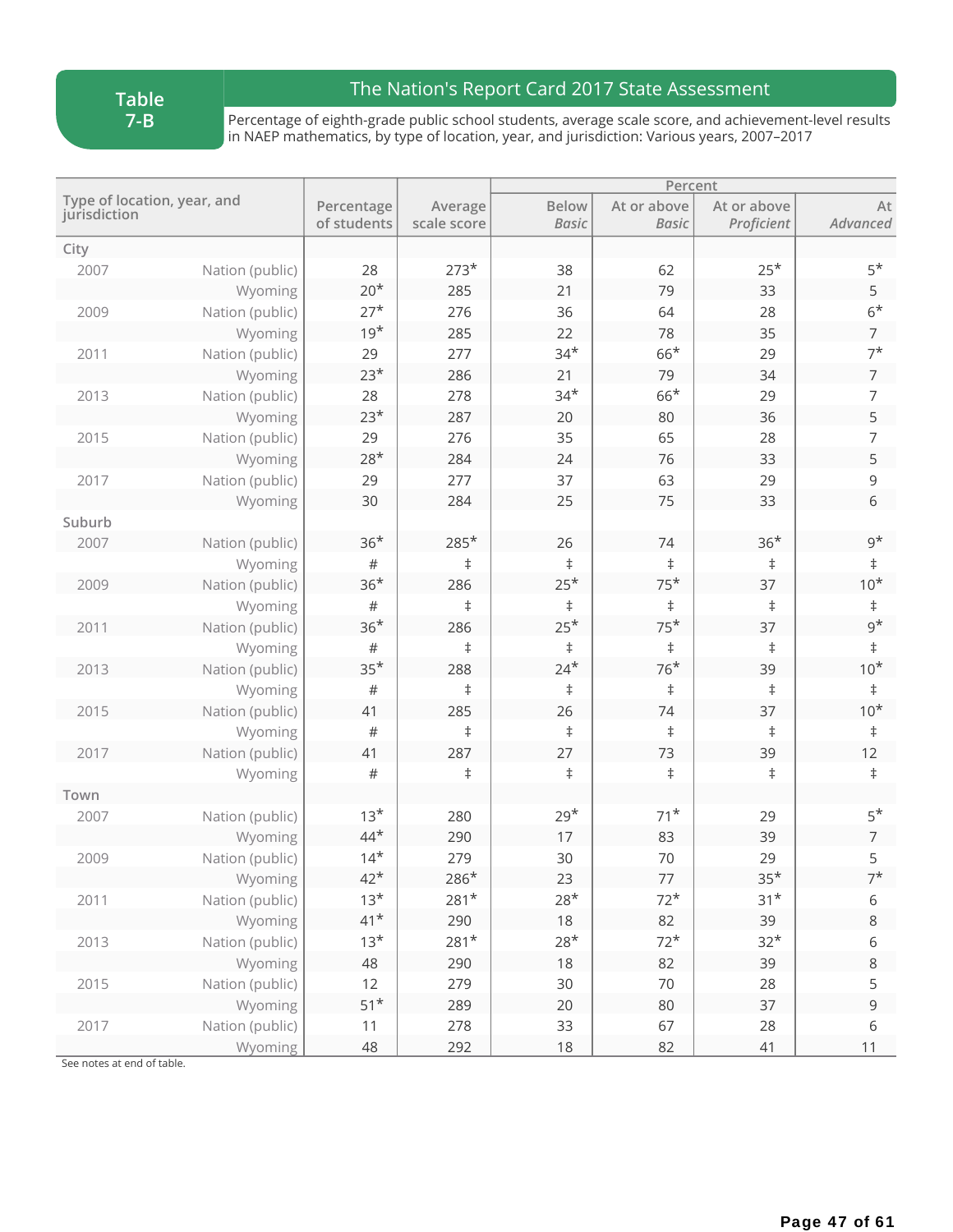### The Nation's Report Card 2017 State Assessment

Percentage of eighth-grade public school students, average scale score, and achievement-level results in NAEP mathematics, by type of location, year, and jurisdiction: Various years, 2007 –2017—Continued

|                                             |                 |                           |                        | Percent               |                      |                           |                |
|---------------------------------------------|-----------------|---------------------------|------------------------|-----------------------|----------------------|---------------------------|----------------|
| Type of location, year, and<br>jurisdiction |                 | Percentage<br>of students | Average<br>scale score | <b>Below</b><br>Basic | At or above<br>Basic | At or above<br>Proficient | At<br>Advanced |
| Rural                                       |                 |                           |                        |                       |                      |                           |                |
| 2007                                        | Nation (public) | $22*$                     | 282                    | $26*$                 | $74*$                | 32                        | $6*$           |
|                                             | Wyoming         | $37*$                     | $285*$                 | 23                    | 77                   | 34                        | 7              |
| 2009                                        | Nation (public) | $23*$                     | 284                    | $25*$                 | $75*$                | 33                        | $7^{\star}$    |
|                                             | Wyoming         | $39*$                     | 286                    | 21                    | 79                   | 34                        | 6              |
| 2011                                        | Nation (public) | $23*$                     | $286*$                 | $23*$                 | $77*$                | $35*$                     | $\overline{7}$ |
|                                             | Wyoming         | $36*$                     | 287                    | 20                    | 80                   | 38                        | 7              |
| 2013                                        | Nation (public) | $24*$                     | $286*$                 | $24*$                 | $76*$                | $36*$                     | 8              |
|                                             | Wyoming         | $29*$                     | 287                    | 20                    | 80                   | 37                        | $5*$           |
| 2015                                        | Nation (public) | 19                        | 282                    | 27                    | 73                   | 31                        | $6*$           |
|                                             | Wyoming         | 22                        | 285                    | 23                    | 77                   | 35                        | 7              |
| 2017                                        | Nation (public) | 19                        | 282                    | 29                    | 71                   | 32                        | 8              |
|                                             | Wyoming         | 22                        | 289                    | 20                    | 80                   | 39                        | 10             |

# Rounds to zero.

‡ Reporting standards not met.

\* Value is significantly different (*p* < .05) from the value for the same jurisdiction and student group in 2017.

NOTE: The NAEP grade 8 mathematics scale ranges from 0 to 500. Achievement levels correspond to the following points on the NAEP mathematics scales: below *Basic*, 261 or lower; Basic, 262-298; Proficient, 299-332; and Advanced, 333 or above. At or above Basic includes Basic, Proficient, and Advanced. At or above Proficient includes Proficient and *Advanced*. Detail may not sum to totals because of rounding. All differences were calculated and tested using unrounded numbers.

SOURCE: U.S. Department of Education, Institute of Education Sciences, National Center for Education Statistics, National Assessment of Educational Progress (NAEP), various years, 2007–2017 Mathematics Assessments.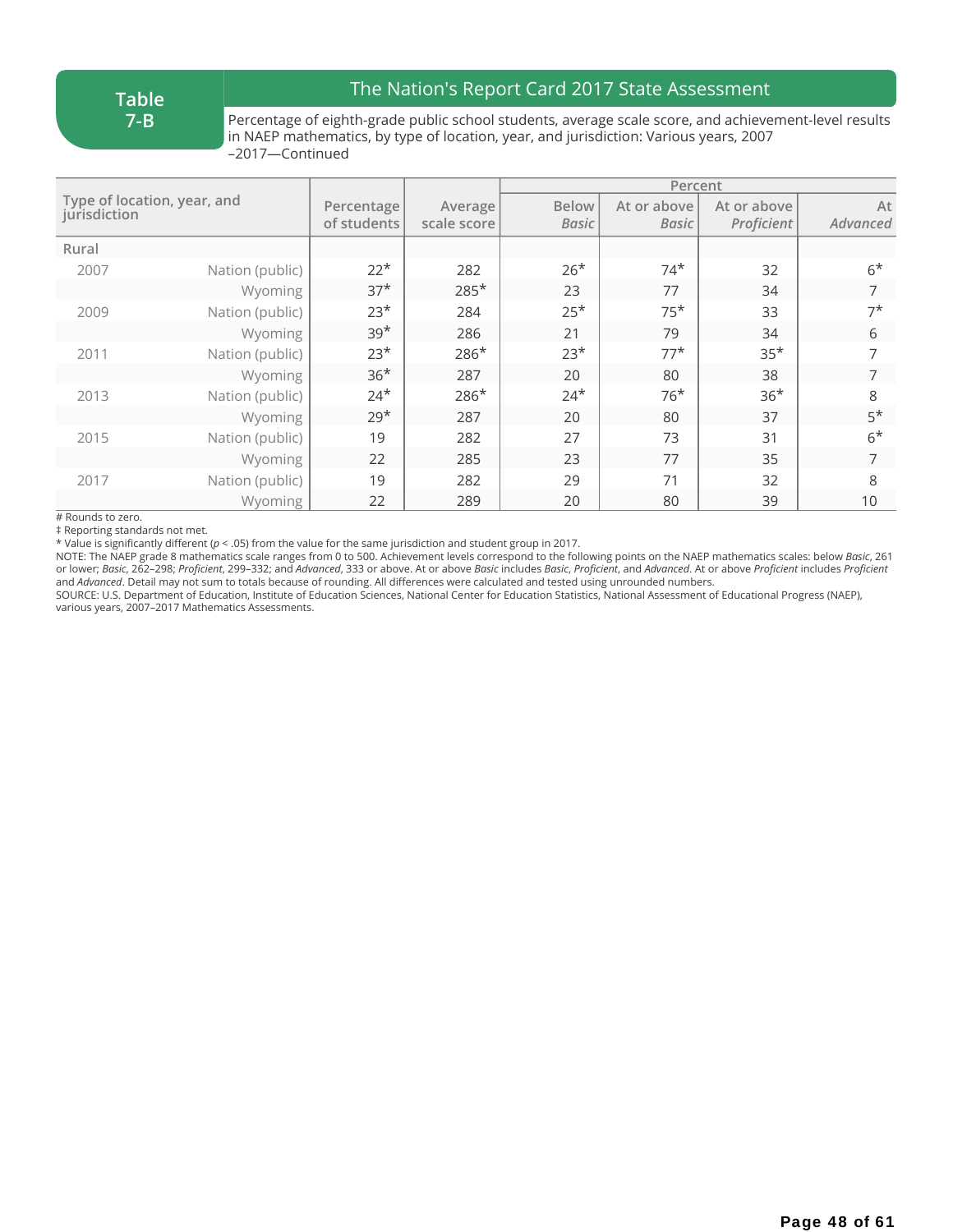## **A More Inclusive NAEP: Students With Disabilities and/or English Language Learners**

To ensure that the samples are representative, NAEP has established policies and procedures to maximize the inclusion of all students in the assessment. Every effort is made to ensure that all selected students who are capable of participating meaningfully in the assessment are assessed. While some students with disabilities (SD) and/or English language learners (ELL) can be assessed without any special procedures, others require accommodations to participate in NAEP. Still other SD and/or ELL students selected by NAEP may not be able to participate. Local school staff who are familiar with these students are asked a series of questions to help them decide whether each student should participate in the assessment and whether the student needs accommodations.

Exclusion and accommodation rates may vary across jurisdictions. In addition, exclusion and accommodation rates may vary between assessment years, making it difficult to interpret comparisons over time within jurisdictions. Since SD and/or ELL students tend to score below average, the exclusion of students from these groups may result in a higher average score than if those students had taken the assessment. On the other hand, providing appropriate testing accommodations (e.g., providing extended time for some SD and/or ELL students to take the assessment) removes barriers that would otherwise prevent them from demonstrating their knowledge and skills.

Prior to 2000, testing accommodations were not provided for SD and/or ELL students in NAEP state mathematics assessments. For 2000, results are displayed for both the sample in which accommodations were permitted and the sample in which they were not permitted. Subsequent assessment results were based on the more inclusive samples.

Tables 8-A and 8-B display data for grades 4 and 8 grade students in Wyoming who were identified as SD and/or ELL, by whether they were excluded, assessed with accommodations, or assessed under standard conditions, as a percent of all grades 4 and 8 students in the state.

Tables 9-A and 9-B show the percentages of students assessed in Wyoming by disability status and their performance on the NAEP assessment in terms of average scores and percentages performing below *Basic*, at or above *Basic*, at or above *Proficient*, and at *Advanced* for grades 4 and 8.

Tables 10-A and 10-B present the percentages of students assessed in Wyoming by ELL status, their average scores, and their performance in terms of the percentages below *Basic*, at or above *Basic*, at or above *Proficient*, and at *Advanced* for grades 4 and 8.

Tables 11-A and 11-B present the total number of grades 4 and 8 students assessed in each of the participating states and the percentage of students sampled who were excluded.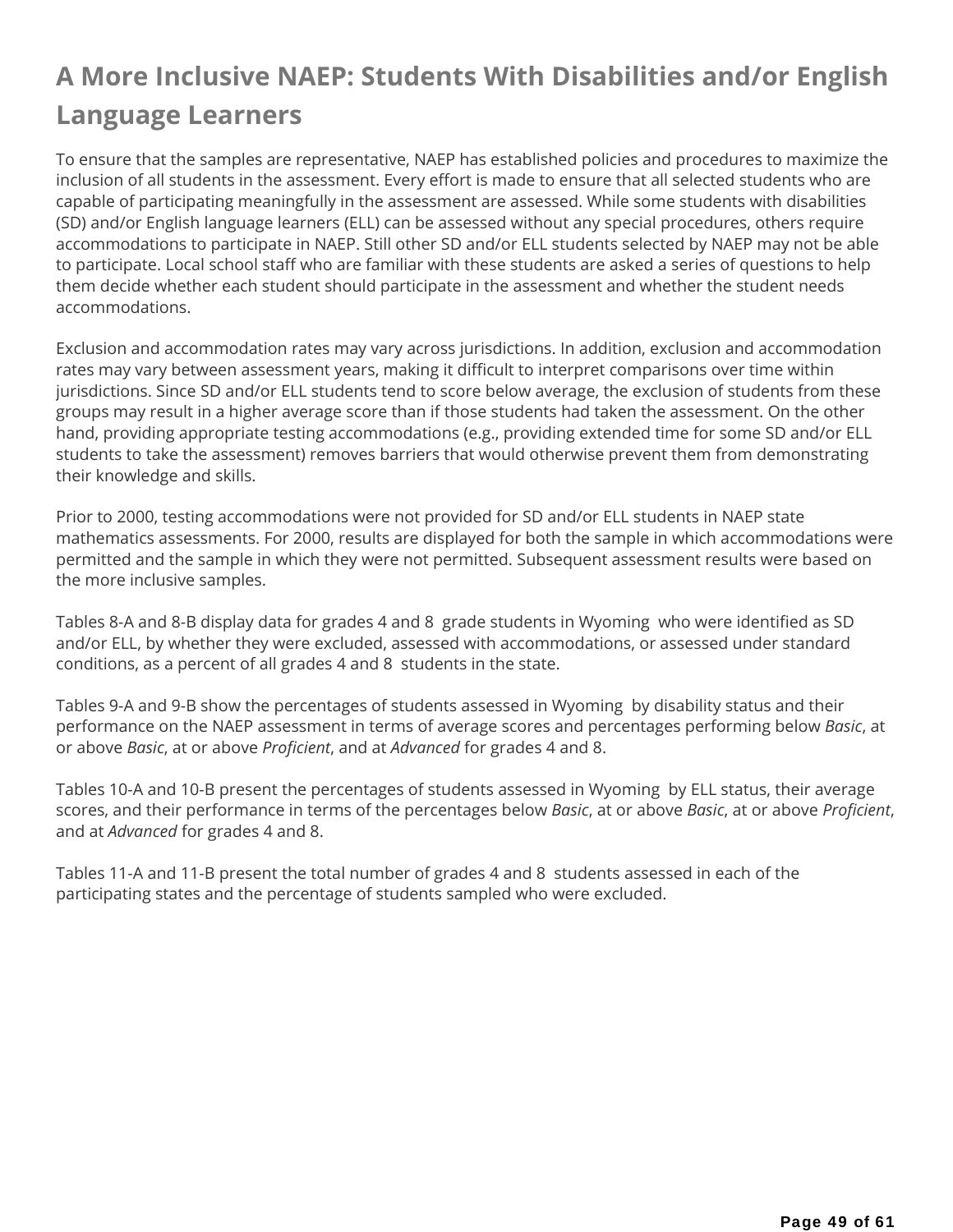#### **Table 8-A**

### The Nation's Report Card 2017 State Assessment

Percentage of fourth-grade public school students identified as students with disabilities (SD) and/or English language learners (ELL) excluded and assessed in NAEP mathematics as a percentage of all students, by assessment year and testing status: Various years, 1992–2017

| <b>Nation</b><br><b>Nation</b><br>Wyoming<br>Wyoming<br>Wyoming<br>(public)<br>(public)<br>Identified<br>1992 <sup>1</sup><br>10<br>10<br>9<br>7<br>1<br>3<br>#<br>Excluded<br>$\overline{7}$<br>5<br>$\overline{4}$<br>$\overline{7}$<br>3<br>$\overline{4}$<br>6<br>Assessed without accommodations<br>1<br>Identified<br>1996 <sup>1</sup><br>13<br>16<br>12<br>12<br>$\mathbf{1}$<br>5<br>#<br>Excluded<br>$\overline{4}$<br>6<br>$\overline{4}$<br>$\mathsf 9$<br>9<br>8<br>7<br>#<br>Assessed without accommodations<br>19<br>13<br>$\overline{2}$<br>Identified<br>15<br>14<br>2000<br>Excluded<br>$\overline{2}$<br>#<br>$\overline{4}$<br>2<br>3<br>5<br>$\overline{2}$<br>8<br>6<br>10<br>Assessed without accommodations<br>Assessed with accommodations<br>6<br>5<br>6<br>#<br>4<br>18<br>15<br>22<br>14<br>$\overline{\mathcal{A}}$<br>Identified<br>2003<br>Excluded<br>#<br>$\mathbf{1}$<br>$\overline{4}$<br>3<br>1<br>3<br>6<br>$\overline{4}$<br>3<br>Assessed without accommodations<br>10<br>7<br>Assessed with accommodations<br>11<br>8<br>11<br>1<br>5<br>2005<br>19<br>23<br>15<br>14<br>Identified<br>#<br>Excluded<br>$\overline{2}$<br>$\mathsf{3}$<br>1<br>3<br>3<br>3<br>6<br>10<br>$\overline{4}$<br>Assessed without accommodations<br>Assessed with accommodations<br>11<br>10<br>11<br>8<br>1<br>Identified<br>18<br>23<br>15<br>14<br>$\overline{4}$<br>2007<br>$\overline{2}$<br>3<br>$\overline{2}$<br>$\#$<br>Excluded<br>3<br>3<br>$\overline{2}$<br>$\overline{4}$<br>Assessed without accommodations<br>6<br>10<br>9<br>Assessed with accommodations<br>10<br>10<br>8<br>1<br>$\overline{2}$<br>18<br>16<br>13<br>Identified<br>23<br>2009<br>#<br>Excluded<br>$\overline{2}$<br>$\overline{2}$<br>1<br>1<br>5<br>9<br>3<br>$\overline{4}$<br>Assessed without accommodations<br>1<br>Assessed with accommodations<br>12<br>8<br>11<br>11<br>1<br>19<br>23<br>16<br>13<br>$\overline{4}$<br>2011<br>Identified<br>Excluded |                         |                | SD and/or ELL  |                | <b>SD</b> | <b>ELL</b> |                           |
|--------------------------------------------------------------------------------------------------------------------------------------------------------------------------------------------------------------------------------------------------------------------------------------------------------------------------------------------------------------------------------------------------------------------------------------------------------------------------------------------------------------------------------------------------------------------------------------------------------------------------------------------------------------------------------------------------------------------------------------------------------------------------------------------------------------------------------------------------------------------------------------------------------------------------------------------------------------------------------------------------------------------------------------------------------------------------------------------------------------------------------------------------------------------------------------------------------------------------------------------------------------------------------------------------------------------------------------------------------------------------------------------------------------------------------------------------------------------------------------------------------------------------------------------------------------------------------------------------------------------------------------------------------------------------------------------------------------------------------------------------------------------------------------------------------------------------------------------------------------------------------------------------------------------------------------------------------------------|-------------------------|----------------|----------------|----------------|-----------|------------|---------------------------|
|                                                                                                                                                                                                                                                                                                                                                                                                                                                                                                                                                                                                                                                                                                                                                                                                                                                                                                                                                                                                                                                                                                                                                                                                                                                                                                                                                                                                                                                                                                                                                                                                                                                                                                                                                                                                                                                                                                                                                                    | Year and testing status |                |                |                |           |            | <b>Nation</b><br>(public) |
|                                                                                                                                                                                                                                                                                                                                                                                                                                                                                                                                                                                                                                                                                                                                                                                                                                                                                                                                                                                                                                                                                                                                                                                                                                                                                                                                                                                                                                                                                                                                                                                                                                                                                                                                                                                                                                                                                                                                                                    |                         |                |                |                |           |            | 3                         |
|                                                                                                                                                                                                                                                                                                                                                                                                                                                                                                                                                                                                                                                                                                                                                                                                                                                                                                                                                                                                                                                                                                                                                                                                                                                                                                                                                                                                                                                                                                                                                                                                                                                                                                                                                                                                                                                                                                                                                                    |                         |                |                |                |           |            | $\overline{2}$            |
|                                                                                                                                                                                                                                                                                                                                                                                                                                                                                                                                                                                                                                                                                                                                                                                                                                                                                                                                                                                                                                                                                                                                                                                                                                                                                                                                                                                                                                                                                                                                                                                                                                                                                                                                                                                                                                                                                                                                                                    |                         |                |                |                |           |            | $\mathbf{1}$              |
|                                                                                                                                                                                                                                                                                                                                                                                                                                                                                                                                                                                                                                                                                                                                                                                                                                                                                                                                                                                                                                                                                                                                                                                                                                                                                                                                                                                                                                                                                                                                                                                                                                                                                                                                                                                                                                                                                                                                                                    |                         |                |                |                |           |            | 4                         |
|                                                                                                                                                                                                                                                                                                                                                                                                                                                                                                                                                                                                                                                                                                                                                                                                                                                                                                                                                                                                                                                                                                                                                                                                                                                                                                                                                                                                                                                                                                                                                                                                                                                                                                                                                                                                                                                                                                                                                                    |                         |                |                |                |           |            | $\overline{2}$            |
|                                                                                                                                                                                                                                                                                                                                                                                                                                                                                                                                                                                                                                                                                                                                                                                                                                                                                                                                                                                                                                                                                                                                                                                                                                                                                                                                                                                                                                                                                                                                                                                                                                                                                                                                                                                                                                                                                                                                                                    |                         |                |                |                |           |            | $\overline{2}$            |
|                                                                                                                                                                                                                                                                                                                                                                                                                                                                                                                                                                                                                                                                                                                                                                                                                                                                                                                                                                                                                                                                                                                                                                                                                                                                                                                                                                                                                                                                                                                                                                                                                                                                                                                                                                                                                                                                                                                                                                    |                         |                |                |                |           |            | $\overline{7}$            |
|                                                                                                                                                                                                                                                                                                                                                                                                                                                                                                                                                                                                                                                                                                                                                                                                                                                                                                                                                                                                                                                                                                                                                                                                                                                                                                                                                                                                                                                                                                                                                                                                                                                                                                                                                                                                                                                                                                                                                                    |                         |                |                |                |           |            | 1                         |
|                                                                                                                                                                                                                                                                                                                                                                                                                                                                                                                                                                                                                                                                                                                                                                                                                                                                                                                                                                                                                                                                                                                                                                                                                                                                                                                                                                                                                                                                                                                                                                                                                                                                                                                                                                                                                                                                                                                                                                    |                         |                |                |                |           |            | 5                         |
|                                                                                                                                                                                                                                                                                                                                                                                                                                                                                                                                                                                                                                                                                                                                                                                                                                                                                                                                                                                                                                                                                                                                                                                                                                                                                                                                                                                                                                                                                                                                                                                                                                                                                                                                                                                                                                                                                                                                                                    |                         |                |                |                |           |            | 1                         |
|                                                                                                                                                                                                                                                                                                                                                                                                                                                                                                                                                                                                                                                                                                                                                                                                                                                                                                                                                                                                                                                                                                                                                                                                                                                                                                                                                                                                                                                                                                                                                                                                                                                                                                                                                                                                                                                                                                                                                                    |                         |                |                |                |           |            | 11                        |
|                                                                                                                                                                                                                                                                                                                                                                                                                                                                                                                                                                                                                                                                                                                                                                                                                                                                                                                                                                                                                                                                                                                                                                                                                                                                                                                                                                                                                                                                                                                                                                                                                                                                                                                                                                                                                                                                                                                                                                    |                         |                |                |                |           |            | 1                         |
|                                                                                                                                                                                                                                                                                                                                                                                                                                                                                                                                                                                                                                                                                                                                                                                                                                                                                                                                                                                                                                                                                                                                                                                                                                                                                                                                                                                                                                                                                                                                                                                                                                                                                                                                                                                                                                                                                                                                                                    |                         |                |                |                |           |            | $\overline{7}$            |
|                                                                                                                                                                                                                                                                                                                                                                                                                                                                                                                                                                                                                                                                                                                                                                                                                                                                                                                                                                                                                                                                                                                                                                                                                                                                                                                                                                                                                                                                                                                                                                                                                                                                                                                                                                                                                                                                                                                                                                    |                         |                |                |                |           |            | $\overline{2}$            |
|                                                                                                                                                                                                                                                                                                                                                                                                                                                                                                                                                                                                                                                                                                                                                                                                                                                                                                                                                                                                                                                                                                                                                                                                                                                                                                                                                                                                                                                                                                                                                                                                                                                                                                                                                                                                                                                                                                                                                                    |                         |                |                |                |           |            | 10                        |
|                                                                                                                                                                                                                                                                                                                                                                                                                                                                                                                                                                                                                                                                                                                                                                                                                                                                                                                                                                                                                                                                                                                                                                                                                                                                                                                                                                                                                                                                                                                                                                                                                                                                                                                                                                                                                                                                                                                                                                    |                         |                |                |                |           |            | 1<br>$\overline{7}$       |
|                                                                                                                                                                                                                                                                                                                                                                                                                                                                                                                                                                                                                                                                                                                                                                                                                                                                                                                                                                                                                                                                                                                                                                                                                                                                                                                                                                                                                                                                                                                                                                                                                                                                                                                                                                                                                                                                                                                                                                    |                         |                |                |                |           |            | 3                         |
|                                                                                                                                                                                                                                                                                                                                                                                                                                                                                                                                                                                                                                                                                                                                                                                                                                                                                                                                                                                                                                                                                                                                                                                                                                                                                                                                                                                                                                                                                                                                                                                                                                                                                                                                                                                                                                                                                                                                                                    |                         |                |                |                |           |            | 11                        |
|                                                                                                                                                                                                                                                                                                                                                                                                                                                                                                                                                                                                                                                                                                                                                                                                                                                                                                                                                                                                                                                                                                                                                                                                                                                                                                                                                                                                                                                                                                                                                                                                                                                                                                                                                                                                                                                                                                                                                                    |                         |                |                |                |           |            | 1                         |
|                                                                                                                                                                                                                                                                                                                                                                                                                                                                                                                                                                                                                                                                                                                                                                                                                                                                                                                                                                                                                                                                                                                                                                                                                                                                                                                                                                                                                                                                                                                                                                                                                                                                                                                                                                                                                                                                                                                                                                    |                         |                |                |                |           |            | $\overline{7}$            |
|                                                                                                                                                                                                                                                                                                                                                                                                                                                                                                                                                                                                                                                                                                                                                                                                                                                                                                                                                                                                                                                                                                                                                                                                                                                                                                                                                                                                                                                                                                                                                                                                                                                                                                                                                                                                                                                                                                                                                                    |                         |                |                |                |           |            | 3                         |
|                                                                                                                                                                                                                                                                                                                                                                                                                                                                                                                                                                                                                                                                                                                                                                                                                                                                                                                                                                                                                                                                                                                                                                                                                                                                                                                                                                                                                                                                                                                                                                                                                                                                                                                                                                                                                                                                                                                                                                    |                         |                |                |                |           |            | 10                        |
|                                                                                                                                                                                                                                                                                                                                                                                                                                                                                                                                                                                                                                                                                                                                                                                                                                                                                                                                                                                                                                                                                                                                                                                                                                                                                                                                                                                                                                                                                                                                                                                                                                                                                                                                                                                                                                                                                                                                                                    |                         |                |                |                |           |            | 1                         |
|                                                                                                                                                                                                                                                                                                                                                                                                                                                                                                                                                                                                                                                                                                                                                                                                                                                                                                                                                                                                                                                                                                                                                                                                                                                                                                                                                                                                                                                                                                                                                                                                                                                                                                                                                                                                                                                                                                                                                                    |                         |                |                |                |           |            | 6                         |
|                                                                                                                                                                                                                                                                                                                                                                                                                                                                                                                                                                                                                                                                                                                                                                                                                                                                                                                                                                                                                                                                                                                                                                                                                                                                                                                                                                                                                                                                                                                                                                                                                                                                                                                                                                                                                                                                                                                                                                    |                         |                |                |                |           |            | $\overline{4}$            |
|                                                                                                                                                                                                                                                                                                                                                                                                                                                                                                                                                                                                                                                                                                                                                                                                                                                                                                                                                                                                                                                                                                                                                                                                                                                                                                                                                                                                                                                                                                                                                                                                                                                                                                                                                                                                                                                                                                                                                                    |                         |                |                |                |           |            | 11                        |
|                                                                                                                                                                                                                                                                                                                                                                                                                                                                                                                                                                                                                                                                                                                                                                                                                                                                                                                                                                                                                                                                                                                                                                                                                                                                                                                                                                                                                                                                                                                                                                                                                                                                                                                                                                                                                                                                                                                                                                    |                         | $\overline{2}$ | $\overline{2}$ | $\overline{2}$ | 2         | $\#$       | $\#$                      |
| 9<br>3<br>5<br>$\overline{4}$<br>$\overline{2}$<br>Assessed without accommodations                                                                                                                                                                                                                                                                                                                                                                                                                                                                                                                                                                                                                                                                                                                                                                                                                                                                                                                                                                                                                                                                                                                                                                                                                                                                                                                                                                                                                                                                                                                                                                                                                                                                                                                                                                                                                                                                                 |                         |                |                |                |           |            | 6                         |
| $\overline{2}$<br>Assessed with accommodations<br>12<br>12<br>11<br>9                                                                                                                                                                                                                                                                                                                                                                                                                                                                                                                                                                                                                                                                                                                                                                                                                                                                                                                                                                                                                                                                                                                                                                                                                                                                                                                                                                                                                                                                                                                                                                                                                                                                                                                                                                                                                                                                                              |                         |                |                |                |           |            | $\overline{4}$            |
| 15<br>3<br>18<br>23<br>14<br>2013<br>Identified                                                                                                                                                                                                                                                                                                                                                                                                                                                                                                                                                                                                                                                                                                                                                                                                                                                                                                                                                                                                                                                                                                                                                                                                                                                                                                                                                                                                                                                                                                                                                                                                                                                                                                                                                                                                                                                                                                                    |                         |                |                |                |           |            | 11                        |
| $\overline{2}$<br>#<br>Excluded<br>1<br>1<br>$\mathbf{1}$                                                                                                                                                                                                                                                                                                                                                                                                                                                                                                                                                                                                                                                                                                                                                                                                                                                                                                                                                                                                                                                                                                                                                                                                                                                                                                                                                                                                                                                                                                                                                                                                                                                                                                                                                                                                                                                                                                          |                         |                |                |                |           |            | $\#$                      |
| $\overline{7}$<br>3<br>$\overline{2}$<br>Assessed without accommodations<br>$\mathbf{1}$<br>$\overline{4}$                                                                                                                                                                                                                                                                                                                                                                                                                                                                                                                                                                                                                                                                                                                                                                                                                                                                                                                                                                                                                                                                                                                                                                                                                                                                                                                                                                                                                                                                                                                                                                                                                                                                                                                                                                                                                                                         |                         |                |                |                |           |            | 5                         |
| Assessed with accommodations<br>13<br>14<br>11<br>10<br>$\overline{2}$                                                                                                                                                                                                                                                                                                                                                                                                                                                                                                                                                                                                                                                                                                                                                                                                                                                                                                                                                                                                                                                                                                                                                                                                                                                                                                                                                                                                                                                                                                                                                                                                                                                                                                                                                                                                                                                                                             |                         |                |                |                |           |            | 5                         |
| 15<br>$\overline{4}$<br>2015<br>18<br>24<br>Identified<br>14                                                                                                                                                                                                                                                                                                                                                                                                                                                                                                                                                                                                                                                                                                                                                                                                                                                                                                                                                                                                                                                                                                                                                                                                                                                                                                                                                                                                                                                                                                                                                                                                                                                                                                                                                                                                                                                                                                       |                         |                |                |                |           |            | 12                        |
| #<br>Excluded<br>1<br>$\overline{2}$<br>$\mathbf{1}$<br>1<br>8<br>3<br>$\overline{2}$<br>$\overline{4}$                                                                                                                                                                                                                                                                                                                                                                                                                                                                                                                                                                                                                                                                                                                                                                                                                                                                                                                                                                                                                                                                                                                                                                                                                                                                                                                                                                                                                                                                                                                                                                                                                                                                                                                                                                                                                                                            |                         |                |                |                |           |            | 1                         |
| 3<br>Assessed without accommodations<br>Assessed with accommodations<br>13<br>12<br>14<br>11                                                                                                                                                                                                                                                                                                                                                                                                                                                                                                                                                                                                                                                                                                                                                                                                                                                                                                                                                                                                                                                                                                                                                                                                                                                                                                                                                                                                                                                                                                                                                                                                                                                                                                                                                                                                                                                                       |                         |                |                |                |           |            | 6<br>5                    |
| $\overline{2}$<br>$\overline{3}$<br>17<br>25<br>15<br>15<br>Identified<br>2017                                                                                                                                                                                                                                                                                                                                                                                                                                                                                                                                                                                                                                                                                                                                                                                                                                                                                                                                                                                                                                                                                                                                                                                                                                                                                                                                                                                                                                                                                                                                                                                                                                                                                                                                                                                                                                                                                     |                         |                |                |                |           |            | 12                        |
| 2<br>$\mathbf{1}$<br>$\overline{2}$<br>#<br>Excluded<br>1                                                                                                                                                                                                                                                                                                                                                                                                                                                                                                                                                                                                                                                                                                                                                                                                                                                                                                                                                                                                                                                                                                                                                                                                                                                                                                                                                                                                                                                                                                                                                                                                                                                                                                                                                                                                                                                                                                          |                         |                |                |                |           |            | 1                         |
| 5<br>Assessed without accommodations<br>10<br>$\overline{4}$<br>4<br>1                                                                                                                                                                                                                                                                                                                                                                                                                                                                                                                                                                                                                                                                                                                                                                                                                                                                                                                                                                                                                                                                                                                                                                                                                                                                                                                                                                                                                                                                                                                                                                                                                                                                                                                                                                                                                                                                                             |                         |                |                |                |           |            | $\overline{7}$            |
| 10<br>13<br>10<br>9<br>1<br>Assessed with accommodations                                                                                                                                                                                                                                                                                                                                                                                                                                                                                                                                                                                                                                                                                                                                                                                                                                                                                                                                                                                                                                                                                                                                                                                                                                                                                                                                                                                                                                                                                                                                                                                                                                                                                                                                                                                                                                                                                                           |                         |                |                |                |           |            | 5                         |

# Rounds to zero.

 $^{\text{1}}$  Accommodations were not permitted for this assessment year.

NOTE: Students identified as both SD and ELL were counted only once under the combined SD and/or ELL category, but were counted separately under the SD and ELL categories. Detail may not sum to totals because of rounding.

SOURCE: U.S. Department of Education, Institute of Education Sciences, National Center for Education Statistics, National Assessment of Educational Progress (NAEP), various years, 1992–2017 Mathematics Assessments.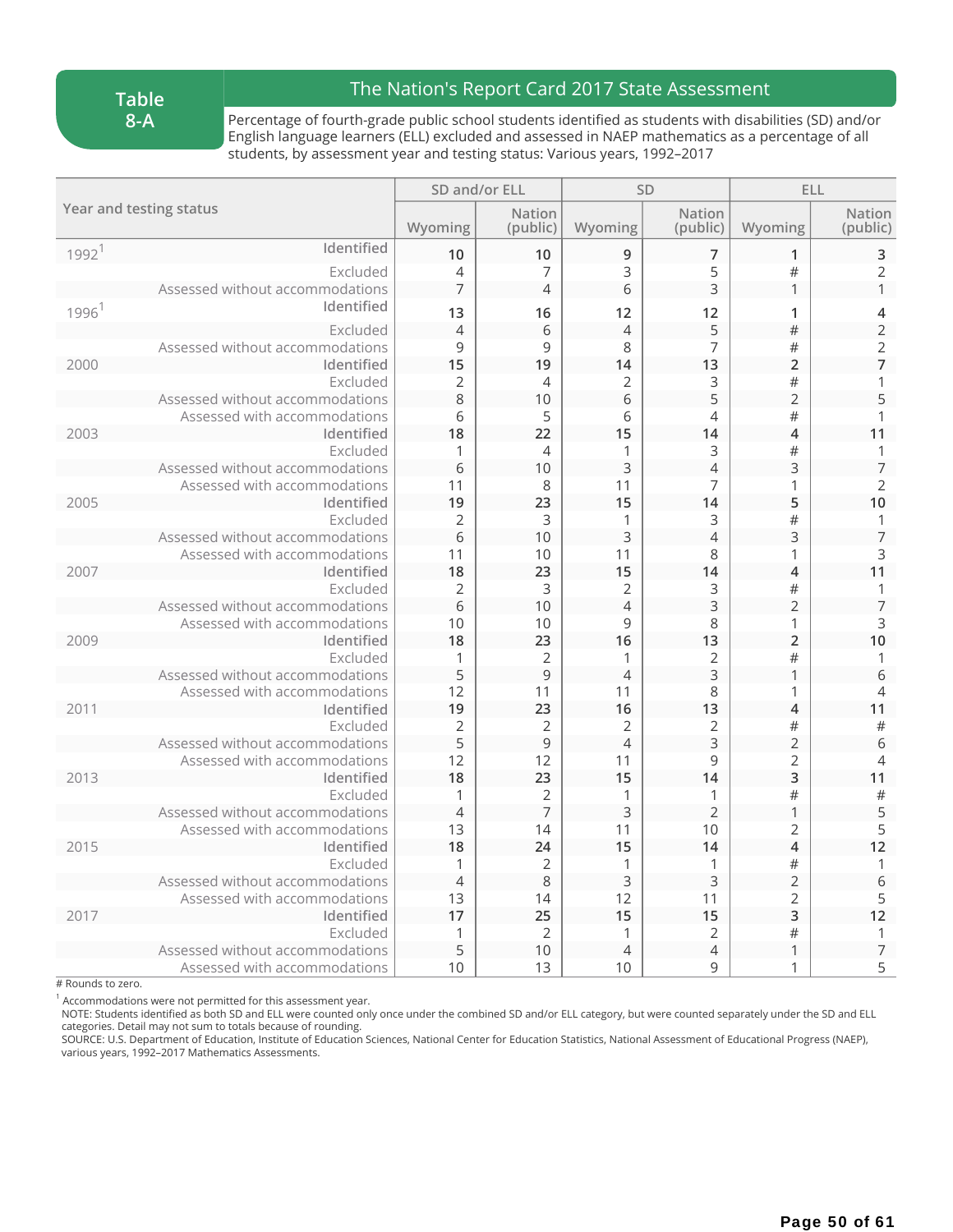#### **Table 8-B**

### The Nation's Report Card 2017 State Assessment

Percentage of eighth-grade public school students identified as students with disabilities (SD) and/or English language learners (ELL) excluded and assessed in NAEP mathematics as a percentage of all students, by assessment year and testing status: Various years, 1990–2017

|                         |                                                                 | SD and/or ELL  |                           |                | SD                        | ELL                 |                               |
|-------------------------|-----------------------------------------------------------------|----------------|---------------------------|----------------|---------------------------|---------------------|-------------------------------|
| Year and testing status |                                                                 | Wyoming        | <b>Nation</b><br>(public) | Wyoming        | <b>Nation</b><br>(public) | Wyoming             | <b>Nation</b><br>(public)     |
| 1990 <sup>1</sup>       | Identified                                                      | 8              |                           | 8              | -                         | 1                   |                               |
|                         | Excluded                                                        | 3              |                           | 3              |                           | #                   |                               |
|                         | Assessed without accommodations                                 | 5              |                           | $\overline{4}$ |                           | $\#$                |                               |
| 1992 <sup>1</sup>       | Identified                                                      | 9              | 10                        | 9              | 8                         | #                   | $\mathbf 2$                   |
|                         | Excluded                                                        | $\overline{4}$ | 6                         | $\overline{4}$ | 5                         | $\#$                | $\overline{2}$                |
|                         | Assessed without accommodations                                 | 5              | 4                         | 5              | 3                         | #                   | 1                             |
| 1996 <sup>1</sup>       | Identified                                                      | 10             | 11                        | 10             | 9                         | $\mathbf{1}$        | 3                             |
|                         | Excluded                                                        | 2              | 5                         | $\overline{2}$ | 4                         | #                   |                               |
|                         | Assessed without accommodations                                 | 8              | $\overline{7}$            | 8              | 5                         | 1                   | $\overline{2}$                |
| 2000                    | Identified                                                      | 13             | 14                        | 12             | 11                        | 2                   | 4                             |
|                         | Excluded                                                        |                | $\overline{4}$            | $\mathbf{1}$   | 3                         | $\#$                | 1                             |
|                         | Assessed without accommodations                                 | 9              | 7                         | 8              | 5                         | $\overline{2}$      | 3                             |
|                         | Assessed with accommodations                                    | 3              | 3                         | 3              | $\overline{2}$            | $\#$                |                               |
| 2003                    | Identified                                                      | 17             | 19                        | 15             | 14                        | 3                   | 6                             |
|                         | Excluded                                                        | $\mathbf{1}$   | $\overline{4}$            | $\mathbf{1}$   | 3                         | $\#$                | 1                             |
|                         | Assessed without accommodations                                 | 6              | 8                         | 4              | 5                         | 2                   | 4                             |
|                         | Assessed with accommodations                                    | 10             | $\overline{7}$            | 9              | 6                         | 1                   | 1                             |
| 2005                    | Identified                                                      | 17             | 19                        | 14             | 13                        | 4                   | 6                             |
|                         | Excluded                                                        | $\overline{2}$ | $\overline{4}$            | $\overline{2}$ | 3                         | $\#$                | 1                             |
|                         | Assessed without accommodations<br>Assessed with accommodations | 5<br>10        | 7<br>8                    | 3<br>10        | 3<br>$\overline{7}$       | 3<br>1              | 4<br>1                        |
| 2007                    | Identified                                                      | 15             | 18                        | 13             | 13                        | 3                   | 7                             |
|                         | Excluded                                                        | $\overline{2}$ | $\overline{4}$            | $\overline{2}$ | 4                         | $\#$                | 1                             |
|                         | Assessed without accommodations                                 | $\overline{4}$ | 6                         | 3              | 2                         | 1                   | 4                             |
|                         | Assessed with accommodations                                    | 9              | 8                         | 9              | 6                         | 1                   | $\mathbf 2$                   |
| 2009                    | Identified                                                      | 15             | 18                        | 14             | 13                        | $\overline{2}$      | 6                             |
|                         | Excluded                                                        | $\overline{2}$ | $\mathsf{3}$              | $\sqrt{2}$     | 3                         | $\#$                | $\#$                          |
|                         | Assessed without accommodations                                 | 3              | 5                         | $\overline{2}$ | 2                         | 1                   | 3                             |
|                         | Assessed with accommodations                                    | 10             | 10                        | 10             | 8                         | 1                   | $\overline{2}$                |
| 2011                    | Identified                                                      | 14             | 18                        | 13             | 13                        | 2                   | 6                             |
|                         | Excluded                                                        | 1              | $\overline{3}$            | $\mathbf{1}$   | $\overline{2}$            | $\#$                | $\#$                          |
|                         | Assessed without accommodations                                 | 2              | 5                         | 1              | $\overline{2}$            | 1                   | 3                             |
|                         | Assessed with accommodations                                    | 11             | 10                        | 10             | $\mathsf 9$               | 1                   | $\overline{2}$                |
| 2013                    | Identified                                                      | 16             | 17                        | 14             | 13                        | $\overline{2}$      | 6                             |
|                         | Excluded                                                        | $\overline{2}$ | $\overline{2}$            | $\mathbf{1}$   | 1                         | $\#$                | $\#$                          |
|                         | Assessed without accommodations<br>Assessed with accommodations | 2<br>13        | 3<br>12                   | 1<br>11        | 1<br>10                   | #<br>$\overline{2}$ | $\overline{2}$<br>$\mathsf 3$ |
| 2015                    | Identified                                                      | 16             | 19                        | 14             | 13                        | 3                   | 7                             |
|                         | Excluded                                                        |                | $\overline{2}$            |                | $\mathbf{1}$              | $\#$                | $\#$                          |
|                         | Assessed without accommodations                                 | 2              | 5                         | 1              | 1                         | 1                   |                               |
|                         | Assessed with accommodations                                    | 13             | 13                        | 12             | 11                        | 1                   | $\frac{3}{3}$                 |
| 2017                    | Identified                                                      | 15             | 20                        | 14             | 14                        | 2                   | 7                             |
|                         | Excluded                                                        |                | 2                         | 1              | 1                         | $\#$                | $\mathbf{1}$                  |
|                         | Assessed without accommodations                                 | 3              | 6                         | 2              | 3                         | 1                   | 3                             |
|                         | Assessed with accommodations                                    | 11             | 12                        | 11             | 10                        | 1                   | $\mathsf{3}$                  |

— Not available. # Rounds to zero.

 $^{\text{1}}$  Accommodations were not permitted for this assessment year.

NOTE: Students identified as both SD and ELL were counted only once under the combined SD and/or ELL category, but were counted separately under the SD and ELL categories. Detail may not sum to totals because of rounding.

SOURCE: U.S. Department of Education, Institute of Education Sciences, National Center for Education Statistics, National Assessment of Educational Progress (NAEP), various years, 1990–2017 Mathematics Assessments.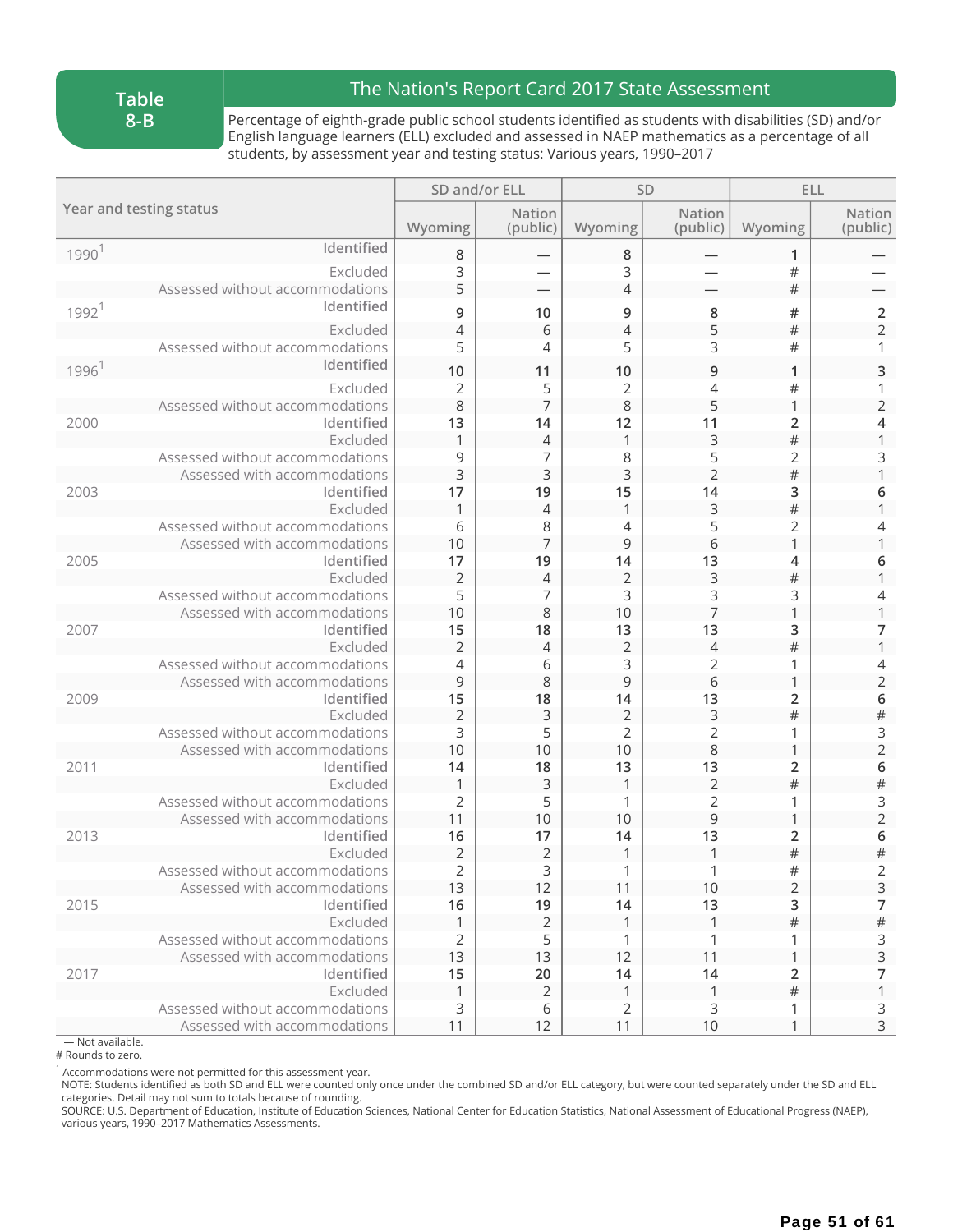**Table 9-B**

## The Nation's Report Card 2017 State Assessment

Percentage of eighth-grade public school students, average scale score, and achievement-level results in NAEP mathematics, by students with disabilities (SD) status, year, and jurisdiction: Various years, 2000–2017

|           |                                   |             |             | Percent      |              |                   |                |  |
|-----------|-----------------------------------|-------------|-------------|--------------|--------------|-------------------|----------------|--|
|           | SD status, year, and jurisdiction | Percentage  | Average     | <b>Below</b> | At or above  | At or above       | At             |  |
|           |                                   | of students | scale score | <b>Basic</b> | <b>Basic</b> | <b>Proficient</b> | Advanced       |  |
| <b>SD</b> |                                   |             |             |              |              |                   |                |  |
| 2000      | Nation (public)                   | $8*$        | $229*$      | $80*$        | $20*$        | $4^*$             | $#^{\star}$    |  |
|           | Wyoming                           | 11          | $234*$      | $77*$        | $23*$        | 1                 | $\#$           |  |
| 2003      | Nation (public)                   | $11*$       | $242*$      | 71           | 29           | $6*$              | $1^*$          |  |
|           | Wyoming                           | 14          | $248*$      | 70           | 30           | $4^{\star}$       | #              |  |
| 2005      | Nation (public)                   | $11*$       | $244*$      | 69           | 31           | $7^{\star}$       | $1^*$          |  |
|           | Wyoming                           | 13          | 251         | 64           | 36           | 5                 | $\#$           |  |
| 2007      | Nation (public)                   | $9^{\star}$ | 246         | $67*$        | $33*$        | 8                 | $1^*$          |  |
|           | Wyoming                           | 12          | 252         | 65           | 35           | 6                 | $\#$           |  |
| 2009      | Nation (public)                   | $10*$       | $249*$      | $64*$        | $36*$        | 9                 |                |  |
|           | Wyoming                           | 12          | 254         | 61           | 39           | 8                 |                |  |
| 2011      | Nation (public)                   | $11*$       | $249*$      | $65*$        | $35*$        | 9                 | $\overline{2}$ |  |
|           | Wyoming                           | 12          | 253         | 60           | 40           | 9                 |                |  |
| 2013      | Nation (public)                   | $12*$       | $248*$      | $66*$        | $34*$        | 8                 | $1^*$          |  |
|           | Wyoming                           | 13          | 256         | 58           | 42           | 9                 |                |  |
| 2015      | Nation (public)                   | $12*$       | 246         | 68           | 32           | 8                 | $1^{\star}$    |  |
|           | Wyoming                           | 13          | 254         | 62           | 38           | 7                 | #              |  |
| 2017      | Nation (public)                   | 13          | 246         | 70           | 30           | 8                 | $\overline{2}$ |  |
|           | Wyoming                           | 13          | 254         | 61           | 39           | 8                 |                |  |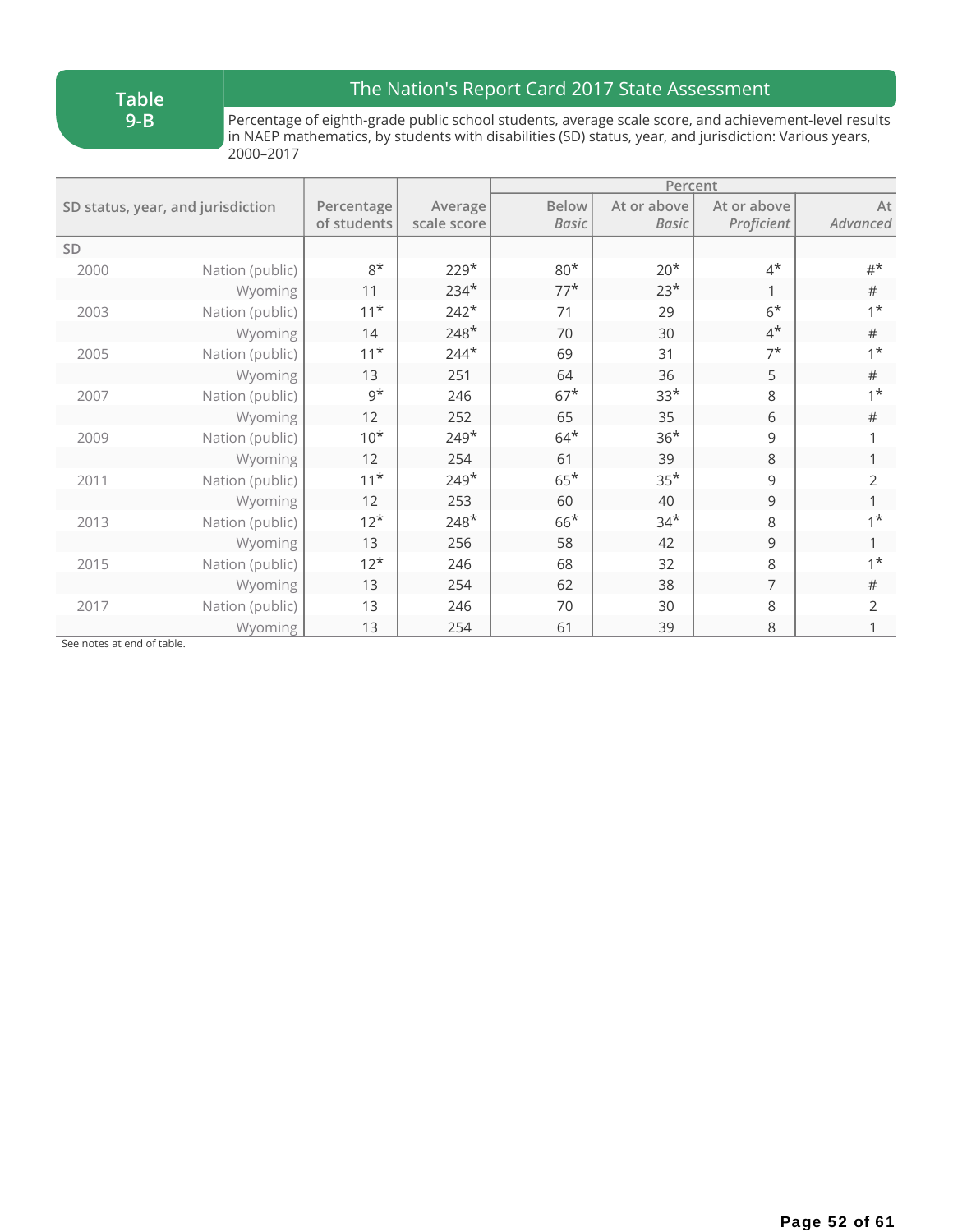**Table 9-B**

## The Nation's Report Card 2017 State Assessment

Percentage of eighth-grade public school students, average scale score, and achievement-level results in NAEP mathematics, by students with disabilities (SD) status, year, and jurisdiction: Various years, 2000–2017—Continued

|        |                                   |             |             |              | Percent     |             |             |
|--------|-----------------------------------|-------------|-------------|--------------|-------------|-------------|-------------|
|        | SD status, year, and jurisdiction | Percentage  | Average     | <b>Below</b> | At or above | At or above | At          |
|        |                                   | of students | scale score | <b>Basic</b> | Basic       | Proficient  | Advanced    |
| Not SD |                                   |             |             |              |             |             |             |
| 2000   | Nation (public)                   | $92*$       | $275*$      | $35*$        | $65*$       | $26*$       | $5*$        |
|        | Wyoming                           | 89          | $281*$      | $26*$        | $74*$       | $26*$       | $4^*$       |
| 2003   | Nation (public)                   | $89*$       | $280*$      | $29*$        | $71*$       | $30*$       | $5*$        |
|        | Wyoming                           | 86          | $289*$      | 16           | 84          | $37*$       | $5*$        |
| 2005   | Nation (public)                   | $89*$       | $281*$      | $28*$        | $72*$       | $31*$       | $6*$        |
|        | Wyoming                           | 87          | $287*$      | 18           | 82          | $33*$       | $4^*$       |
| 2007   | Nation (public)                   | $91*$       | $284*$      | 26           | 74          | $33*$       | $7^{\star}$ |
|        | Wyoming                           | 88          | 292         | 14           | 86          | 40          | $7^{\star}$ |
| 2009   | Nation (public)                   | $90*$       | $285*$      | 24           | 76          | $35*$       | $8*$        |
|        | Wyoming                           | 88          | $291*$      | 17           | 83          | $38*$       | $8*$        |
| 2011   | Nation (public)                   | $89*$       | 287         | $23*$        | $77*$       | 36          | $9^{\star}$ |
|        | Wyoming                           | 88          | 292         | 14           | 86          | 41          | $8*$        |
| 2013   | Nation (public)                   | $88*$       | 288*        | $22*$        | $78*$       | 38          | $9^{\star}$ |
|        | Wyoming                           | 87          | 293         | 14           | 86          | 42          | $7^*$       |
| 2015   | Nation (public)                   | $88*$       | 286         | 24           | 76          | 36          | $9^*$       |
|        | Wyoming                           | 87          | 292         | 15           | 85          | 40          | $8*$        |
| 2017   | Nation (public)                   | 87          | 287         | 25           | 75          | 37          | 11          |
|        | Wyoming                           | 87          | 294         | 15           | 85          | 43          | 11          |

# Rounds to zero.

\* Value is significantly different (*p* < .05) from the value for the same jurisdiction and student group in 2017.

NOTE: The NAEP grade 8 mathematics scale ranges from 0 to 500. Achievement levels correspond to the following points on the NAEP mathematics scales: below *Basic*, 261 or lower; Basic, 262-298; Proficient, 299-332; and Advanced, 333 or above. At or above Basic includes Basic, Proficient, and Advanced. At or above Proficient includes Proficient and *Advanced*. Performance comparisons may be affected by differences in exclusion rates for students with disabilities in the NAEP samples and by differences in sample sizes. Detail may not sum to totals because of rounding. All differences were calculated and tested using unrounded numbers.

SOURCE: U.S. Department of Education, Institute of Education Sciences, National Center for Education Statistics, National Assessment of Educational Progress (NAEP), various years, 2000–2017 Mathematics Assessments.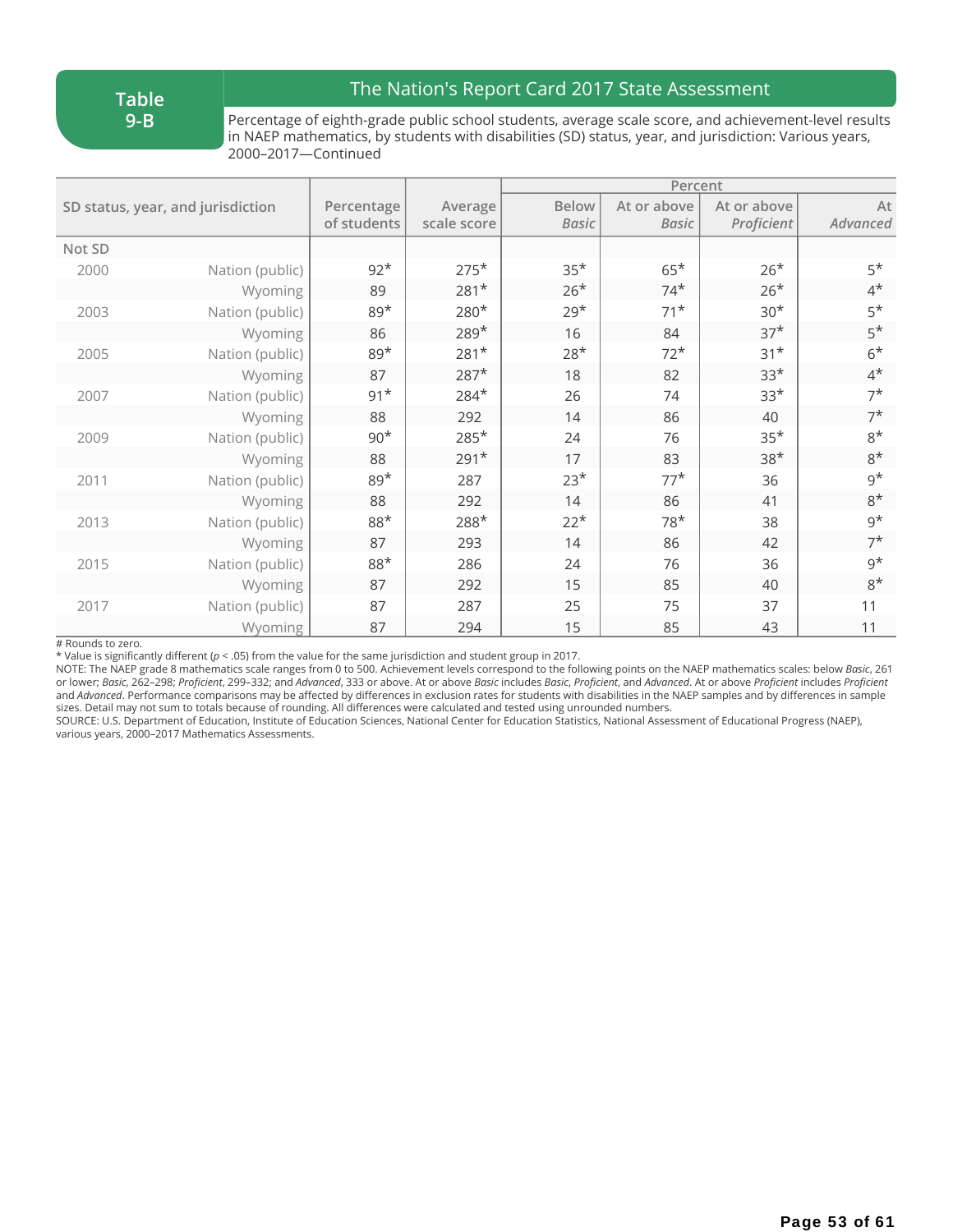**Table 10-B**

## The Nation's Report Card 2017 State Assessment

Percentage of eighth-grade public school students, average scale score, and achievement-level results in NAEP mathematics, by English language learner (ELL) status, year, and jurisdiction: Various years, 2000–2017

|      |                                    |                |             |              | Percent     |             |             |
|------|------------------------------------|----------------|-------------|--------------|-------------|-------------|-------------|
|      | ELL status, year, and jurisdiction | Percentage     | Average     | Below        | At or above | At or above | At          |
|      |                                    | of students    | scale score | <b>Basic</b> | Basic       | Proficient  | Advanced    |
| ELL  |                                    |                |             |              |             |             |             |
| 2000 | Nation (public)                    | $3*$           | $234*$      | $80*$        | $20*$       | $2^*$       | $\#$        |
|      | Wyoming                            | 2              | $\ddagger$  | $\ddagger$   | $\ddagger$  | $\ddagger$  | $\ddagger$  |
| 2003 | Nation (public)                    | $5*$           | $241*$      | 74           | 26          | 5           |             |
|      | Wyoming                            | $3^{\star}$    | 254         | 64           | 36          | 7           |             |
| 2005 | Nation (public)                    | $6*$           | 244         | 71           | 29          | 6           |             |
|      | Wyoming                            | $4^*$          | 251         | 61           | 39          | 3           | $\#$        |
| 2007 | Nation (public)                    | 6              | 245         | 70           | 30          | 6           |             |
|      | Wyoming                            | $3^{\star}$    | $\pm$       | $\ddagger$   | $\ddagger$  | $\ddagger$  | $\ddagger$  |
| 2009 | Nation (public)                    | $6*$           | 243         | 72           | 28          | 5           | $1^{\star}$ |
|      | Wyoming                            | 2              | $\ddagger$  | $\ddagger$   | $\ddagger$  | $\ddagger$  | $\ddagger$  |
| 2011 | Nation (public)                    | $6*$           | 244         | 72           | 28          | 5           |             |
|      | Wyoming                            | 2              | $\ddagger$  | $\ddagger$   | $\ddagger$  | $\ddagger$  | $\ddagger$  |
| 2013 | Nation (public)                    | $5*$           | 245         | 69           | 31          | 5           |             |
|      | Wyoming                            | 2              | $\ddagger$  | $\ddagger$   | $\ddagger$  | $\ddagger$  | $\ddagger$  |
| 2015 | Nation (public)                    | 6              | 246         | 69           | 31          | 5           |             |
|      | Wyoming                            | $3*$           | $\ddagger$  | $\ddagger$   | $\ddagger$  | $\ddagger$  | $\ddagger$  |
| 2017 | Nation (public)                    | 6              | 245         | 72           | 28          | 6           |             |
|      | Wyoming                            | $\overline{2}$ | $\ddagger$  | $\ddagger$   | $\ddagger$  | $\ddagger$  | $\ddagger$  |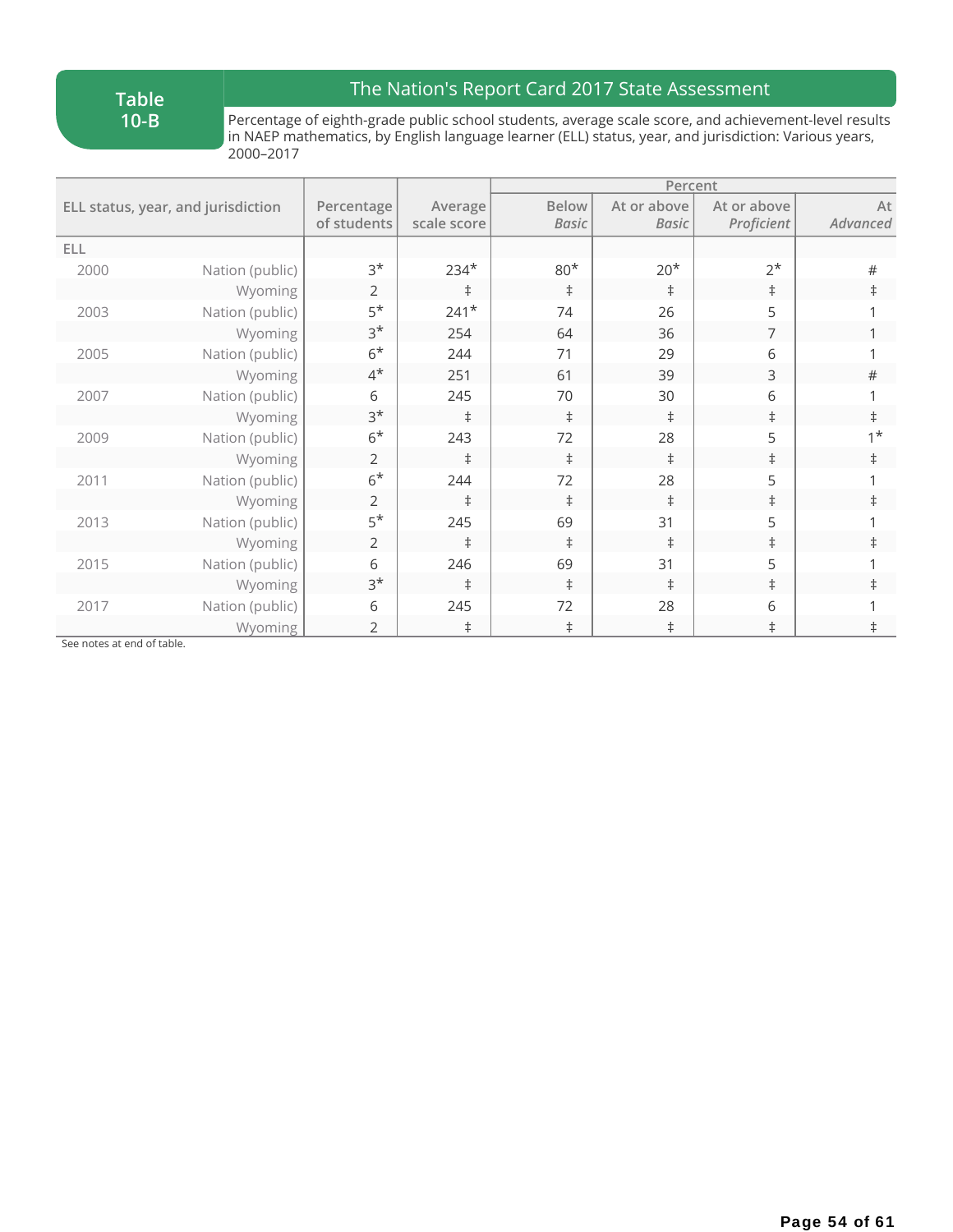**Table 10-B**

## The Nation's Report Card 2017 State Assessment

Percentage of eighth-grade public school students, average scale score, and achievement-level results in NAEP mathematics, by English language learner (ELL) status, year, and jurisdiction: Various years, 2000–2017—Continued

|         | ELL status, year, and jurisdiction | Percentage  | Average     | <b>Below</b> | At or above  | At or above | At          |
|---------|------------------------------------|-------------|-------------|--------------|--------------|-------------|-------------|
|         |                                    | of students | scale score | <b>Basic</b> | <b>Basic</b> | Proficient  | Advanced    |
| Not ELL |                                    |             |             |              |              |             |             |
| 2000    | Nation (public)                    | $97*$       | $273*$      | $37*$        | $63*$        | $26*$       | $5*$        |
|         | Wyoming                            | 98          | $276*$      | $30*$        | $70*$        | $24*$       | $4^*$       |
| 2003    | Nation (public)                    | $95*$       | $278*$      | $31*$        | $69*$        | $29*$       | $5*$        |
|         | Wyoming                            | $97*$       | $285*$      | 22           | 78           | $33*$       | $5*$        |
| 2005    | Nation (public)                    | $94*$       | $280*$      | $30*$        | $70*$        | $30*$       | $6*$        |
|         | Wyoming                            | $96*$       | $283*$      | 22           | 78           | $30*$       | $4^*$       |
| 2007    | Nation (public)                    | 94          | $282*$      | 27           | 73           | $33*$       | $7^{\star}$ |
|         | Wyoming                            | $97*$       | 288         | 19           | 81           | 37          | $7^*$       |
| 2009    | Nation (public)                    | $94*$       | 284         | $26*$        | $74*$        | 34          | $8*$        |
|         | Wyoming                            | 98          | $287*$      | 21           | 79           | $35*$       | $7^*$       |
| 2011    | Nation (public)                    | $94*$       | 285         | $25*$        | $75*$        | 35          | $8*$        |
|         | Wyoming                            | 98          | 288         | 19           | 81           | 38          | $7^*$       |
| 2013    | Nation (public)                    | $95*$       | 286         | $25*$        | $75*$        | 36          | $9^{\star}$ |
|         | Wyoming                            | 98          | 289         | 18           | 82           | 38          | $7^{\star}$ |
| 2015    | Nation (public)                    | 94          | 284         | 27           | 73           | 34          | $8*$        |
|         | Wyoming                            | $97*$       | 288         | 20           | 80           | 36          | 7           |
| 2017    | Nation (public)                    | 94          | 284         | 28           | 72           | 35          | 10          |
|         | Wyoming                            | 98          | 290         | 20           | 80           | 39          | 9           |

# Rounds to zero.

‡ Reporting standards not met.

\* Value is significantly different (*p* < .05) from the value for the same jurisdiction and student group in 2017.

NOTE: The NAEP grade 8 mathematics scale ranges from 0 to 500. Achievement levels correspond to the following points on the NAEP mathematics scales: below *Basic*, 261 or lower; Basic, 262-298; Proficient, 299-332; and Advanced, 333 or above. At or above Basic includes Basic, Proficient, and Advanced. At or above Proficient includes Proficient and *Advanced*. Performance comparisons may be affected by differences in exclusion rates for English language learners in the NAEP samples and by differences in sample sizes. Detail may not sum to totals because of rounding. All differences were calculated and tested using unrounded numbers.

SOURCE: U.S. Department of Education, Institute of Education Sciences, National Center for Education Statistics, National Assessment of Educational Progress (NAEP), various years, 2000–2017 Mathematics Assessments.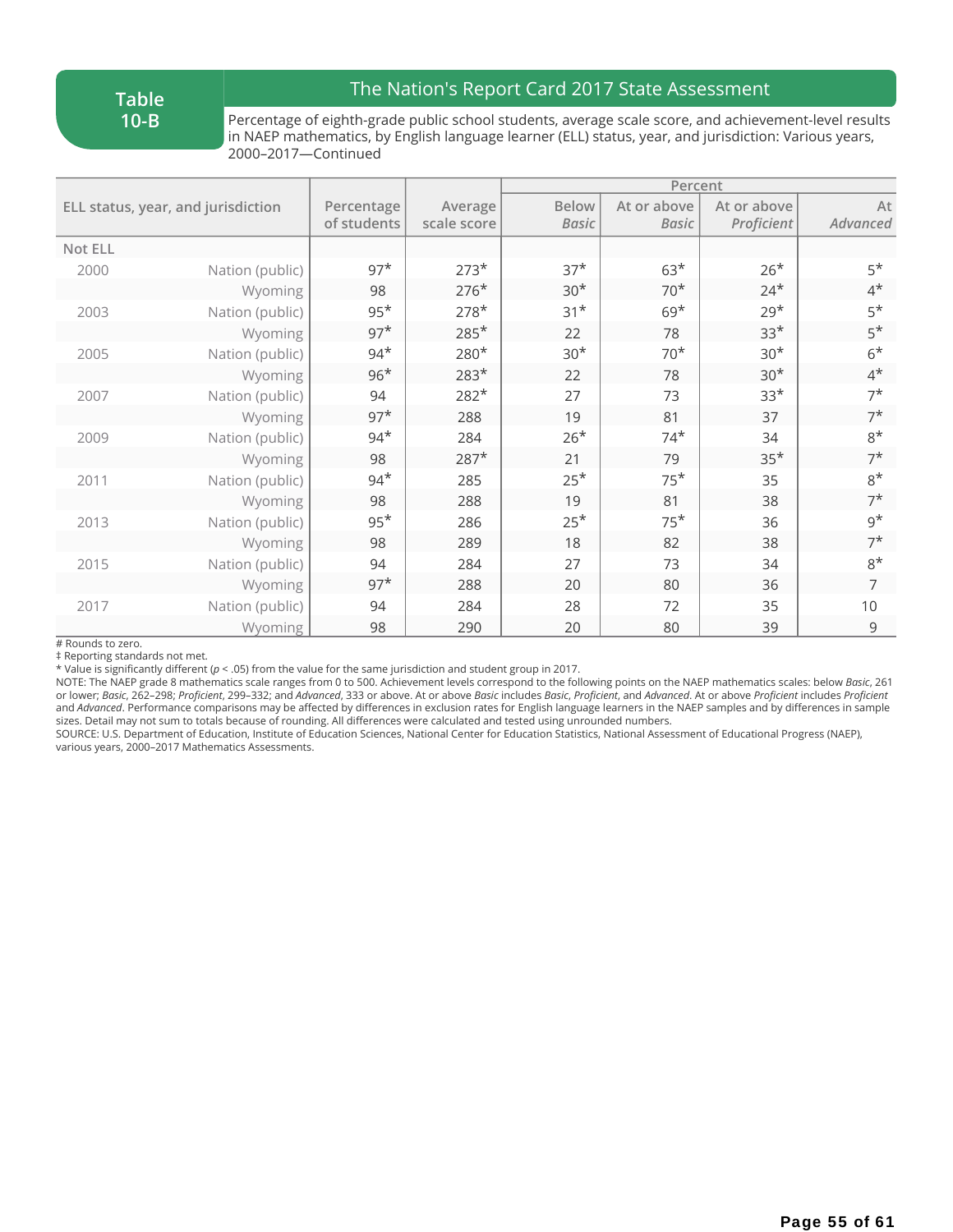## The Nation's Report Card 2017 State Assessment

Number of fourth-grade public school students assessed in NAEP mathematics and weighted percentage excluded, by state/jurisdiction: 2017

| State/jurisdiction   | Number assessed | Weighted percentage<br>excluded       |
|----------------------|-----------------|---------------------------------------|
| Nation (public)      | 144,000         | $\overline{2}$                        |
| Alabama              | 2,200           |                                       |
| Alaska               | 2,200           | $\mathbf{1}$                          |
| Arizona              | 2,300           | $\overline{c}$                        |
| Arkansas             | 2,300           | $\overline{2}$                        |
| California           | 6,000           | 3                                     |
| Colorado             | 3,100           | $\overline{1}$                        |
| Connecticut          | 2,300           | $\begin{array}{c} 2 \\ 2 \end{array}$ |
| Delaware             | 2,300           |                                       |
| Florida              | 5,600           |                                       |
| Georgia              | 3,600           | $\frac{3}{2}$                         |
| Hawaii               | 2,300           | $\overline{\mathbf{3}}$               |
| Idaho                | 2,400           | $\mathbbm{1}$                         |
| Illinois             | 3,600           | $\overline{2}$                        |
| Indiana              | 2,400           | $\mathbf{1}$                          |
| lowa                 | 2,300           | $\sqrt{2}$                            |
| Kansas               | 2,300           | $\overline{1}$                        |
| Kentucky             | 3,200           | $\overline{c}$                        |
| Louisiana            | 2,300           | $\overline{2}$                        |
| Maine                | 2,100           | 1                                     |
| Maryland             | 3,300           | $\mathbf{1}$                          |
| Massachusetts        | 3,500           | $\overline{2}$                        |
| Michigan             | 3,100           | 3                                     |
| Minnesota            | 2,400           | $\overline{2}$                        |
| Mississippi          | 2,400           | $\mathbf 1$                           |
| Missouri             | 2,300           | $\mathbf{1}$                          |
| Montana              | 2,300           | $\mathbf{1}$                          |
| Nebraska             | 2,300           | $\overline{2}$                        |
| Nevada               | 2,400           | $\mathbf{1}$                          |
| New Hampshire        | 2,300           | 1                                     |
| New Jersey           | 2,200           | $\overline{2}$                        |
| New Mexico           | 2,800           | $\overline{2}$                        |
| New York             | 3,100           | $\overline{2}$                        |
| North Carolina       | 4,300           | $\overline{2}$                        |
| North Dakota         | 2,300           | $\mathbbm{1}$                         |
| Ohio                 | 3,100           |                                       |
| Oklahoma             | 2,400           | $\frac{2}{2}$                         |
| Oregon               | 2,200           | $\overline{c}$                        |
| Pennsylvania         | 3,300           | $\overline{2}$                        |
| Rhode Island         | 2,400           | $\overline{2}$                        |
| South Carolina       | 2,400           | $\mathbf{1}$                          |
| South Dakota         | 2,300           | $\mathbf{1}$                          |
| Tennessee            | 3,200           | $\overline{2}$                        |
| Texas                | 7,500           | $\mathsf{3}$                          |
| Utah                 | 2,300           | $\overline{2}$                        |
| Vermont              | 2,300           | $\mathbf{1}$                          |
| Virginia             | 2,300           | $\overline{2}$                        |
| Washington           | 2,400           | $\overline{2}$                        |
| West Virginia        | 2,300           | $\mathbf{1}$                          |
| Wisconsin            | 3,300           | $\overline{2}$                        |
| Wyoming              | 2,400           | $\mathbf{1}$                          |
| Puerto Rico          | 3,000           | $\overline{0}$                        |
| Other jurisdictions  |                 |                                       |
| District of Columbia | 2,200           | $\overline{2}$                        |
| DODEA <sup>1</sup>   | 2,300           | $\mathbf{1}$                          |
|                      |                 |                                       |

1 Department of Defense Education Activity (overseas and domestic schools). NOTE: The number of students assessed is rounded to the nearest hundred.

SOURCE: U.S. Department of Education, Institute of Education Sciences, National Center for Education Statistics, National Assessment of Educational Progress (NAEP), 2017 Mathematics Assessment.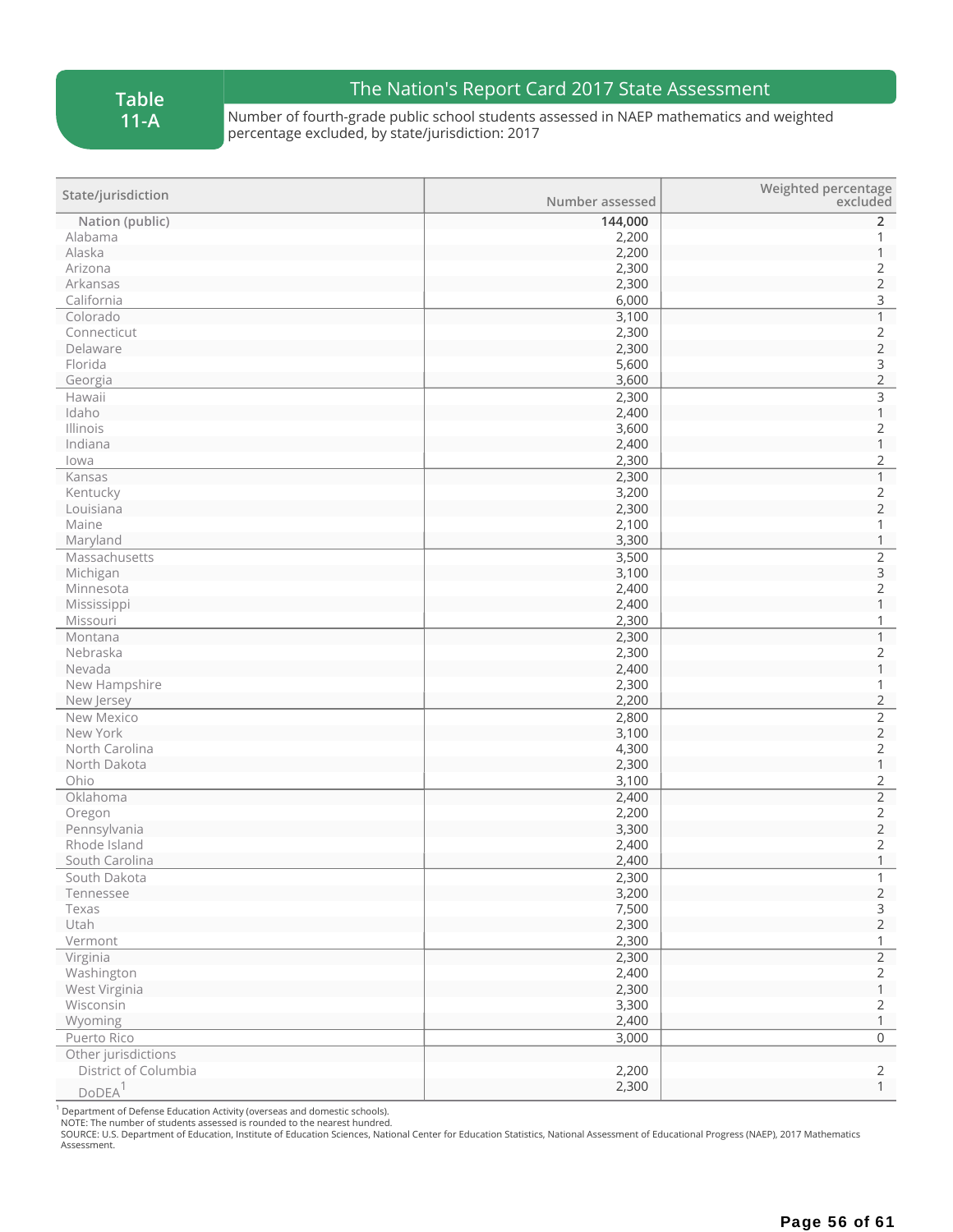**Table 11-B**

## The Nation's Report Card 2017 State Assessment

Number of eighth-grade public school students assessed in NAEP mathematics and weighted percentage excluded, by state/jurisdiction: 2017

| State/jurisdiction   | Number assessed | Weighted percentage<br>excluded       |
|----------------------|-----------------|---------------------------------------|
| Nation (public)      | 140,200         | $\overline{2}$                        |
| Alabama              | 2,300           | 2                                     |
| Alaska               | 2,200           | $\overline{2}$                        |
| Arizona              | 2,300           | 1                                     |
| Arkansas             | 2,300           | $\overline{2}$                        |
| California           | 5,900           | $\overline{c}$                        |
| Colorado             | 3,100           | $\overline{2}$                        |
| Connecticut          | 2,300           | $\begin{array}{c} 2 \\ 2 \end{array}$ |
| Delaware             | 2,400           |                                       |
| Florida              | 5,700           | $\frac{3}{2}$                         |
| Georgia              | 3,300           |                                       |
| Hawaii               | 2,200           | $\overline{c}$                        |
| Idaho                | 2,400           | $\mathbf{1}$                          |
| Illinois             | 3,500           | 1                                     |
| Indiana              | 2,300           | $\sqrt{2}$                            |
| lowa                 | 2,500           | 1                                     |
| Kansas               | 2,200           | $\mathbf{1}$                          |
| Kentucky             | 3,100           | 1                                     |
| Louisiana            | 2,100           | 3                                     |
| Maine                | 2,200           | $\overline{c}$                        |
| Maryland             | 3,200           | $\overline{2}$                        |
| Massachusetts        | 3,100           | $\overline{2}$                        |
| Michigan             | 3,000           | $\mathsf 3$                           |
| Minnesota            | 2,300           | $\overline{2}$                        |
| Mississippi          | 2,300           | $\mathbf{1}$                          |
| Missouri             | 2,300           | $\overline{2}$                        |
| Montana              | 2,300           | $\mathbf{1}$                          |
| Nebraska             | 2,400           | $\overline{c}$                        |
| Nevada               | 2,400           | $\overline{2}$                        |
| New Hampshire        | 2,200           | 1                                     |
| New Jersey           | 2,300           | $\overline{2}$                        |
| New Mexico           | 2,900           | $\overline{2}$                        |
| New York             | 2,900           | $\overline{2}$                        |
| North Carolina       | 4,300           | $\overline{c}$                        |
| North Dakota         | 2,300           | $\overline{2}$                        |
| Ohio                 | 2,900           | $\overline{c}$                        |
| Oklahoma             | 2,300           | $\overline{2}$                        |
| Oregon               | 2,100           | 1                                     |
| Pennsylvania         | 3,000           | $\overline{2}$                        |
| Rhode Island         | 2,200           | $\overline{2}$                        |
| South Carolina       | 2,500           | 1                                     |
|                      |                 |                                       |
| South Dakota         | 2,300           | 3<br>$\overline{2}$                   |
| Tennessee<br>Texas   | 3,100<br>7,300  |                                       |
| Utah                 |                 | $\overline{2}$<br>1                   |
| Vermont              | 2,300           |                                       |
|                      | 2,100           | 1                                     |
| Virginia             | 2,200           | $\overline{2}$                        |
| Washington           | 2,200           | $\overline{2}$<br>$\overline{2}$      |
| West Virginia        | 2,200           |                                       |
| Wisconsin            | 3,100           | $\overline{2}$                        |
| Wyoming              | 2,500           | $\mathbf{1}$                          |
| Puerto Rico          | 3,100           | $\mathsf{O}$                          |
| Other jurisdictions  |                 |                                       |
| District of Columbia | 1,400           | $\overline{2}$                        |
| DODEA <sup>1</sup>   | 1,600           | $\mathbf{1}$                          |

1 Department of Defense Education Activity (overseas and domestic schools). NOTE: The number of students assessed is rounded to the nearest hundred.

SOURCE: U.S. Department of Education, Institute of Education Sciences, National Center for Education Statistics, National Assessment of Educational Progress (NAEP), 2017 Mathematics Assessment.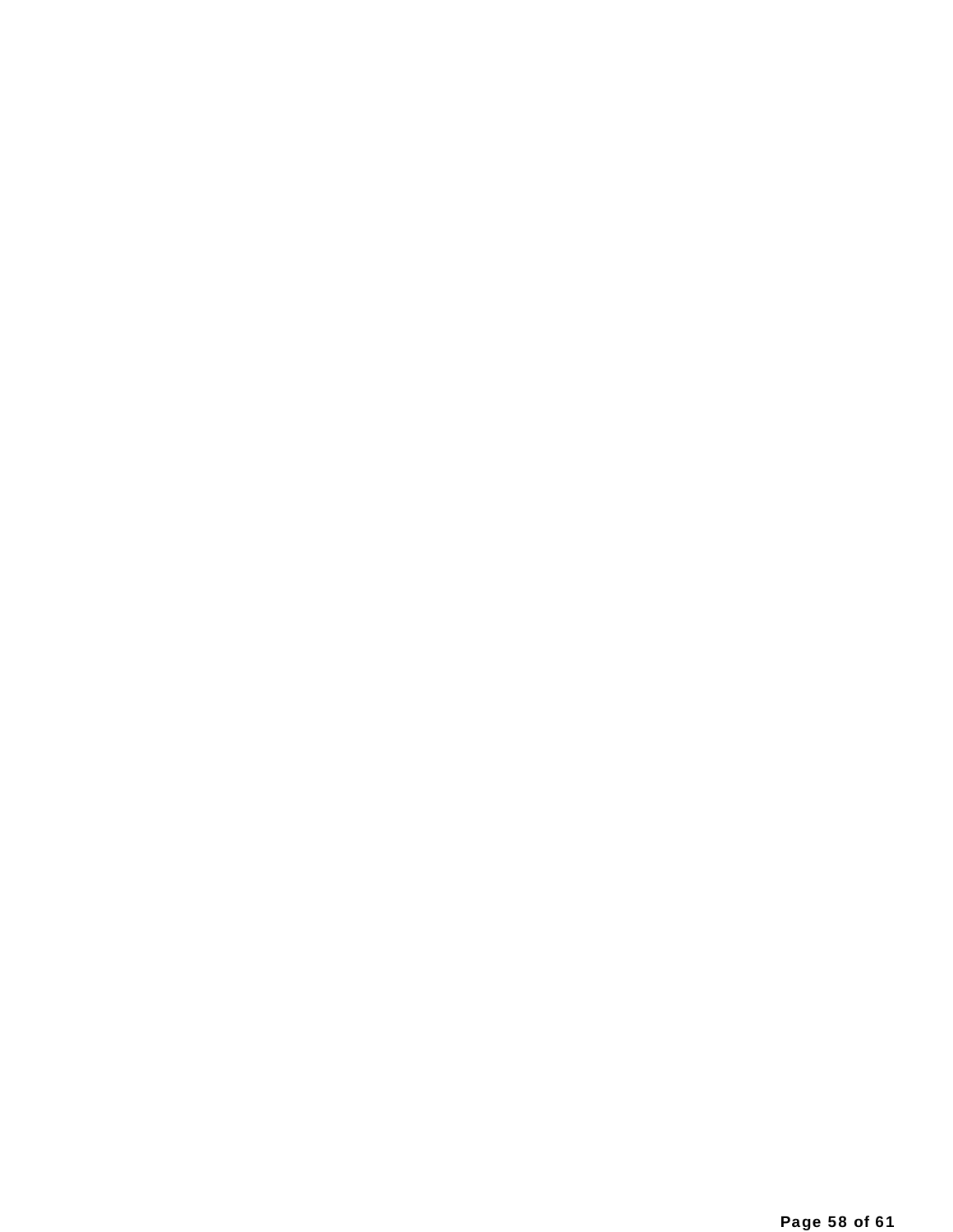## **Where to Find More Information**

#### **The NAEP Mathematics Assessment**

The latest news about the NAEP 2017 mathematics assessment and the results can be found on the NAEP website at http://nces.ed.gov/nationsreportcard/mathematics. The individual snapshot reports for each participating state and other jurisdictions are also available in the state results section of the website at http://nces.ed.gov/nationsreportcard/states/.

The *Mathematics Framework for the 2017 National Assessment of Educational Progress*, on which this assessment is based, is available at the National Assessment Governing Board website at

https://www.nagb.org/content/nagb/assets/documents/publications/frameworks/mathematics/2017-mathematicsframework.pdf.

**The NAEP Data Explorer (NDE)**

The interactive database at http://nces.ed.gov/nationsreportcard/naepdata/ includes student, teacher, and school variables for all participating districts, states, and the nation. Data tables are also available for districts, with all contextual questions cross-tabulated with the major demographic variables. Users can design and create tables and can perform tests of statistical significance at this website.

**Technical Documentation on the Web (TDW)**

Technical documentation section of the NAEP website http://nces.ed.gov/nationsreportcard/tdw/ contains information about the technical procedures and methods of NAEP. The TDW site is organized by topic (from Instruments through Analysis and Scaling) with subtopics, including information specific to a particular assessment. The content is written for researchers and assumes knowledge of educational measurement and testing.

**Publications on the inclusion of students with disabilities and English language learners**

References for a variety of research publications related to the assessment of SD and/or ELL students may be found at http://nces.ed.gov/nationsreportcard/about/inclusion.asp#research.

#### **To order publications**

Recent NAEP publications related to mathematics are listed on the mathematics page of the NAEP website and are available electronically. Publications can also be ordered from

Education Publications Center (ED Pubs) U.S. Department of Education P.O. Box 22207 Alexandria, VA 22304

Call toll free: 1-877-4ED-Pubs (1-877-433-7827) TTY/TDD: 1-877-576-7734 FAX: 1-703-605-6794 Order online at: http://www.edpubs.gov.

**The NAEP State Report Generator was developed for the NAEP 2017 reports by Phillip Leung, Patricia Donahue, Marc Berger, Rick Hasney, and Ming Kuang.**